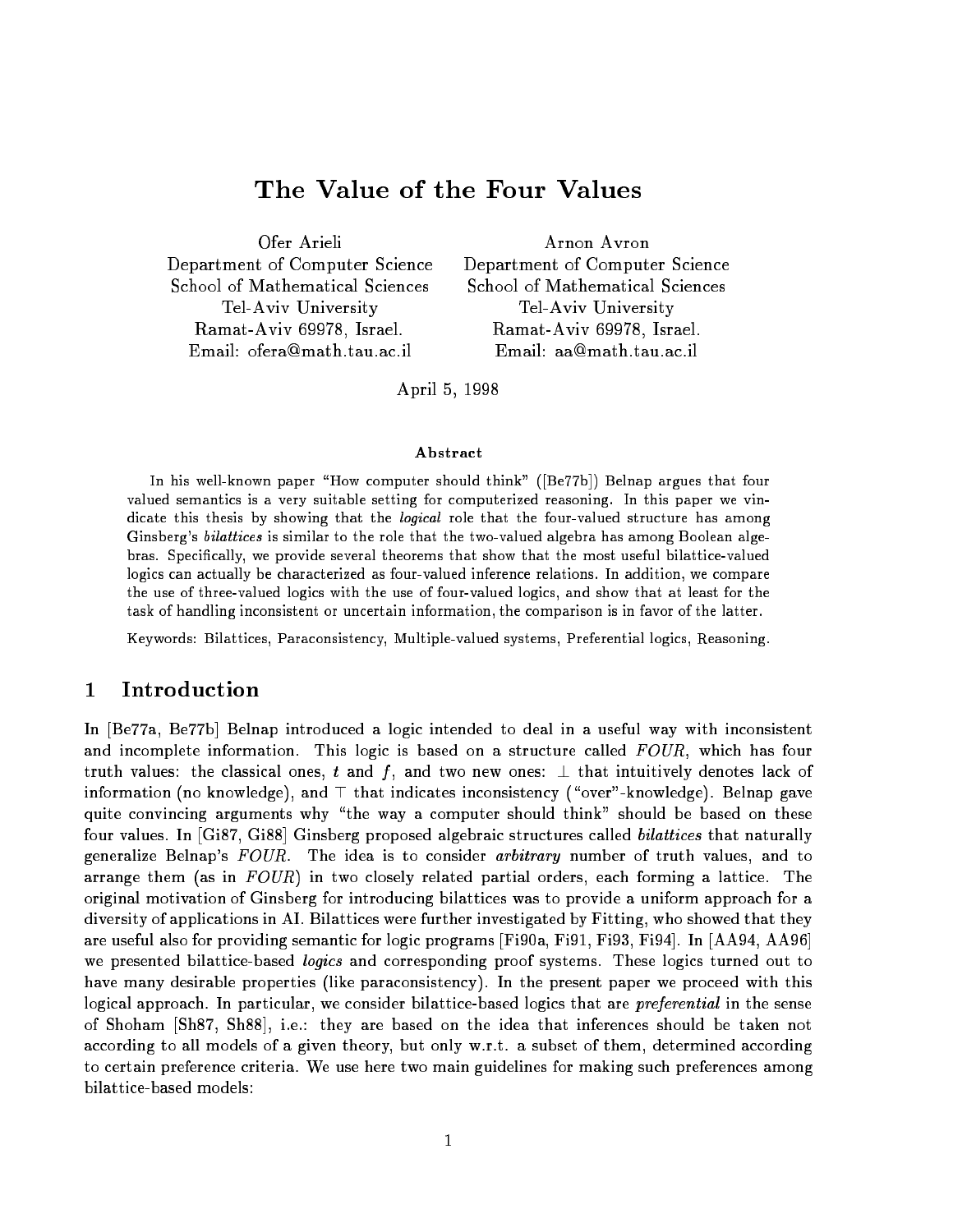- 1. Prefer models that assume as much consistency as possible. This approach reflects the intuition that contradictory data corresponds to inadequate information about the real world, and therefore should be minimized.
- 2. Prefer models that assume a minimal amount of knowledge; The idea this time is that we should not assume anything that is not really known.

FOUR, the structure that corresponds to Belnap four-valued logic, is the minimal bilattice exactly as the structure that is based on the classical two values is the minimal Boolean algebra. The main goal of this paper is to show that the *logical* role of FOUR among bilattices is also very similar to that the two-valued algebra has among Boolean algebras. Indeed, it turned out that all the natural bilattice-valued logics that we had introduced for various purposes can be characterized using only the four basic values! This does not mean, of course, that from now on bilattices have no value (exactly as the fact, that Boolean algebras can be characterized in  $\{t, f\}$ , does not mean that Boolean algebras have no value). It does demonstrate, however, the fundamental role of the four values.

In an opposite direction to that taken by Ginsberg and Fitting, other authors tried to get along by using just three values for achieving the same (or similar) goals. We show, however, that the use of four values is preferable to the use of three even for tasks that can in principle be handled using only three values.

Taken together, the main import of our results is a strong vindication (so we believe) of Belnap's thesis concerning the fundamental importance of the four basic values for the goal of computerized reasoning.

The rest of this paper is organized as follows: In Section 2 we introduce a propositional language with four-valued semantics. Our language is based on the basic bilattice operators together with an appropriate implication connective. In Section 3 we show the adequacy of this language by exploring its expressive power as well as those of its fragments. Section 4 is devoted to introducing the most important consequence relations that are based on  $FOUR$ , and to an examination of their main properties. In Section 5 we compare four-valued formalisms with three valued ones, and in Section 6 we generalize the four-valued logics of Section 4 to arbitrary bilattices. The main results of this section is that by doing so we do not get any new logic. Finally, in Section 7 we summarize the main results and conclusions of this work.

# <sup>2</sup> The language and its four-valued semantics

## 2.1 The algebraic structure and its basic connectives

The truth values of Belnap's logic mentioned above have two natural orderings: First we have the standard logical partial order,  $\leq_t$ , which intuitively reflects differences in the "measure of truth" that every value represents. According to this order,  $f$  is the minimal element,  $t$  is the maximal one, and  $\bot$ ,  $\top$  are two intermediate values that are incomparable.  $(\{t, f, \top, \bot\}, \leq_t)$  is a distributive lattice with an order reversing involution  $\neg$ , for which  $\neg \top = \top$  and  $\neg \bot = \bot$ . We shall denote the meet and the join of this lattice by  $\wedge$  and  $\vee$ , respectively.

The other partial order,  $\leq_k$ , is understood (again, intuitively) as reflecting differences in the amount of *knowledge* or *information* that each truth value exhibits. Again,  $(\{t, f, \top, \bot\}, \leq_k)$  is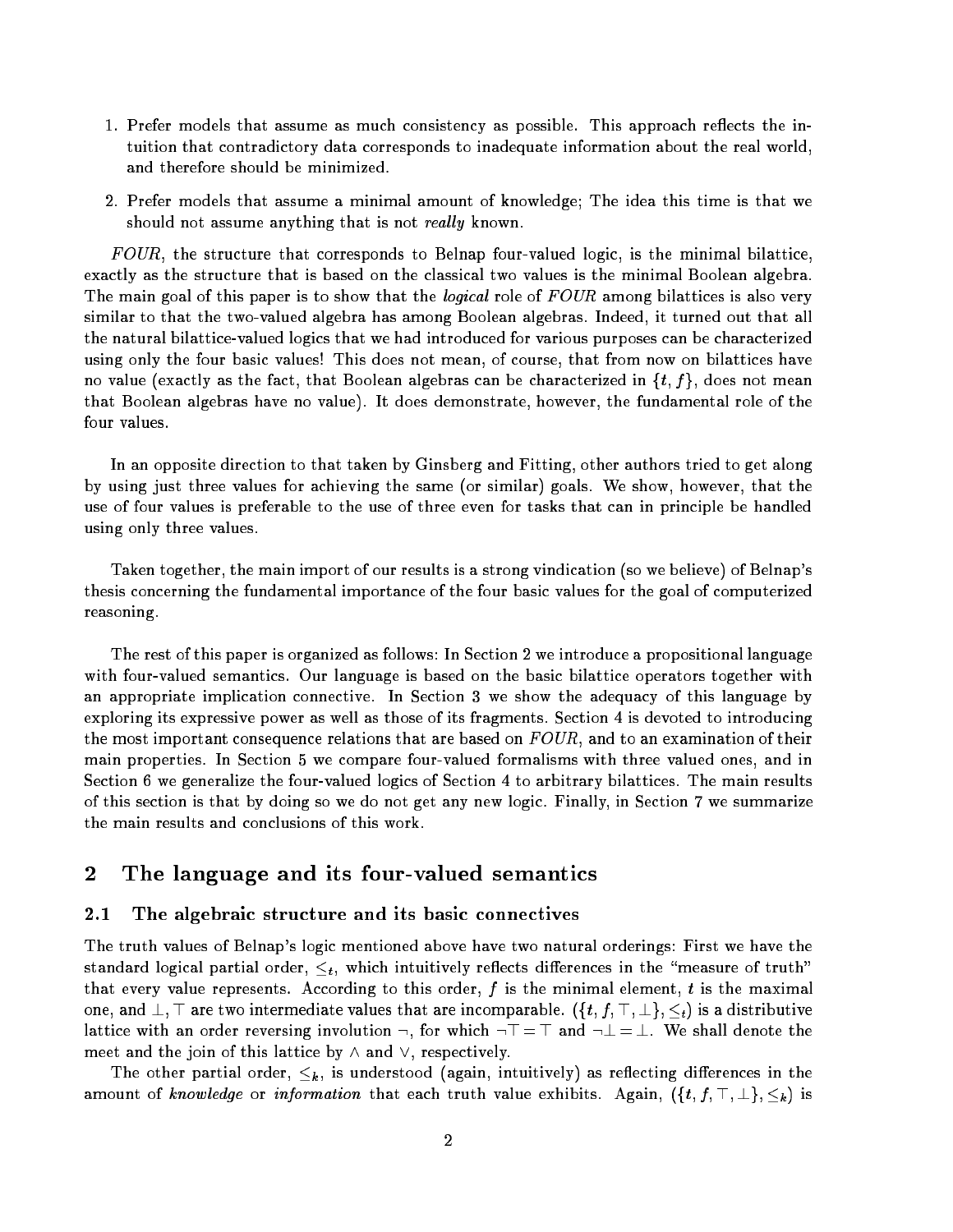a lattice where  $\perp$  is its minimal element,  $\top$  – the maximal element, and t, f are incomparable. Following Fitting [Fi90a, Fi90b] we shall denote the meet and the join of the k -lattice by and  $\oplus$ , respectively.

The two lattice orderings are closely related. The knowledge operators and are monotone w.r.t. the truth ordering t, and the truth operators  $\mu$  ,  $\mu$  and  $\mu$ ,  $\mu$  and  $\mu$ , or  $\mu$  $\oplus$ ) are monotone w.r.t.  $\lt_k$ . Moreover, all the 12 distributive laws hold, as well as De-Morgan's laws. The structure that consists of the structure that consists of the structure  $\mathbf{r}$ is usually called  $FOUR$ . A double Hasse diagram of  $FOUR$  is given in Figure 1.



Figure 1: FOUR

## 2.2 Designated elements and models

The next step in using FOUR for reasoning is to choose its set of *designated* elements. The obvious choice is  $\mathcal{D} = \{t, \top\}$ , since both values intuitively represent formulae known to be true. The set  $\mathcal{D}$ has the property that a^b <sup>2</sup> <sup>D</sup> i <sup>a</sup>b 2 D i both a and b are in D, while a\_b 2 D i ab 2 D i either a or b is in  $\mathcal{D}$ . From this point the various semantic notions are defined on  $FOUR$  as natural generalizations of similar classical notions: A valuation  $\nu$  is a function that assigns a truth value from  $FOUR$  to each atomic formula. Any valuation is extended to complex formulae in the obvious way. We will sometimes write  $\psi : b \in \nu$  instead of  $\nu(\psi) = b$ . A valuation  $\nu$  satisfies  $\psi$  iff  $\nu(\psi) \in \mathcal{D}$ . A valuation that satisfies every formula in a given set  $\Gamma$  of formulae is a model of  $\Gamma$ . The set of all models of  $\Gamma$  is denoted  $mod(\Gamma)$ . The structure FOUR together with D as the set of the designated elements will be denoted in the sequel by  $\langle \text{FOUR} \rangle$ .

## 2.3 Implication connectives

Unlike in the classical calculus, Belnap's logic has no tautologies. Thus, excluded middle is not valid in it. This implies that the definition of the material implication  $\psi \mapsto \phi$  as  $\neg \psi \vee \phi$  is not adequate there for representing entailments. We introduce therefore instead the following implications and equivalence operation on  $\langle \text{FOUR} \rangle$ :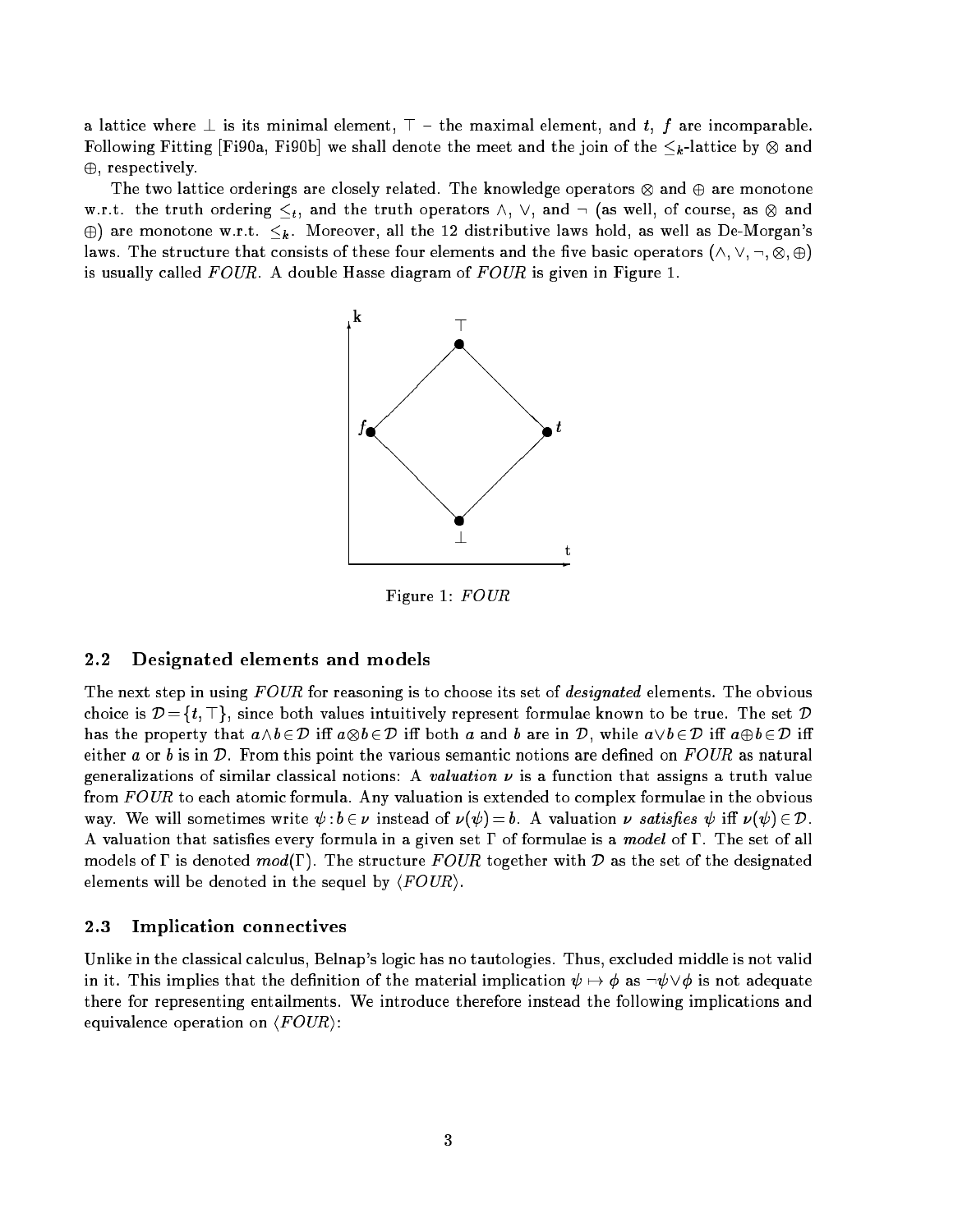**Definition 2.1**  $[Av91, A494]$ a b =  $\overline{\phantom{a}}$ . **. . . .** . t is a contract of the form of the form of the form of the form of the following and interest of the following  $a \rightarrow b = (a \supset b) \wedge (\neg b \supset \neg a)$  $a \leftrightarrow b = (a \rightarrow b) \land (b \rightarrow a)$ 

# Proposition 2.2

 $\mathcal{L}$  is designed in the contract in the contract of  $\mathcal{L}$  ,  $\mathcal{L}$  ,  $\mathcal{L}$  ,  $\mathcal{L}$  ,  $\mathcal{L}$  ,  $\mathcal{L}$  ,  $\mathcal{L}$  ,  $\mathcal{L}$  ,  $\mathcal{L}$  ,  $\mathcal{L}$  ,  $\mathcal{L}$  ,  $\mathcal{L}$  ,  $\mathcal{L}$  ,  $\mathcal{L}$  ,  $\mathcal{L}$  , b)  $\nu (\psi \leftrightarrow \phi)$  is designated iff  $\nu (\psi) = \nu(\phi)$ .

## Notes:

- 1. Unlike the connectives of the basic language, the new connectives are not monotone w.r.t. k .
- 2. On  $\{t, f\}$  the material implication  $(\rightarrow)$  and the two new implications are identical, so also the connectives of Definition 2.1 are generalizations of the classical implication.
- 3. The sense in which  $\supset$  is a true implication will be clarified in Proposition 4.3 below.

# 2.4 Canonical examples

Example 2.3 (Tweety dilemma) Consider the following well-known puzzle:

```
bird(Tweety) \mapsto fly(Tweety)penguin(Tweety) \supset bird(Tweety)penguin(Tweety) \supset \neg fly(Tweety)bird(Tweety)
penguin(Tweety)
```
Denote this set by  $\Gamma$ . The first assertion of  $\Gamma$  is formulated by the material "implication"  $\mapsto$  (i.e.  $\psi \mapsto \phi = \neg \psi \vee \phi$ . This is an instance of a rule which is weaker than the other two rules, since it has exceptions. The rules without exceptions are formulated by a stronger implication,  $\supset$ , that is defined in 2.1. The reason for choosing this connective (rather than  $\rightarrow$ , say) will become clear in Section 4.1. It is shown there that  $\supset$  is the implication connective which corresponds to the basic consequence relation of the four-valued logic.

The six four-valued models of  $\Gamma$  are given in Figure 2.

| Model No. | bird(Tweety) | fly(Tweety) | penguin(Tweety) |
|-----------|--------------|-------------|-----------------|
| $M1 - M2$ |              |             |                 |
| $M3 - M4$ |              |             |                 |
| M5 – M6   |              |             |                 |

Figure 2: The models of  $\Gamma$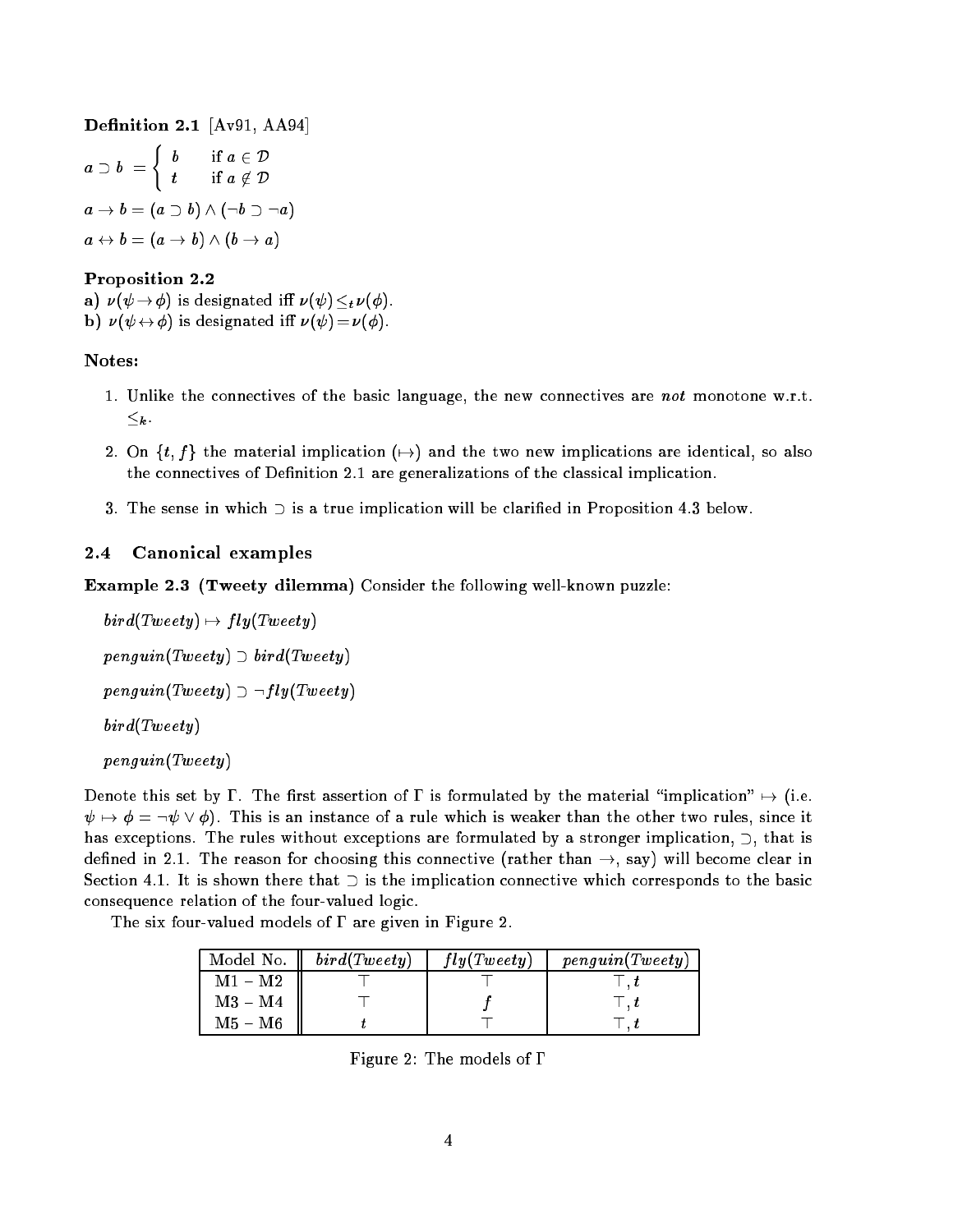Example 2.4 (Nixon diamond) This is another famous example : Nixon was a republican and a quaker. Quakers are considered to be doves (however, there might be exceptions), and republicans are generally hawks. Hawks and doves represent two different political views, and each person is (roughly) either a hawk or a dove. A formulation of this puzzle is as follows:

quaker(Nixon) republican(Nixon)  $quaker(Nixon) \mapsto dove(Nixon)$  $republican(Nixon) \mapsto hawk(Nixon)$  $dove(Nixon) \supset \neg hawk(Nixon)$  $hawk(Nixon) \supset \neg dove(Nixon)$  $hawk(Nixon) \vee dove(Nixon)$ 

Denote this set of assertions by  $\Delta$ . Again, we use " $\rightarrow$ " for denoting the material implication, and " $\sup$ " denotes the stronger implication defined in 2.1. The twelve four-valued models of  $\Delta$  are given in Figure 3.

|                           | quaker(Nixon) | republican(Nixon) | hawk(Nixon) | dove(Nixon) |
|---------------------------|---------------|-------------------|-------------|-------------|
| $M1 - M4$                 |               |                   |             |             |
| $\mathrm{M5}-\mathrm{M8}$ |               |                   |             |             |
| $M9 - M12$                |               |                   |             |             |

Figure 3: The models of  $\Delta$ 

# <sup>3</sup> The expressive power of the language

In this section we examine the expressive power of the language we intoduced above. We do it from two different points of view (which happen to be equivalent in the two-valued case, but are not so in general).

### 3.1 Characterization of subsets of  $FOUR<sup>n</sup>$

**Notation 3.1** For a set of formulae  $\Gamma$  denote by  $\mathcal{A}(\Gamma)$  the set of atomic formulae that appear in some formula of  $\Gamma$ , and by  $\mathcal{L}(\Gamma)$  the set of literals that appear in some formula of  $\Gamma$ .

**Definition 3.2** Let  $\psi$  be a formula so that  $\mathcal{A}(\psi) \subseteq \{p_1, \ldots, p_n\}$ .  $S_{\psi}$ , the subset of  $F\cup \cup K$  which is *characterized* by  $\psi$ , is:

$$
S_{\psi}^{n} = \{ (a_1, a_2, \ldots, a_n) \in \text{FOUR}^{n} \mid \forall \nu \left[ (\forall 1 \leq i \leq n \ \nu(p_i) = a_i) \Longrightarrow \nu(\psi) \in \mathcal{D} \right] \}
$$

**Proposition 3.3** A subset  $S$  of  $F \cup U \mathbb{R}^n$  is characterizable by some formula in the language of f:; g (or f:; ^; \_; ; ; ; >g) i (>; >; : : : ; >)2S.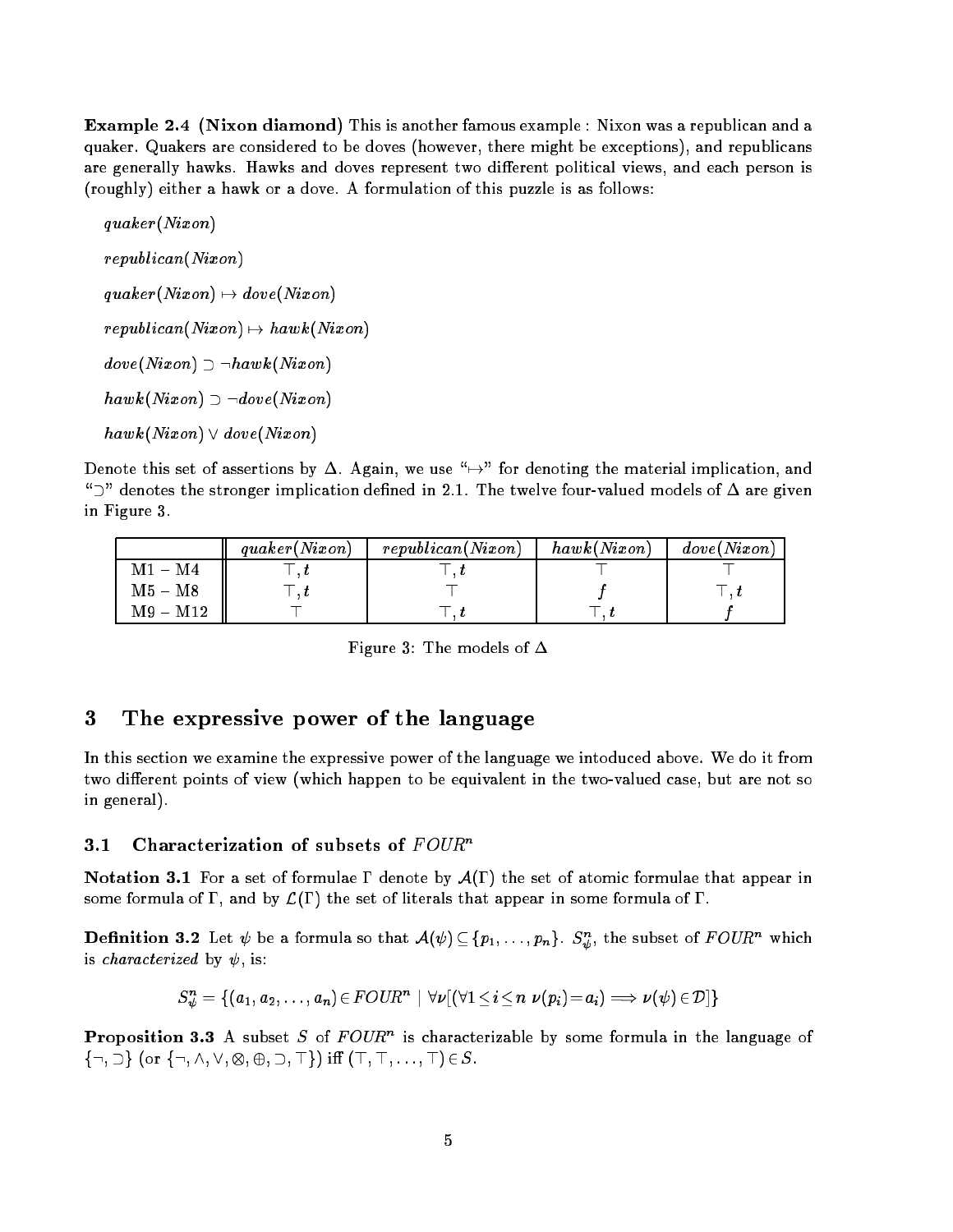$\mathcal{F}$  is any formula in the language of functions of functions of functions of functions  $\mathcal{F}$  $\nu(p_1) = \nu(p_2) = \ldots = \nu(p_n) = \top$ , then  $\nu(\psi) = \top$ . Hence the condition is necessary. For the converse we introduce the following connectives:  $p \wedge q = (p \vee q)$ ,  $p \vee q = (p \vee q) \vee q$ ,  $fn =$  $p_1\bar\wedge\neg p_1\bar\wedge p_2\bar\wedge\neg p_2\bar\wedge\ldots p_n\bar\wedge\neg p_n$ . The following properties are easily verified:

1.  $\bar{\wedge}$  is associative. Moreover,

$$
\nu(\psi_1 \barwedge \psi_2 \barwedge \ldots \barwedge \psi_n) = \left\{ \begin{array}{ll} f & \exists 1 \leq i \leq n \pm 1 \ \nu(\psi_i) \not\in \mathcal{D} \\ \nu(\psi_n) & \forall 1 \leq i \leq n \pm 1 \ \nu(\psi_i) \in \mathcal{D} \end{array} \right.
$$

2.  $\nu ( \psi_1 \wedge \psi_2 \wedge \ldots \wedge \psi_n) \in \mathcal{D}$  iff  $\forall 1 \leq i \leq n$   $\nu (\psi_i) \in \mathcal{D}$ .

3.  $\overline{\vee}$  is associative. Moreover,

$$
\nu(\psi_1 \nabla \psi_2 \nabla \dots \nabla \psi_n) = \begin{cases} \nu(\psi_n) & \forall 1 \leq i \leq n \perp 1 \ \nu(\psi_i) \notin \mathcal{D} \text{ or } \nu(\psi_n) = \top \\ t & \text{otherwise} \end{cases}
$$

4.  $\nu (\psi_1 \bar{\vee} \psi_2 \bar{\vee} \ldots \bar{\vee} \psi_n) \in \mathcal{D}$  iff  $\exists 1 \leq i \leq n \nu (\psi_i) \in \mathcal{D}$ .

5. fn has the following property:

$$
\nu(f_n) = \left\{ \begin{array}{cc} \top & \forall 1 \!\leq\! i \!\leq\! n \:\: \nu(p_i) \!=\! \top \\ f & \text{otherwise} \end{array} \right.
$$

Now, by (2) and (4) it follows that:

$$
(i) S_{\psi_1 \bar{\wedge} \ldots \bar{\wedge} \psi_m}^n = S_{\psi_1}^n \cap \ldots \cap S_{\psi_m}^n \qquad (ii) S_{\psi_1 \bar{\vee} \ldots \bar{\vee} \psi_m}^n = S_{\psi_1}^n \cup \ldots \cup S_{\psi_m}^n
$$

Let  $a = (a_1, \ldots, a_n) \in F \cup \cup K$ . Define, for every  $1 \leq i \leq n$ ,

$$
\psi_i^{\vec{a}} = \left\{ \begin{array}{ll} p_i \,\,\barwedge \,\, \neg p_i & \text{if} \,\, a_i = \top \\ p_i \,\,\barwedge \,\, (\neg p_i \supset f_n) & \text{if} \,\, a_i = t \\ \neg p_i \,\,\barwedge \,\, (p_i \supset f_n) & \text{if} \,\, a_i = f \\ (\neg p_i \supset f_n) \,\,\barwedge \,\, (p_i \supset f_n) & \text{if} \,\, a_i = \bot \end{array} \right.
$$

Using the observations above, it is easy to see that  $\psi_1^2 \wedge \psi_2^2 \wedge \dots \psi_n^2$  characterizes  $\{\perp, a\}$ , where  $\vec{\top} = (\top, \top, \ldots, \top)$ . This and (ii) above entail the proposition.  $\Box$ 

Note: Obviously, the characterizing formula is much simpler in the  $\{\neg, \wedge, \supset\}$ -language, where we can use  $\wedge$  instead of  $\bar{\wedge}$  and  $\vee$  instead of  $\bar{\vee}$ .

From Proposition 3.3 it follows that the language of  $\{\neg, \supset\}$  should be extended in order to get full characterization of subsets of  $F\cup\sigma F$ . One possibility is to add the propositional constant  $f$ :

**Theorem 3.4** Every subset of FOUR" is characterizable in the language of  $\{\neg, \neg, \neg\}$ 

Proof: All we need to change in the proof of Proposition 3.3 is to use f instead of fn in the definition of  $\psi^a_i$ . After this change the  $\barwedge$ -conjunction of the new  $\psi^a_i$ 's characterizes  $\{\vec a\}$  and not  $j + a$  ,  $a$  ,  $\perp$  ins sume such asing  $\vee$  ) for the characterization of every nonempty set. The empty set itself is characterized by  $f. \Box$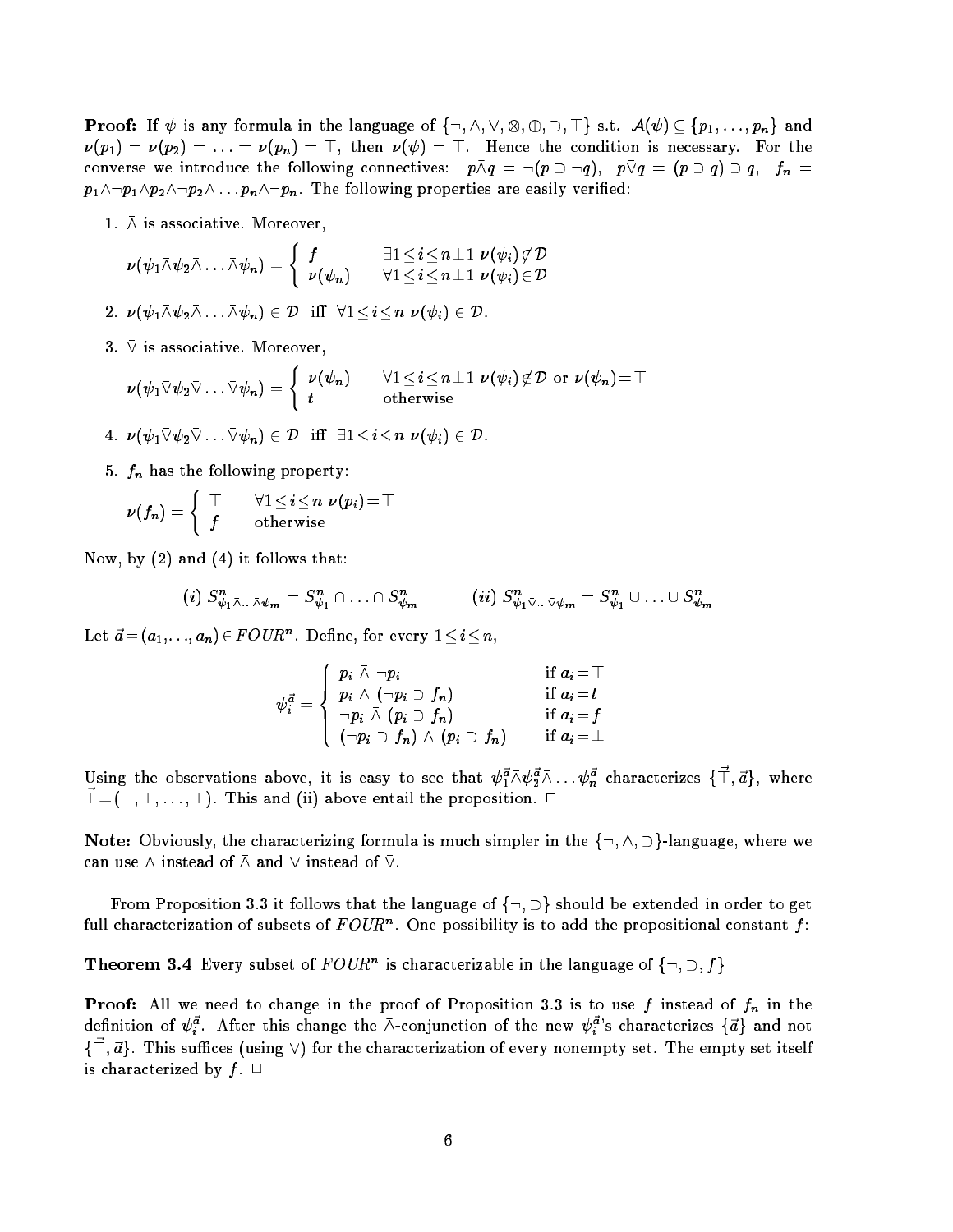Note: Since  $f = \neg(\bot \supset \bot)$ , the language of  $\{\neg, \supset, \bot\}$  also suffices for representing all subsets of rvun.

Proposition 3.3 entails that one cannot delete f from the set  $\{\neg, \supset, f\}$  and retain the validity of Theorem 3.4. We next show that  $\neg$  and  $\neg$  cannot be deleted either:

**Corollary 3.5**  $\supset$  is not definable in terms of the other connectives we consider here.

**Proof:** By Theorem 3.4 it is sufficient to show that  $\{\perp\}$  (for example) is not characterizable in the language  $\{\neg, \wedge, \vee, \otimes, \oplus, t, t, \bot, \top\}$ . This follows from the fact that these connectives are all k -monotone. It follows that if  $\{f\}$  and  $\{f1\}$  if  $\{f1\}$  if  $\{f1\}$  if  $\{f2\}$  if  $\{f1\}$  if  $\{f2\}$  if  $\{f2\}$  $\nu_1(\psi)\leq_k \nu_2(\psi).$  In particular if  $\bot\in {\cal S}_{\tilde{w}}$  then also  $f,t, \bot\in {\cal S}_{\tilde{w}}.$   $\bot$ 

**Corollary 3.6**  $\rightarrow$  is not definable in terms of the other connectives.

**Proof:** Again, we show that without  $\neg$  not all subsets of FOUR are characterizable. For this it is such that if is a formula if  $r$  is a formula in the language of f $\{r\}$  ;  $\forall$  ;  $\forall$   $r$  ;  $\forall$   $r$  ;  $\forall$   $r$  ;  $\forall$   $r$  ;  $\forall$   $r$  ;  $\forall$   $r$  ;  $\forall$   $r$  ;  $\forall$   $r$  ;  $\forall$   $r$  ;  $\forall$   $r$  ;  $\forall$   $r$  ;  $\forall$   $r$  ;  $\forall$  then  $\perp$   $\in$   $S_{\bar{\psi}}$  in  $J$   $\in$   $S_{\bar{\psi}}$ . The proof of this fact is by an induction on the structure of  $\psi$ .

- Dase step:  $S_t = S_{\perp} = r \cup \nu \pi$ ,  $S_{\overline{f}} = S_{\perp} = \nu$ ,  $S_{p_1} = \{\nu, +\}$ .
- **Induction step:** 
	- 1.  $\perp \in S_{\bar{\psi} \wedge \phi}$  in  $\perp \in S_{\bar{\psi}}$  and  $\perp \in S_{\bar{\phi}}$ , in  $J \in S_{\bar{\psi}}$  and  $J \in S_{\bar{\phi}}$  (by induction hypothesis), in  $J \in S_{\bar{\psi} \wedge \phi}$ .

-

- 2.  $\perp \in S_{\bar{\psi}\vee\phi}$  in  $\perp \in S_{\bar{\psi}}$  or  $\perp \in S_{\bar{\phi}}$ , in  $J\in S_{\bar{\psi}}$  or  $J\in S_{\bar{\phi}}$  (by induction hypothesis), in  $J\in S_{\bar{\psi}\vee\phi}$ .
- 3.  $\perp \in S_{\bar{\psi} \supset \phi}$  in  $\perp \not\in S_{\bar{\psi}}$  or  $\perp \in S_{\bar{\phi}}$ , in  $f \not\in S_{\bar{\psi}}$  or  $f \in S_{\bar{\phi}}$  (by induction hypothesis), in  $f \in S_{\bar{\psi} \supset \phi}$ .

. The cases of  $\alpha$  are similar to the cases of  $\alpha$  and  $\alpha$  and  $\alpha$ 

### **3.2** Representation of operations on  $FOUR^n$

We turn now to the subject of functional completeness.

**Definition 3.7** An operation  $g:FOUR^n \to FOUR$  is represented by a formula  $\psi$  s.t.  $\mathcal{A}(\psi)$  $\{p_1, \ldots, p_n\}$  if for every valuation  $\nu$  we have  $\nu(\psi) = g(\nu(p_1), \ldots, \nu(p_n)).$ 

The most important result of this section is the following:

Theorem 3.8 The language  $L^* = \{\neg, \wedge, \supset, \bot, \top\}$  is functionally complete for  $FOUR$  (i.e.: every function from  $F \cup U R^+$  to  $F \cup U R$  is representable by some formula in  $L$  ).

**Proof:** Let  $g : FOUR^n \to FOUR$ . Since  $f = \neg(\perp \supset \perp)$ , by Theorem 3.4 every subset of  $FOUR^n$ is characterizable in  $L^*$ . Let, accordingly,  $\psi_f^2, \ \psi_\tau^2,$  and  $\psi_\bot^s$  characterize  $g^{\pm *}(\{f\}), \ g^{\pm *}(\{\pm\}),$  and  $g^{-1}(\{\bot\})$ , respectively. Define:  $\Psi^g=(\psi_f^g\supset f)\wedge(\psi_1^g\supset\bot)\wedge(\psi_\bot^g\supset\bot)$ . It is easy to verify that  $\Psi^g$ represents  $g$ .  $\square$ 

### Notes:

<sup>&</sup>quot;Note that  $\{\bot\}$  is not characterizable even though the use of the propositional constant  $\bot$  is allowed.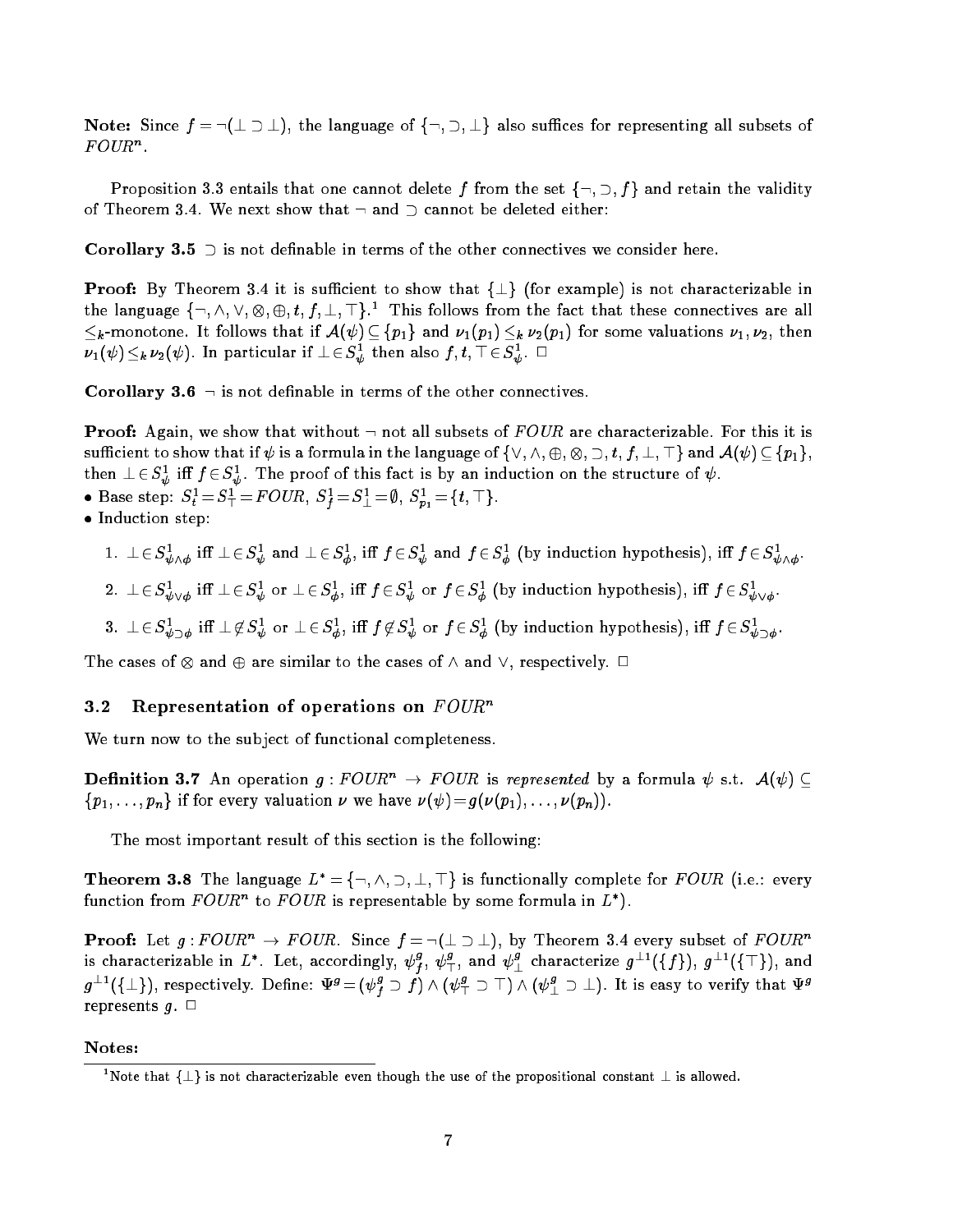- $1.$  If we follow the construction of  $\Psi^o$  step by step under the assumption that there are only two truth values  $(t \text{ and } f)$ , we shall get (with the help of trivial modifications, like replacing  $p \supset f$  by  $\neg p$  and  $p \wedge \neg \neg p$  by p) the classical conjunctive normal form. Our construction is, therefore, a generalization of this normal form. It should be interesting to base four-valued logic programming on this type of clauses. In this paper, however, we still use the term "clause" in the usual sense.
- 2. The functional completeness property for operations is completely independent, of course, of the choice of the designated values. It is remarkable that our choice of  $D$  has, nevertheless, a crucial role in its proof (through the notion of characterizability of subsets, which does depend on the choice of  $\mathcal{D}$ ).

The ten connectives we use are not independent. Obviously,  $\wedge$  and  $\vee$  are definable in term of each other (using  $\neg$ ), and so are t and f. There are, however, other dependencies. The following identities are particularly important:<sup>2</sup>

1. 
$$
\top = (a \supset a) \oplus \neg(a \supset a)
$$
  
\n2.  $a \oplus b = (a \land \top) \lor (b \land \top) \lor (a \land b)$   
\n3.  $\bot = f \otimes \neg f$   
\n4.  $f = \neg(\bot \supset \bot)$   
\n5.  $a \otimes b = (a \land \bot) \lor (b \land \bot) \lor (a \land b)$ 

These identities mean that relative to the basic classical language  $L = \{\neg, \wedge, \vee, \supset\}$  the connectives  $\top$  and  $\oplus$  are interdefinable, while  $\bot$  is equivalent in expressive strength to the combination of  $\otimes$ and f . It follows, for example, the set figures, for example, the set functionally complete. This set function is obtained from the *full* classical language  $(\{\neg, \wedge, \vee, \supset, t, f\})$  by adding to it the lattice operators of k ( and ).

Example 3.9 (Kleene's three-valued logics and Fitting's guard connective) The meet and the join in FOUR with respect to  $\lt_t$  correspond to the conjunction and disjunction of strong Kleene's logic. In order to represent the connectives of the other Kleene's three-valued logics (weak-Kleene<sup>3</sup> and  $\rm{sequential\text{-}N}$  leene  $\rm{)}$  , Fitting [Fi94] introduces a new connective, called the *quara* connective. This connective is denoted  $p: q$ , and is evaluated as follows: if  $p$  is assigned a designated value (t or  $\top$ ) the value of p : q has the value of q, otherwise p : q has the value  $\perp$ . The guard connective has the following simple and *natural* definition in our language:<sup>5</sup>

$$
p:q=(p\supset q)\otimes \neg(p\supset \neg q)
$$

We turn now to investigate the expressive power of the various fragments of our language which include at least the basic classical language  $L = \{\neg, \wedge, \vee, \supset\}$ . From the discussion before Example 3.9 it follows that there are at most eight such fragments, corresponding to extending  $L$  with some

Definitions of  $\vee$  and  $\wedge$  in terms of  $\oplus, \otimes, t$  and  $t$ , which are dual to (2) and (5), have been given in [Av96].

<sup>3</sup> Also known as Bochvar's logic.

<sup>4</sup> Also known as McCarthy's logic.

<sup>-</sup>Fitting [Fi94] also provides a definition for the guard connective, which is somewhat less straightforward, but as as a sequent and passed as  $p$  : q = ((p, O, -), O, -)) O, q.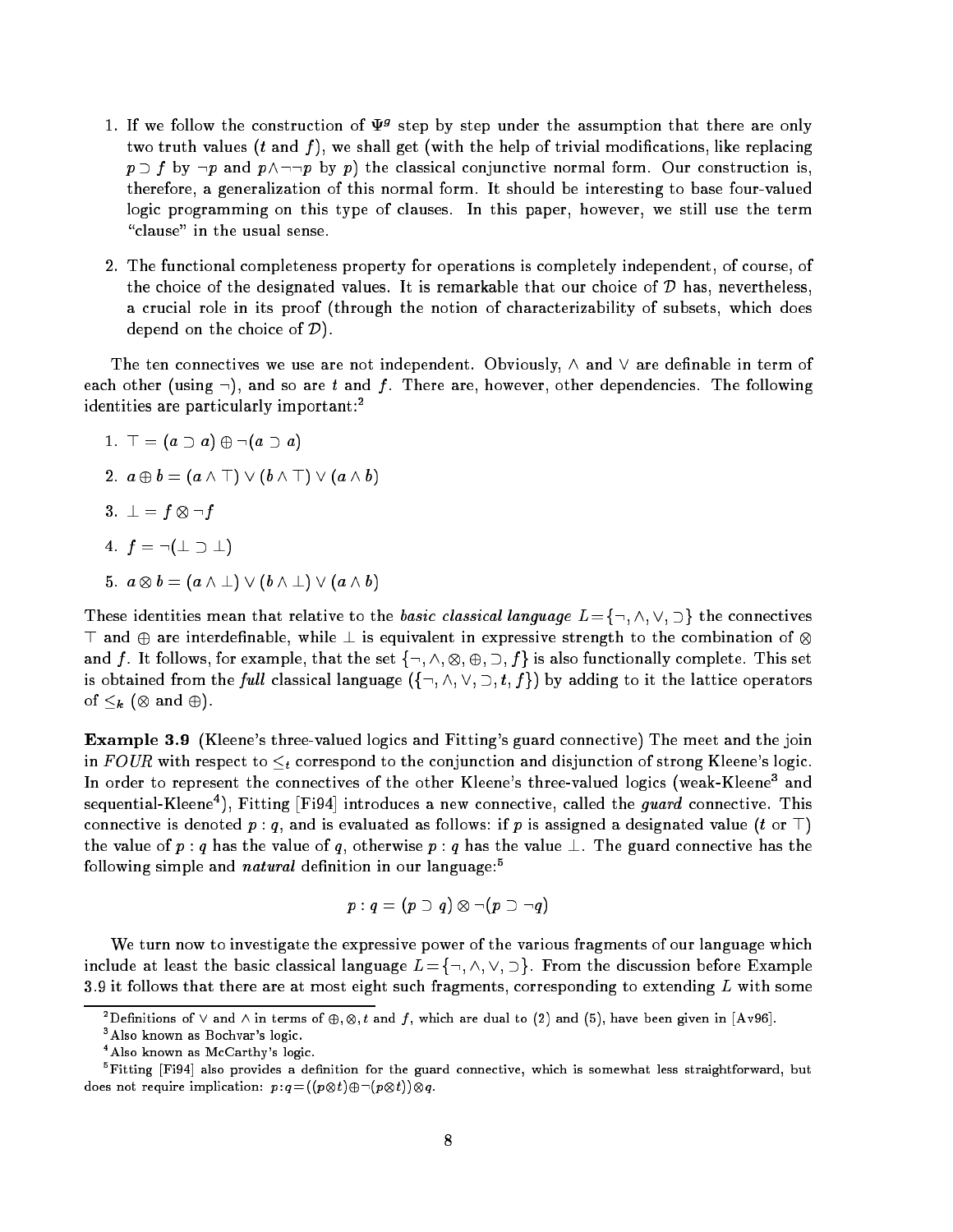subset of (say) <sup>f</sup>; ; f g. Our next theorem provides exact characterizations of the expressive power of each of these fragments, implying that they are all different from each other. We show that there is a correspondence between these eight fragments and the various possible combinations of the following three conditions:

**I** 
$$
g(\vec{\top}) = \top
$$
  
\n**II**  $g(\vec{x}) = \top \implies \exists 1 \leq i \leq n \ x_i = \top$ 

**III** 
$$
g(\vec{x}) = \bot \implies \exists 1 \leq i \leq n \; x_i = \bot
$$

 $T$  . The subset  $T$  is a subset of  $\mathbb{Z}^d$  and suppose that is a subset of function given  $\mathbb{Z}^d$  $FOUR^n \rightarrow FOUR$  is representable in  $L \cup \Xi$  iff it satisfies those conditions from I-III that all the (functions that directly correspond to the) connectives in  $\Xi$  satisfy. In other words:

- g is representable in  $\{\neg, \wedge, \supset\}$  iff it satisfies I, II, and III.
- $\bullet$  g is representable in  $\{\neg, \wedge, \supset, f\}$  (the full classical language) iff it satisfies II and III.
- g is representable in  $\{\neg, \wedge, \neg, \oplus\}$  iff it satisfies I and III.
- g is representable in fight in group in the satisfact state in  $\sim$
- $\blacksquare$ ; is representable in fig. ,  $\blacksquare$  in fig. ,  $\blacksquare$  in fig. ,  $\blacksquare$
- $\blacksquare$ is representable in finite in the internet in finite in the internet in the internet in the internet in the internet internet in the internet internet in the internet internet in the internet internet in the interne
- g is representable in  $\{\neg, \wedge, \supset, \oplus, f\}$  iff it satisfies III.
- g is representable in f:; ^; ; ; ; f g.

Proof: The proof closely follows that of Theorem 3.8. The following changes should be made:

- 1. If f is not available we use fn as a substitute (see the proof of Proposition 3.3). In addition, instead of  $\psi^s_f, \, \psi^s_\top,$  and  $\psi^s_\bot$  (which are not available in this case) we use  $\phi^s_f$  $f^\sharp_f,\,\phi_{\top}^{\bullet},\text{ and }\phi_{\bot}^{\bullet}=\text{the}$ formulae in the language of  $\{\neg, \land, \Box\}$  which characterize  $\{\top\} \cup q^{\bot}$  ( $\{\top\}$ ),  $\{\top\} \cup q^{\bot}$  ( $\{\top\}$ ), and  $\{ \Box \} \cup \{q^{-1}(\{\bot\})\}$  respectively (such formulae exist by Proposition 3.3).
- 2. If  $\top$  is not available (i.e.,  $\oplus \notin \Xi$ ) then we use the following sentence as a substitute:

$$
\top_n = (p_1 \supset p_1) \wedge (p_2 \supset p_2) \wedge \ldots \wedge (p_n \supset p_n)
$$

It is easy to verify that I  $\mu$  following property:

$$
\nu({\top}_n) = \left\{ \begin{array}{ll} {\top} & \quad \exists 1 \leq i \leq n \ \ \nu(p_i) = {\top} \\ t & \quad \text{otherwise} \end{array} \right.
$$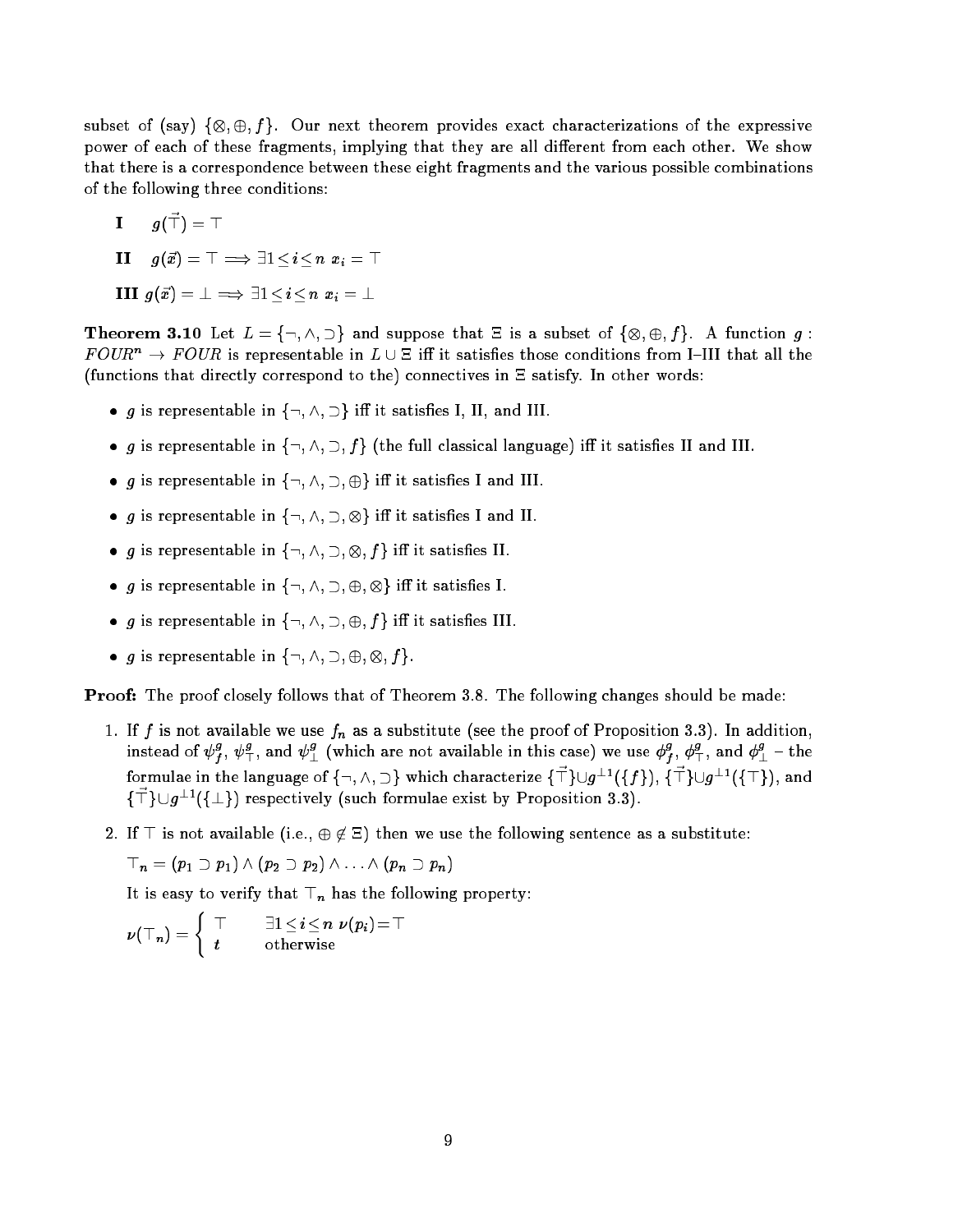- $3. \qquad \qquad$ 
	- n riversonso vrnom

If <sup>62</sup> we use instead the following sentence:

$$
\perp'_n=\vee_{i=1}^n (p_i\wedge((p_i\vee\neg p_i)\supset f_n))
$$

These sentences have the following properties:

$$
\nu(\perp_n) = \left\{ \begin{array}{cc} \top & \forall 1 \leq i \leq n \ \nu(p_i) = \top \\ \perp & \text{otherwise} \end{array} \right.
$$

$$
\exists 1 \leq i \leq n \ \nu(p_i) = \bot \iff \nu(\bot'_n) = \bot
$$

Following these guidelines, it is not difficult to prove the theorem. We show part 1 as an example, leaving the rest to the reader.

Assume then that  $g:FOUR^n \to FOUR$  satisfies I - III. Define:

$$
\Phi^g=(\phi_f^g\supset f_n)\wedge(\phi_\top^g\supset\top_n)\wedge(\phi_\bot^g\supset\bot'_n)
$$

 $\Psi^s$  is in the language of  $\{\neg, \land, \Box\}$ . We show that  $\Psi^s$  represents g. Let  $x\in r\cup n$  and assume that (pi)=xi for i= 1;: : :; n.

Case 1:  $g(x) = t$ . By condition 1,  $x \neq \infty$  since  $g(x) \neq \infty$  this implies that  $x \notin \{+\} \cup g^{-1}(\{+\})$ . 1 herefore  $\nu(\phi^2)$  $f_f^{\alpha}$   $\beta \notin \{ +, t \}$  and so  $\nu (\phi_f^{\alpha})$ follows similarly. Hence  $\nu(\Phi^g) = t = q(\vec{x})$ .  $f_{f} \supset f_n)=t.$  The facts that  $\nu (\phi_{\top}^s \supset \top_n)=t$  and  $\nu (\phi_{\bot}^s \supset \bot_n)=t$ 

*Case 2:*  $g(x) = f$ . Again, by condition  $1 x \neq \perp$ , and so  $\nu(f_n) = f$ . In addition,  $\nu(\phi_i^2) \in \{t, \perp\}$  in this  $\sim$ case, and so  $\nu(\phi_f^s \supset f_n)=f.$  It follows that  $\nu(\Phi^g)=f\!=\!g(x).$ for the contract of the con-

Case 3a:  $g(x) = |x|$  and  $x = |x|$ . Since  $\Phi^s$  is in the language of  $\{\neg, \wedge, \neg\}$ , also  $\nu(\Psi^s) = |x|$ . Case 30.  $g(x) = 0$  and  $x \neq 0$ . By condition II there exists  $1 \leq t \leq n$  s.t.  $x_i = 0$  and so  $\nu(0, n) = 0$ . It follows that  $\nu(\phi_\top^2 \supset \top_n)=\top$  (since  $\nu(\phi_\top^2) \in \{t,\top\}$  in this case). On the other hand, by the same arguments as in case  $1, \ \nu(\phi_{f}^s \supset f_n) \!=\! \nu(\phi_{\perp}^s \supset \perp_n^r) \!=\! t.$  Hence  $\nu(\Phi^g) \!=\! \top \!=\! g(x)$ .  $\cdot$ 

Case 4:  $g(x) = \bot$ . By III there exists  $1 \leq i \leq n$  s.t.  $x_i = \bot$  and so  $\nu(\bot_n) = \bot$  and  $x \neq \top$ . Since in this case  $\nu(\phi_{\perp}^s)\in\{t,+\}$ , it follows that  $\nu(\phi_{\perp}^s\supset\perp_n^r)=\nu(\perp_n^r)=\perp$ . Since the value of the other components is again t (as in case 1),  $\nu(\Psi^s) = \bot = q(x)$ .  $\Box$ 

Corollary 3.11 The eight fragments above are different from each other.

**Proof:** It is rather easy to construct for every subset of  $I = III$  a function from FOUR to FOUR that satisfies the conditions in this subset but not the rest. This easily implies the corollary.  $\Box$ 

We conclude this section with a short discussion on the minimality of the set of connectives in each case. By Corollaries 3.5 and 3.6, neither  $\neg$  nor  $\ni$  can be deleted from any of the sets of connectives which we have provided in each case. Theorem 3.10 and Corollary 3.11 imply that none of the connectives in  $\{\otimes, \oplus, \gamma\}$  can be deleted in case it is included in the set we construct.  $\gamma$ This leaves only the question of the necessity of  $\wedge$ . We shall content ourselves with an example in which this connective is necessary, and an example in which it is *not*.

Although one can always replace  $\oplus$  by  $\perp$ , and the pair  $\{\otimes, f\}$  by  $\perp$ .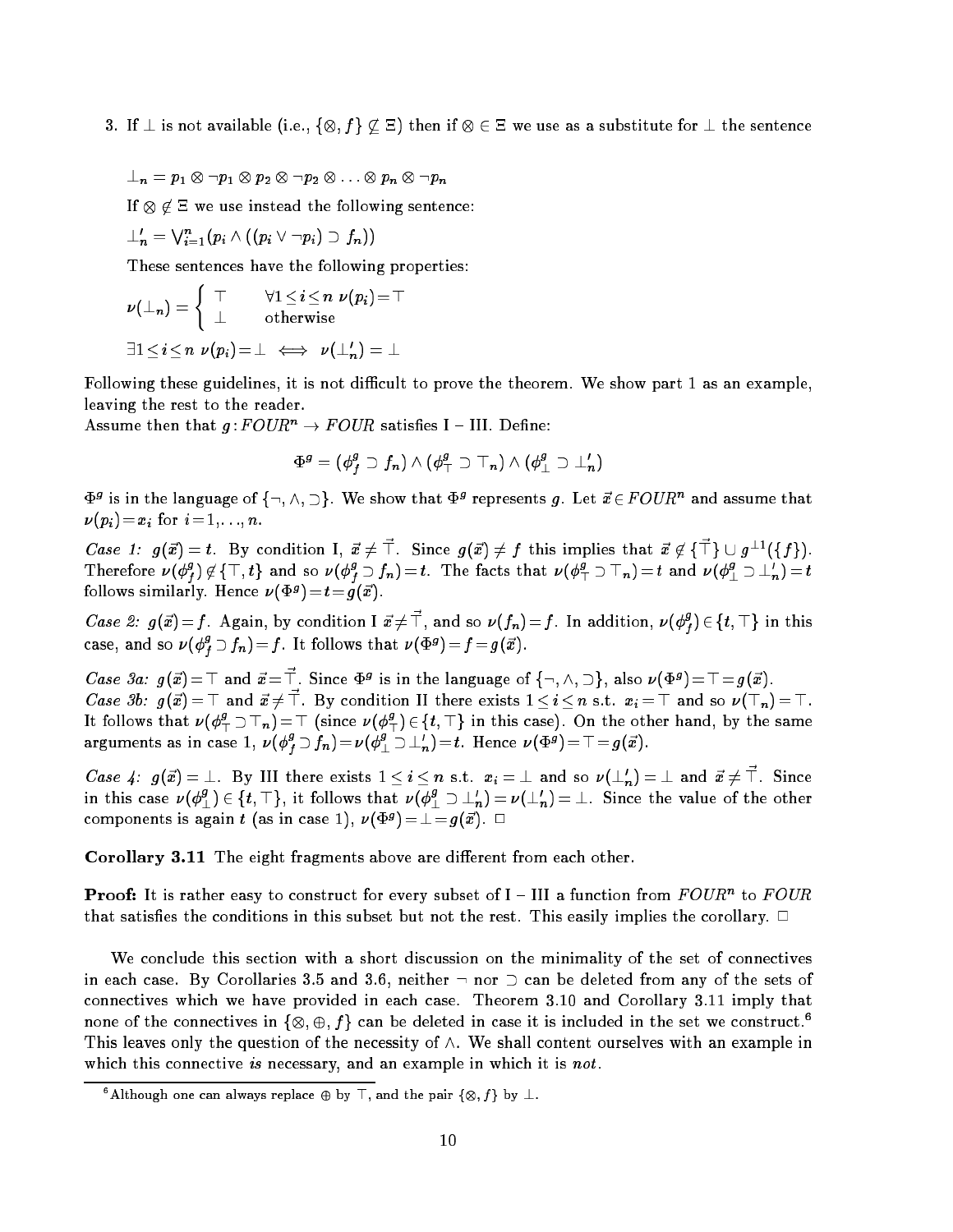**Proposition 3.12** The functionally complete set  $\{\neg, \wedge, \neg, \top, \bot\}$  considered in Theorem 3.8 is minimal in the sense that no connective can be deleted from it without losing the functional completeness.

**Proof:** We have discussed already the necessity of  $\neg$ ,  $\neg$ ,  $\neg$  and  $\perp$  (again:  $\perp$  takes here the role of  $\alpha$  -is to show that is also indice we prove that is also indice we prove the structure on the structure of formulae, that no formula  $\psi(p,q)$  in the language of  $\{\neg, \neg, \top, \bot\}$  defines a function g such that  $g(t, \perp) = \perp$  while  $g(\top, t) = \top$ . In particular  $\wedge$  itself is not definable in this language.  $\Box$ 

The set  $\{\neg, \wedge, \supset, \top, \bot\}$  is not minimal in the sense of the number of connectives in it. The next proposition shows that there is a smaller set which is functionally complete.

**Proposition 3.13** The set  $\{\neg, \oplus, \neg, \perp\}$  is functionally complete for FOUR.

**Proof:**  $\top$  and  $f$  are definable from this set as shown in the discussion before Example 3.9. Now, define:

$$
p \sqcap q = (p \barwedge q) \oplus ((\neg p \supset \neg q) \barwedge q)
$$

The relevant properties of  $\sqcap$  are the following:

$$
\nu(p \sqcap q) = \left\{ \begin{array}{ll} t & \nu(p) = t, \ \nu(q) = t \\ \bot & \nu(p) = t, \ \nu(q) = \bot \\ \top & \nu(p) = \top, \ \nu(q) = t \end{array} \right.
$$

Now, given a function  $g:FOUR^n \to FOUR$ , define:

$$
\Upsilon^g \,\,=\,\, (\psi^g_f \supset f) \,\,\bar{ \wedge } \,\, ((\psi^g_\top \supset \top) \sqcap (\psi^g_\bot \supset \bot)) \,\,{}^7
$$

It is easy now to check that  $I^{\circ}$  characterizes  $q$ .  $\sqcup$ 

### Notes:

- 1. Using Theorem 3.10, Corollaries 3.5, 3.6, and Proposition 3.3, it is easy to show that no subset of f:; ^; \_; ; ; ; t; f; >; ?g with less than four connectives can be functionally complete.
- : that is to get the fact that is function and interesting the function  $\mathbf{r}$  is function  $\mathbf{r}$  in the function  $\mathbf{r}$ tionally complete. Hence  $\wedge$  can be deleted from the set provided by the last part of Theorem 3.10 (in contrast to that given in Theorem 3.8!)

# 4 Reasoning in  $\langle \textit{FOUR} \rangle$

## 4.1 The basic consequence relation

We start with the simplest consequence relation which naturally corresponds to  $FOUR$ .

**Definition 4.1** Suppose that  $\Gamma$  and  $\Delta$  are two sets of formulae.  $\Gamma \models^4 \Delta$  if every model of  $\Gamma$  in  $\langle \text{FOUR} \rangle$  is a model of some formula of  $\Delta$ .

**Proposition 4.2**  $|AA96| \equiv 1$  is monotonic, compact, and paraconsistent.

Proposition 4.3 [AA96]

a)  $\supset$  is an internal implication for  $\langle$   $r \cup \iota \kappa \rangle$ , i.e.:  $\iota$ ,  $\psi \models \varphi$ ,  $\Delta$  in  $\iota \models \psi \supset \varphi$ ,  $\Delta$ .

 $\mathbf{b}$ )  $\leftrightarrow$  is an equivalence operator for  $\langle \mathbf{r} \cup \mathbf{v} \mathbf{r} \rangle$ , i.e.:  $\mathbf{v} \leftrightarrow \mathbf{e}$  =  $\Theta(\mathbf{v}) \leftrightarrow \Theta(\mathbf{e})$ .

f

See the proof of Theorem 3.8 for the definition of  $\psi^s_I$ ,  $\psi^s_{\top}$ , and  $\psi^s_{\bot}$ .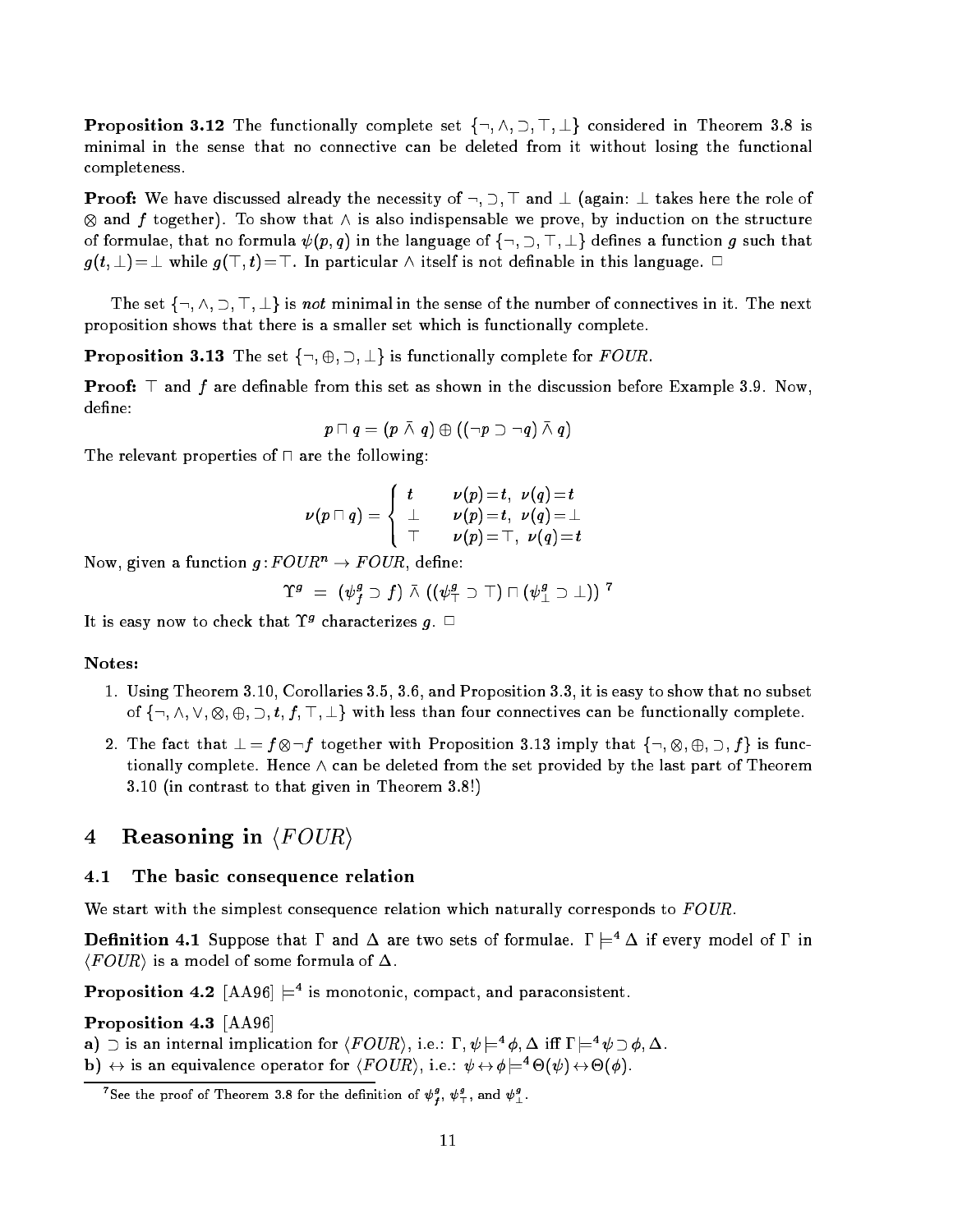## 4.1.1 Canonical examples  $-$  revisited

**Example 4.4 (Tweety dilemma - continued)** Consider again the set  $\Gamma$  of Example 2.3. Although I is classically inconsistent, nontrivial conclusions about Tweety can be obtained by  $\equiv$  : Tweety is a penguin, a bird, and it cannot fly. The complementary conclusions *cannot* be obtained  $\mathsf{pv} \models$ , as expected.

**Example 4.5** (INIXON diamond – continued) By using  $\equiv$  6 on the assertions of Example 2.4 one cannot tell whether Nixon is a dove or a hawk (which seems reasonable given the conflicting defaults). One can still infer the explicit information about Nixon, i.e. that he is a republican and a quaker. However, unlike in the classical case, the negations of these assertions cannot be inferred, despite the inconsistency. What can be inferred is their disjunction:  $\neg hawk(Nixon)\neg dove(Nixon)$ .

## 4.1.2 Proof system

One of the biggest advantages of  $\equiv$  1s that it has a corresponding proof system, which is both nice and efficient. It was denoted  $GBL$  in [AA94, AA96]:

 $\textbf{Axioms:} \hspace{5mm} \Gamma, \psi \Rightarrow \Delta, \psi$ 

Rules: Exchange, Contraction, and the following logical rules:

$$
[\neg \neg \Rightarrow] \frac{\Gamma, \psi \Rightarrow \Delta}{\Gamma, \neg \neg \psi \Rightarrow \Delta} \qquad \frac{\Gamma \Rightarrow \Delta, \psi}{\Gamma \Rightarrow \Delta, \neg \neg \psi} \Rightarrow \neg ]
$$
\n
$$
[\wedge \Rightarrow] \frac{\Gamma, \psi, \phi \Rightarrow \Delta}{\Gamma, \psi \land \phi \Rightarrow \Delta} \qquad \frac{\Gamma \Rightarrow \Delta, \psi \quad \Gamma \Rightarrow \Delta, \phi}{\Gamma \Rightarrow \Delta, \psi \land \phi} \Rightarrow \wedge ]
$$
\n
$$
[\neg \wedge \Rightarrow] \frac{\Gamma, \neg \psi \Rightarrow \Delta \quad \Gamma, \neg \phi \Rightarrow \Delta}{\Gamma, \neg (\psi \land \phi) \Rightarrow \Delta} \qquad \frac{\Gamma \Rightarrow \Delta, \neg \psi, \neg \phi}{\Gamma \Rightarrow \Delta, \neg (\psi \land \phi)} \Rightarrow \wedge ]
$$
\n
$$
[\neg \vee \Rightarrow] \frac{\Gamma, \psi \Rightarrow \Delta \quad \Gamma, \phi \Rightarrow \Delta}{\Gamma, \psi \lor \phi \Rightarrow \Delta} \qquad \frac{\Gamma \Rightarrow \Delta, \neg \psi, \neg \phi}{\Gamma \Rightarrow \Delta, \neg (\psi \land \phi)} \Rightarrow \wedge ]
$$
\n
$$
[\otimes \Rightarrow] \frac{\Gamma, \psi, \phi \Rightarrow \Delta}{\Gamma, \psi \lor \phi \Rightarrow \Delta} \qquad \frac{\Gamma \Rightarrow \Delta, \neg \psi \quad \Gamma \Rightarrow \Delta, \neg \phi}{\Gamma \Rightarrow \Delta, \neg (\psi \lor \phi)} \Rightarrow \wedge ]
$$
\n
$$
[\otimes \Rightarrow] \frac{\Gamma, \psi, \phi \Rightarrow \Delta}{\Gamma, \neg (\psi \otimes \phi) \Rightarrow \Delta} \qquad \frac{\Gamma \Rightarrow \Delta, \neg \psi \quad \Gamma \Rightarrow \Delta, \neg \phi}{\Gamma \Rightarrow \Delta, \neg (\psi \lor \phi)} \Rightarrow \wedge ]
$$
\n
$$
[\neg \otimes \Rightarrow] \frac{\Gamma, \psi \Rightarrow \Delta \quad \Gamma, \phi \Rightarrow \Delta}{\Gamma, \neg (\psi \otimes \phi) \Rightarrow \Delta} \qquad \frac{\Gamma \Rightarrow \Delta, \neg \psi \quad \Gamma \Rightarrow \Delta, \neg \phi}{\Gamma \Rightarrow \Delta, \neg (\psi \otimes \phi)} \Rightarrow \wedge ]
$$
\n
$$
[\neg \oplus \Rightarrow] \frac{\Gamma, \neg \psi \Rightarrow \Delta \quad \Gamma, \neg \phi \Rightarrow \Delta}{\Gamma, \neg (\psi \oplus \phi) \Rightarrow \Delta} \qquad \frac{\Gamma \Rightarrow \Delta, \neg \psi, \neg \phi}{\
$$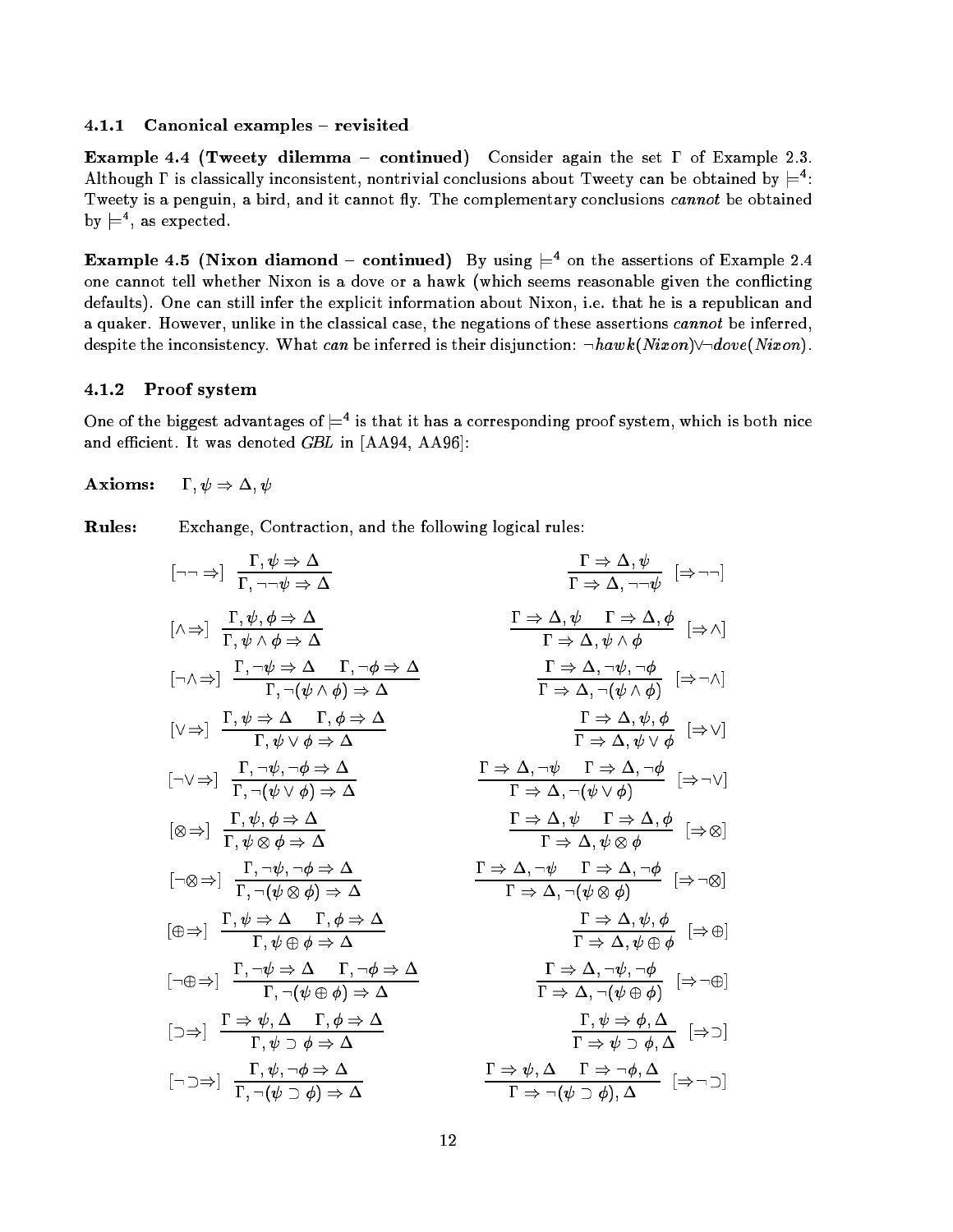| $\lceil \neg t \Rightarrow \rceil$ $\Gamma, \neg t \Rightarrow \Delta$    | $\Gamma\Rightarrow\Delta,t\;\;[\Rightarrow t]$                   |
|---------------------------------------------------------------------------|------------------------------------------------------------------|
| $[f \Rightarrow] \Gamma, f \Rightarrow \Delta$                            | $\Gamma \Rightarrow \Delta, \neg f \ \ [\Rightarrow \neg f]$     |
| $[\perp \Rightarrow] \Gamma, \perp \Rightarrow \Delta$                    | $\Gamma \Rightarrow \Delta, \top \; [\Rightarrow \top]$          |
| $\lbrack\neg\bot \Rightarrow\rbrack$ $\Gamma,\neg\bot \Rightarrow \Delta$ | $\Gamma \Rightarrow \Delta, \neg \top \ [\Rightarrow \neg \top]$ |

It is easy to see that GBL is closed under weakening. We could, in fact, have taken weakening as a primitive rule.

**Definition 4.6** We say that  $\Delta$  *follows* from I in GDL (1  $\sqcap$ GBL  $\Delta$ ) if there exist limite  $1 \subset 1$ ,  $\Delta \subset \Delta$ s.t.  $1 \Rightarrow \Delta$  is provable in GBL.

## Theorem 4.7 [AA96]

a) (*Cut Elimination*) If  $\Gamma_1 \vdash_{GBL} \Delta_1$ ,  $\psi$  and  $\Gamma_2$ ,  $\psi \vdash_{GBL} \Delta_2$ , then  $\Gamma_1$ ,  $\Gamma_2 \vdash_{GBL} \Delta_1$ ,  $\Delta_2$ .

**b**) (Sounaness and Completeness)  $i \models \Delta$  in  $i \models_{GBL} \Delta$ .

Corollary 4.8 The  $\{\land,\lor,\lor,\Box,t\}$ -fragment of  $\equiv^+$  is identical to the corresponding fragment of classical logic.

**Note:** This means that like modal logic,  $=$  can also be viewed as an *extension* of classical logic by new connectives (for example  $\lnot$ ). This is due to the fact that the classical negation of  $\psi$  can be translated into  $\psi \supset f$ . It is more useful, however, to view  $\neg$  as the real counterpart of classical negation.

### Corollary 4.9

a) All the rules of GBL are reversible.

 $\mathcal{L}$  given any set  $\mathcal{L}$  one can construct a nite set  $\mathcal{L}$  of clauses such that  $\mathcal{L}$  $\sqsubset_{GBL}$  s for every  $s \in S$  .  $\bar s$ 

### Proof:

a) This follows easily from cut-elimination. For example, the rule  $[\Rightarrow \neg]$  is reversible because both  $\neg(\psi \supset \phi) \Rightarrow \psi$  and  $\neg(\psi \supset \phi) \Rightarrow \neg \phi$  are easily derivable, using  $[\neg \supset \Rightarrow]$ . b) This is immediate from (a).  $\Box$ 

Note: The last corollary together with the equivalence of  $\vdash_{GBL}$  and  $\models^+$  mean that we can develop a tableaux proof system for  $\rightleftarrows$  , which is almost identical to that of classical logic. The main difference is that unlike in classical logic, here a clause  $\Gamma \Rightarrow \Delta$  is valid iff  $\Gamma \cap \Delta \neq \emptyset$ . One should note also that it is impossible here to translate a clause  $\Gamma \Rightarrow \Delta$  in which  $\Gamma \neq \emptyset$  into a sentence of the language without using the implication connective  $\supset$ !

As we have seen,  $\rightleftarrows$  has a lot of nice properties. Still, it has some serious drawbacks as well: It is too restrictive and "overcautious". Thus it is strictly weaker than classical logic even for  $con$ sistent theories (a case in which one might prefer to use classical logic). Moreover, it totally rejects some very useful (and intuitively justified) inference rules, like the Disjunctive Syllogism: From  $\neg p$ and  $p \vee q$  one can *never* infer q by using  $\equiv$  . Under normal circumstances we would certainly like

<sup>&</sup>quot;By a "clause" we mean here a sequent which contains only literals.

<sup>&</sup>quot;Such a system was introduced in  $\vert$ Fi89, Fi90a], but only validity of signed formulae is considered there and not the consequence relation. Moreover, only  $k$ -monotonic operators are dealt with in those papers.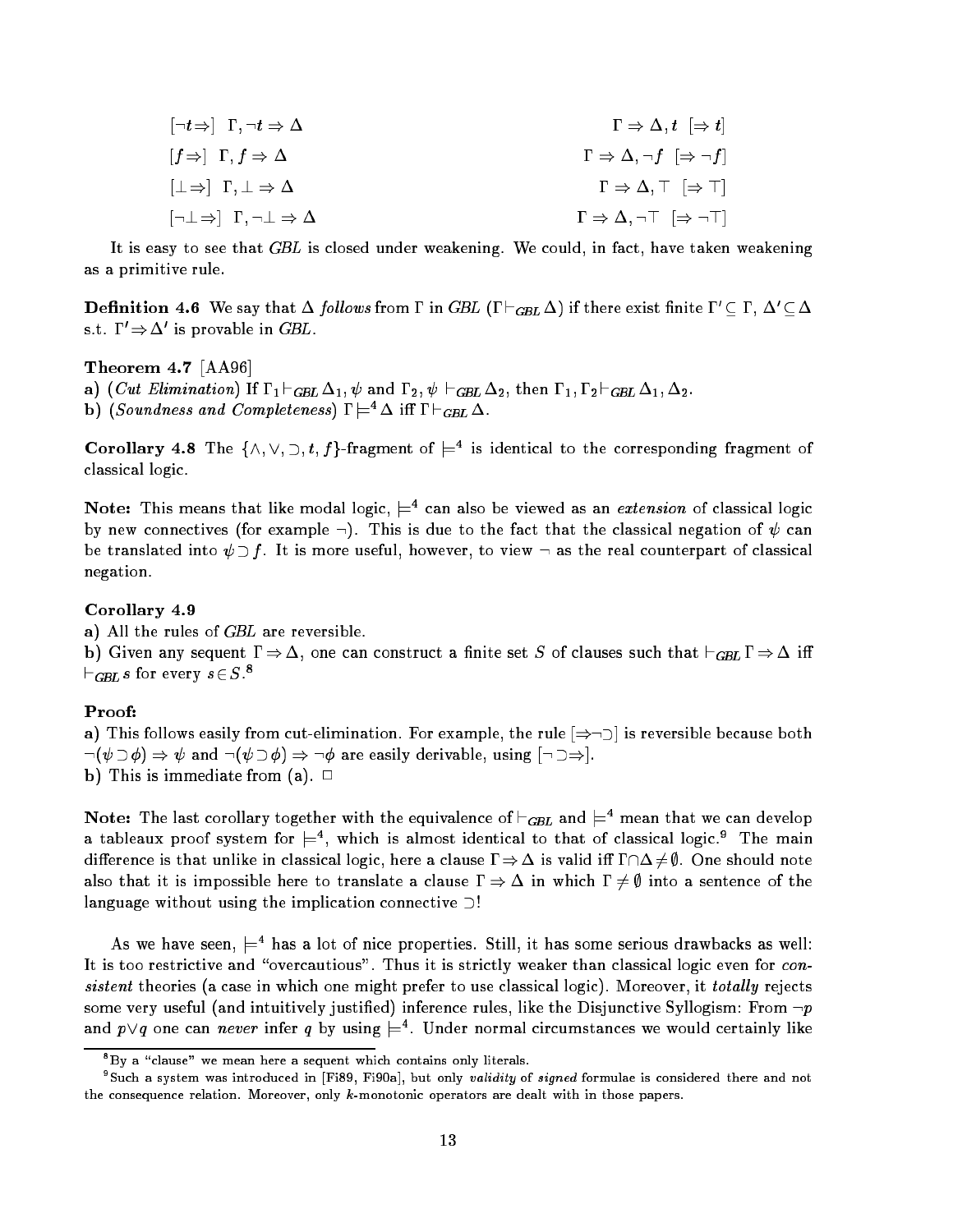to be able to use this rule!

In the next subsections we consider several possibilities of refining  $\models$  . The main theme is to restrict the set of models we take into account, using some *preference* criteria. This is the idea behind the notion of a *preferential logic* considered in [Sh87, Sh88]. This idea has recently received a considerable attention (see, e.g., [Ma89, KLM90, Pr91, LM92, KL92, Ma94, Sc97]).

## 4.2 Taking advantage of the other partial order

A natural approach for reducing the set of models which are used for drawing conclusions is to consider only the k-minimal models. The idea behind this approach is that we should not assume anything that is not really known. Keeping the amount of knowledge as minimal as possible may also be captured, at least in  $\langle FOUR\rangle$ , as a kind of consistency preserving method: As long as one keeps the redundant information as minimal as possible the tendency of getting into con
icts decreases.

**Definition 4.10** Let  $\nu_1, \nu_2$  be two four-valued valuations, and  $\Gamma$  – a set of formulae. a)  $\nu_1$  is k-smaller than  $\nu_2$  ( $\nu_1 \leq_k \nu_2$ ) if for every atomic p,  $\nu_1(p) \leq_k \nu_2(p)$ .

 $\mathbb{P}_1$  is a k-minimum model of  $\mathbb{P}_2$  is a k-minimal element of model  $\mathbb{P}_1$ .

**Definition 4.11**  $I \models_k \Delta$  in every *k*-minimal model of  $I$  in  $\langle VUUR \rangle$  is a model of some  $o \in \Delta$ .

**Note:** Obviously, if  $\mathbf{I} \models \Delta$  then  $\mathbf{I} \models_{\mathbf{k}} \Delta$ .

**Example 4.12 (Tweety dilemma — continued)** Consider again Examples 2.3 and 4.4. Among the six models of  $\Gamma$  (see Figure 2), two are k-minimal:

$$
M4 = \{bird(Tweety) : \top, \ penguin(Tweety) : t, \ fly(Tweety) : f\},
$$

$$
M6 = \{bird(Tweety) : t, penguin(Tweety) : t, fly(Tweety) : \top\}.
$$

Using these models we reach the same conclusions as in  $\equiv$ :

$$
\Gamma \models_k^4 \text{bird}(Tweety), \quad \Gamma \models_k^4 \text{penguin}(Tweety), \quad \Gamma \models_k^4 \neg fly(Tweety),
$$
  

$$
\Gamma \not\models_k^4 \neg bird(Tweety), \quad \Gamma \not\models_k^4 \neg penguin(Tweety), \quad \Gamma \not\models_k^4 fly(Tweety).
$$

**Example 4.13 (Nixon diamond — continued)** Consider again Examples 2.4 and 4.5. Among the twelve models of  $\Delta$  listed in Figure 3, three are k-minimal:

$$
M4 = \{quaker(Nixon):t, republican(Nixon):t, hawk(Nixon): \top, dove(Nixon): \top\},
$$
  
\n
$$
M8 = \{quaker(Nixon):t, republican(Nixon): \top, hawk(Nixon):f, dove(Nixon):t\},
$$
  
\n
$$
M12 = \{quaker(Nixon): \top, republican(Nixon):t, hawk(Nixon):t, dove(Nixon):f\}.
$$

Again, using these models we reach the same conclusions as in  $\equiv$  , among which:

$$
\Delta \models_k^4 quaker(Nixon), \quad \Delta \models_k^4 republican(Nixon),
$$
  

$$
\Delta \not\models_k^4 \neg quaker(Nixon), \quad \Delta \not\models_k^4 \neg republican(Nixon).
$$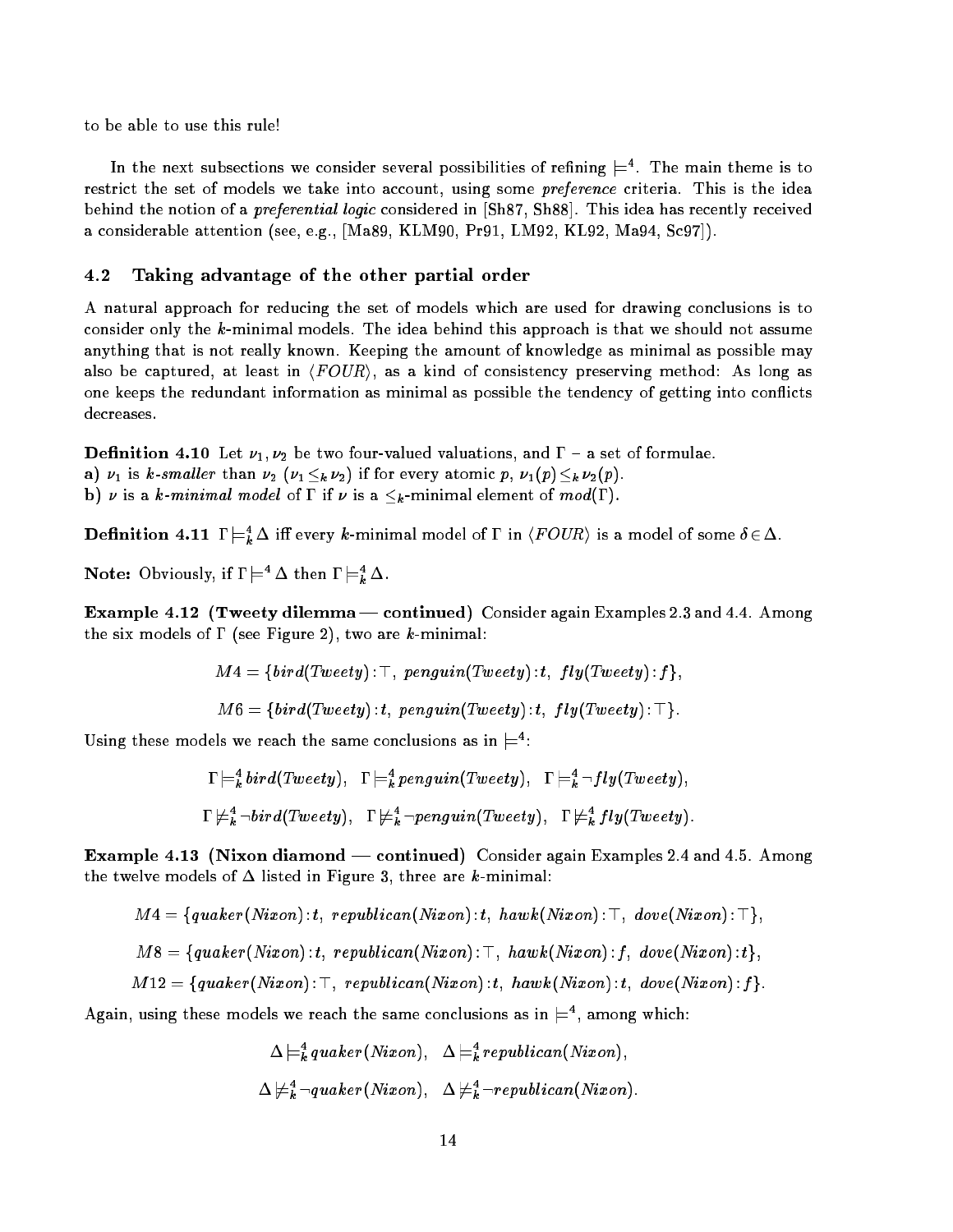The fact that in the last two examples we reached the same conclusions (at least with respect to the literals) as in  $\models$  is not accidental. It is an instance of the following general proposition:

**Proposition 4.14** If  $\Delta$  does not include  $\Box$ , then  $I \models \Delta$  iff  $I \models_k \Delta$ .

Proof: For the proof we need the following lemma:

**Lemma:** For every model M of I there exists a *k*-minimal model N of I s.t.  $N \leq_k M$ . Proof: Suppose that M is some model of , and let SM <sup>=</sup> fMi <sup>j</sup> Mi <sup>2</sup> mod(); Mi k Mg. Let  $C$  be a descending chain w.r.t. k . We shall show that  $C$  is bounded in SM , so by so by so by so by so by so by so by so by so by so by so by so by so by so by so by so by so by so by so by so by so by so by so by Zorn's lemma  $S_M$  has a minimal element, which is the required  $k\text{-minimal model.}$  Let  $N$  be the the  $\mathcal{C}$  following value  $\mathcal{C}$  is defined since  $\mathcal{C}$  is defined since  $\mathcal{C}$  is a chain, and  $\mathcal{C}$  is a chain, and  $\mathcal{C}$  is a chain, and  $\mathcal{C}$  is a chain, and  $\mathcal{C}$  is a chain, and  $\mathcal{C}$  is a chain a finite number of elements. Obviously N bounds C. It remains to show that  $N \in S_M$ . Assume that  $\psi \in \Gamma$  and let  $\mathcal{A}(\psi) = \{p_1, \ldots, p_n\}$  (see Notation 3.1). Then:  $N(p_1) = M_{i_1}(p_1), \ldots, N(p_n) = M_{i_n}(p_n)$ . Since C is a chain we may assume, without a loss of generality, that  $M_{i_1} \geq k \ldots \geq k M_{i_n}$ , and so N is the same as Min on  $\iota_n$  and it is  $\iota_{n+1}$  in  $\iota_{n+1}$  is true for  $\iota_n$  is the  $\iota_n$  is true for  $\iota_n$  is true for  $\iota_n$ every 2 and so not so the Marie and so no

Now, back to the proof of the original proposition: The "only if" direction is trivial. For the other direction, suppose that  $1 \models_{\bar{k}} \Delta$ , and let  $M$  be some model of  $1$  . By the previous lemma there must exist a k-minimal model n of  $\mathbf{n}$  and  $\mathbf{n}$  are is a  $2$  -minimal there is a  $2$  D. Since all the  $\mathbf{n}$ operators that corresponds to the connectives of are monotone w.r.t. (A) is  $\mathbb{N}$  ,  $\mathbb{N}$  ,  $\mathbb{N}$ is upwards and denote when  $\{v_j\}$  as well. 2D as well. 2D as well. 2D as well. 2D as well. 2D as well. 2D as

Corollary 4.15 In the monotonic fragment of the language (i.e., without )), the logics  $\equiv^+$  and  $\sqsubset_k$  are identical.

Proposition 4.14 shows that as long as we are interested in inferring formulae that do not include  $\supset$ , we can indeed limit ourselves to k-minimal models without any loss of generality. This in particular is the case when we are interested in inferring literals. Examples 4.12 and 4.13 show that this approach may lead to a considerable reduction in the number of models that should be checked.

The situation is completely different when we do allow the implication connective to appear on the right-hand side of  $\mathrel{\models_k}$ :

Example 4.16 (Tweety dilemma [2.3, 4.4, 4.12] – continued) For  $\Gamma$  of Example 2.3 we have  $1 \models_{\tilde{k}} \neg \textit{penguin}(\textit{1 weeky}) \supset f,$  although  $1 \not \models \neg \textit{penguin}(\textit{1 weeky}) \supset f.$  The follows that in the full language  $\sqsubset_{\bar{k}} \neq \sqsubset \cdots$  is can be strengthened as follows:

**Proposition 4.1**  $\boldsymbol{\vdash}$  is nonmonotonic.

 $\cdot$   $\cdot$ 

 $\cdot$   $\cdot$ 

**Proof:**  $q \models_{\vec{k}} \neg q \supset p$ , since  $\{p : \bot, q : t\}$  is the only *k*-minimal model of q. On the other hand,  $kq$ ,  $\neg q \not\models^4_k \neg q \supseteq p,$  since  $\{p \colon \perp, \ q \colon \top \}$  is the only  $k\text{-minimal model of } \{q, \neg q\}$ .  $\Box$ 

 $10$ This lemma can be generalized for directed sets rather than sequences, but the above formulation is sufficient for our needs.

<sup>&</sup>lt;sup>11</sup>The meaning of  $\psi \supset f$  is that  $\psi$  cannot be true. This, of course, is stronger than saying that  $\psi$  is not a theorem, or even that  $\neg \psi$  is a consequence of the assumptions.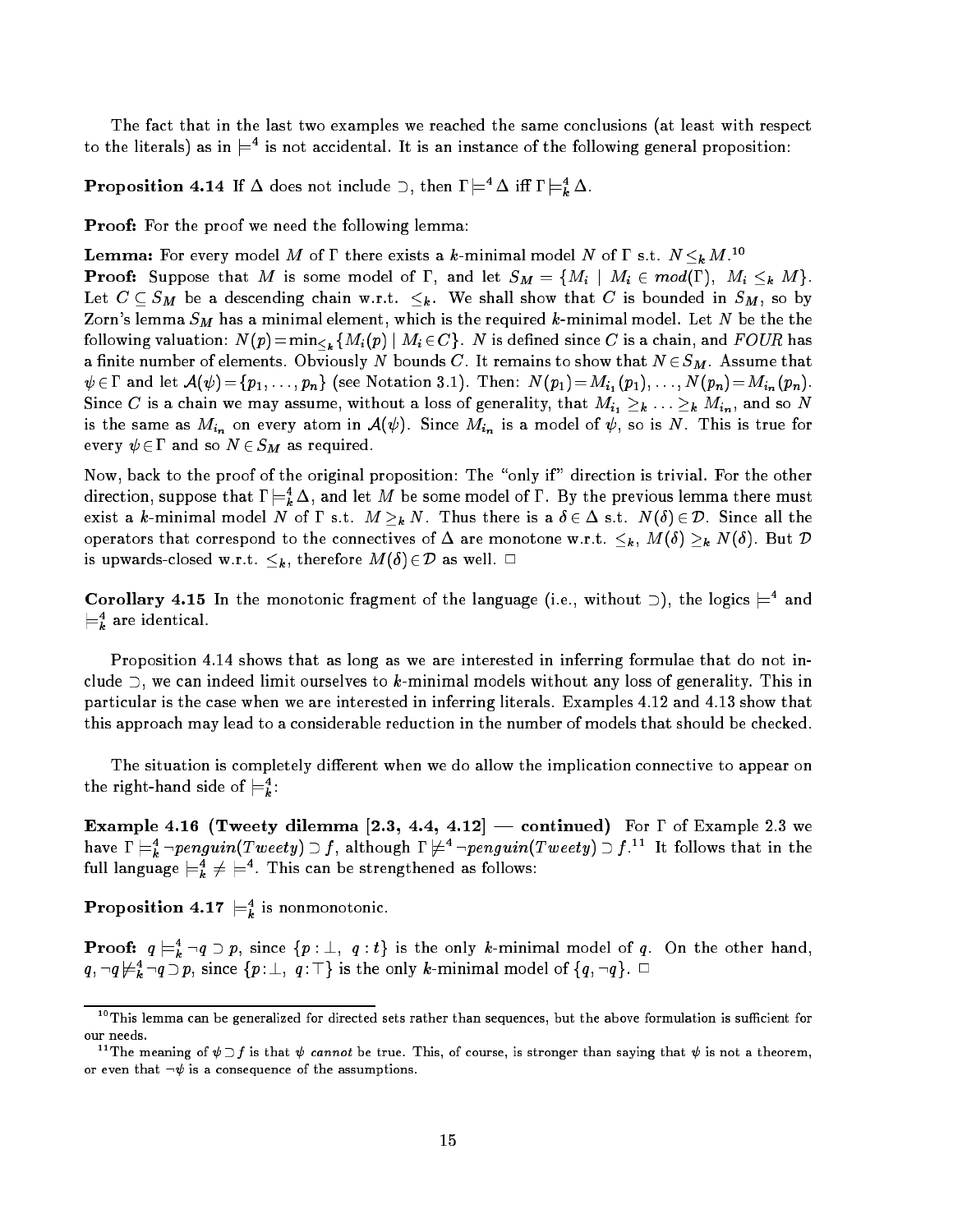**Note:** By Proposition 4.14,  $\equiv_{\vec{k}} i$  is monotonic w.r.t. conclusions that do not contain  $\supset$ : If  $\equiv_{\vec{k}} \Delta$ then  $1$  ,  $\psi \models_{\bm{\bar{k}}} \Delta$  , provided that  $\supset$  does not appear in the language of the formulae in  $\Delta$ .

Using the example of the last proof, one can easily see that  $q \models_k \neg q \supset p$  and also  $\neg q, \neg q \supset p \models_k p,$ but  $\neg q$ ,  $q \neq \vec{k}$   $p$ . It follows that  $\models \vec{k}$  is not a consequence relation in the usual sense, since it is not closed under (multiplicative) cut. This is not surprising, since  $\models_k^-$  is not monotonic, and it is usual to require a nonmonotonic relation to be closed only under cautious cut (see [Le92] and Section 4.5 below).

**Proposition 4.18**  $\sqsubset_{k}$  preserves Cautious Cut: If  $1, \psi_1, \ldots, \psi_n \sqsubset_{k} \Delta$  and  $1 \sqsubset_{k} \psi_i, \Delta$  for  $i = 1 \ldots n$ , then  $1 \vDash_k \Delta$ .

**Proof:** Suppose that M is a k-minimal model of 1, but M(0)  $\notin \mathcal{V}$  for every  $o \in \Delta$ . Since  $i \models_k^L \psi_i, \Delta$ , then  $M(\psi_i) \in \mathcal{D}$  for  $i = 1 \ldots n$ , and so M is a model of  $\{\Gamma, \psi_1, \ldots, \psi_n\}$ . Moreover, M must be a k-minimal model of  $\{\Gamma, \psi_1, \ldots, \psi_n\}$ , since any other model of this set which is strictly smaller than M w.r.t.  $\leq_k$  must be a model of I, which is k-smaller than M. Now, I,  $\psi_1, \ldots, \psi_n \models_k \Delta$ , thus  $M(\delta)\!\in\!\mathcal{D}$  for some  $\delta\!\in\!\Delta$  - a contradiction.  $\Box$ 

Despite the nice properties of  $\sqsubset_{\bm{k}}$  (more of which will be shown in the sequel; See the note at the end of Subsection 4.5.2), we will see in what follows (see, e.g., Example 4.22 below) that this consequence relation appears to be "too conservative". In the following subsections we consider therefore more subtle consequence relations.

## 4.3 <sup>A</sup> consequence relation for preferring consistency

Recall that the basic idea in taking the  $k$ -minimal models was to avoid meaningless (or redundant) information. A "by-product" of this approach is a reduction in the level of inconsistency of our set of assumptions. When we assume less, the tendency of getting into con
icts decreases. In what follows we shall use a more direct approach of preserving consistency: Given a (possibly inconsistent) theory  $\Gamma$ , the idea is to give precedence to those models of  $\Gamma$  that minimize the amount of inconsistent belief in  $\Gamma$ .

Notation 4.19 Let  $\nu$  be a four-valued valuation. Denote: a)  $\mathcal{I}_1 = \{\top\}.$ 

b)  $I(\nu, \mathcal{I}_1) = \{p \mid p \text{ is atomic and } \nu(p) \in \mathcal{I}_1\}.$ 

Intuitively,  $\mathcal{I}_1$  is the set of inconsistent values of  $\langle \text{FOUR} \rangle$  (which in this case consists only of a single element), and  $I(\nu, \mathcal{I}_1)$  corresponds to the inconsistent assignments of  $\nu$  w.r.t.  $\mathcal{I}_1$ .

**Definition 4.20** Let  $\Gamma$  be a set of formulae, and  $M, N \to \text{models of } \Gamma$ .

a) M is more consistent than N w.r.t.  $\mathcal{I}_1$   $(M >_{\mathcal{I}_1} N)$  if  $I(M, \mathcal{I}_1) \subset I(N, \mathcal{I}_1)$ .

b) M is a most consistent model of  $\Gamma$  w.r.t.  $\mathcal{I}_1$  ( $\mathcal{I}_1$ -mcm, in short), if there is no other model of  $\Gamma$ which is more consistent than M w.r.t.  $\mathcal{I}_1$ . The set of all the  $\mathcal{I}_1$ -mcms of  $\Gamma$  is denoted mcm( $\Gamma$ ,  $\mathcal{I}_1$ ).

**Definition 4.21** I  $\equiv_{\bar{\mathcal{I}}_1} \Delta$  if every  $\mathcal{I}_1$ -mcm of I is a model of some formula of  $\Delta$ .

Example 4.22 (Tweety dilemma - continued) Consider again Examples 2.3, 4.4, 4.12, and 4.16. Denote by 1 the knowledge-base *before* I weety is known to be a penguin, i.e.: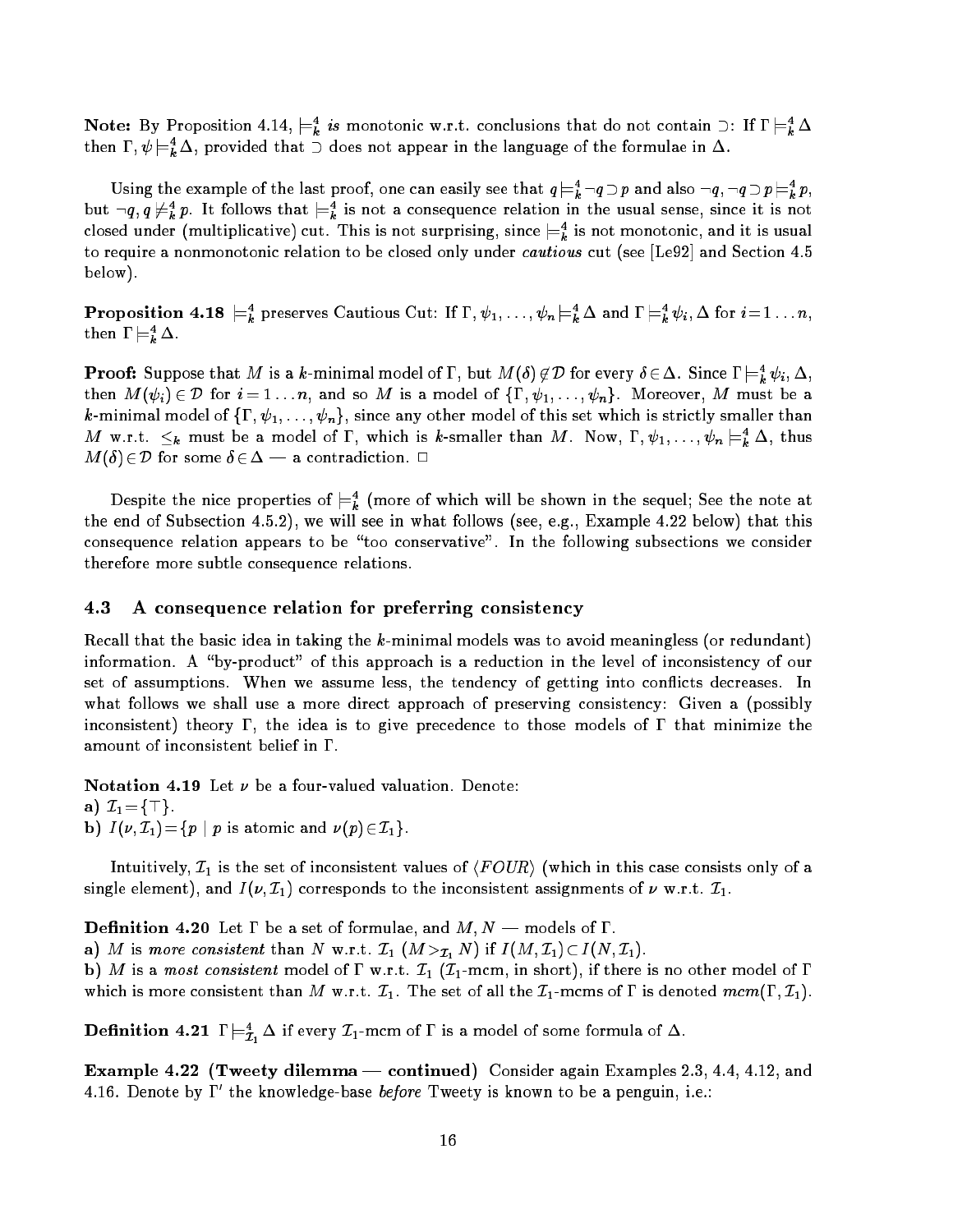$\mathit{bird}(\mathit{Tweety}) \mapsto \mathit{fly}(\mathit{Tweety})$  $penquin(Tweety) \supset bird(Tweety)$  $penguin(Tweety) \supset \neg fly(Tweety)$ bird(Tweety)

0 has 18 models altogether. They are listed in Figure 4.

| Model No.   | bird(Tweety) | fly(Tweety) | penguin(Tweety)             |
|-------------|--------------|-------------|-----------------------------|
| $M1 - M8$   |              |             | $\top$ , $t$ , $f$ , $\bot$ |
| $M9 - M12$  |              |             | $f,\perp$                   |
| $M13 - M16$ |              |             | $\top$ , $t$ , $f$ , $\bot$ |
| $M17 - M18$ |              |             |                             |

Figure 4: The models of  $\Gamma'$ 

Here  $mcm(1, 1, 1) = 1$ M17, M18}. Thus, using  $\equiv_{\mathcal{I}_1}$  one can infer that  $\mathit{otra}(1 \, \mathit{weey})$  (but  $\lnot \mathit{otra}(1 \, \mathit{weey})$ is not true), and  $fly(Tweety)$  (while  $\neg fly(Tweety)$  is not true). Also, nothing is yet known about Tweety being a penguin. Note that  $fly(1 \text{ \textit{weety}})$  is not a consequence of  $\models_k$  (and so not a consequence of  $\rightleftharpoons$  as well), although it seems to be an intuitive conclusion of  $1$  . Therefore, as we have noted before,  $\sqsubset_{\bar{k}}$  might be considered as  $\theta$  overcautious.

Suppose now that a new datum arrives:  $\mathit{penguin}(\mathit{Tweety})$  . The models of the modified knowledgebase,  $\Gamma$ , are listed in Figure 2. The mcms of  $\Gamma$  w.r.t.  $\mathcal{I}_1$  are denoted there by M4 and M6. Therefore, according to the new information one should alter his belief and infer the intuitive conclusions, that  $bird(Tweety)$ , penguin(Tweety), and  $\neg fly(Tweety)$ . The complements of these assertions cannot be inferred by  $\models_{\bar{\mathcal{I}}_1}$ , as one expects.

**Proposition 4.23**  $\equiv_{\mathcal{I}_1}^{\mathcal{I}}$  is: (a) paraconsistent, (b) nonmonotonic.

## Proof:

- a) for example,  $p, \neg p \not\equiv_{\mathcal{I}_1} q$ . A countermodel assigns  $+$  to  $p$  and  $f$  to  $q$ .
- b) Consider, for instance,  $1 = \{p, \neg p \lor \neg q\}$ . Then  $1 \models_{\mathcal{I}_1} \neg q$  but  $1 \cup \{q\} \not\models_{\mathcal{I}_1} \neg q$ .  $\Box$

# Proposition 4.24

a) if  $I \models \Delta$  then  $I \models \tilde{I}_1 \Delta$ . **b**) If  $I \models_{\vec{k}} \Delta$  then  $I \models_{\vec{\mathcal{I}}_1} \Delta$ , provided that the formulae of  $\Delta$  do not contain  $\Box$ . c)  $\sqsubset_{\mathcal{I}_{1}}$   $\neq$   $\sqsubset$  and  $\sqsubset_{\mathcal{I}_{1}}$   $\neq$   $\sqsubset_{k}$ .

## Proof:

- **a**) immediate from the definition of  $\mathrel{\models} \bar{\mathcal{I}}_1$  .
- b) Follows from part (a) and Proposition 4.14.

c) Follows from Proposition 4.25(b) and its proof, since both  $\models^+$  and  $\models^+_k$  are monotonic w.r.t. the language of  $\{\neg, \vee\}$ .  $\Box$ .

**Proposition 4.25** If 1,  $\psi$  are in the language of  $\{\vee, \wedge, \neg, \varsupset, t, f\}$  and  $1 \models_{\mathcal{I}_1}^{\neg} \psi$ , then  $\psi$  classically follows from  $\Gamma$ .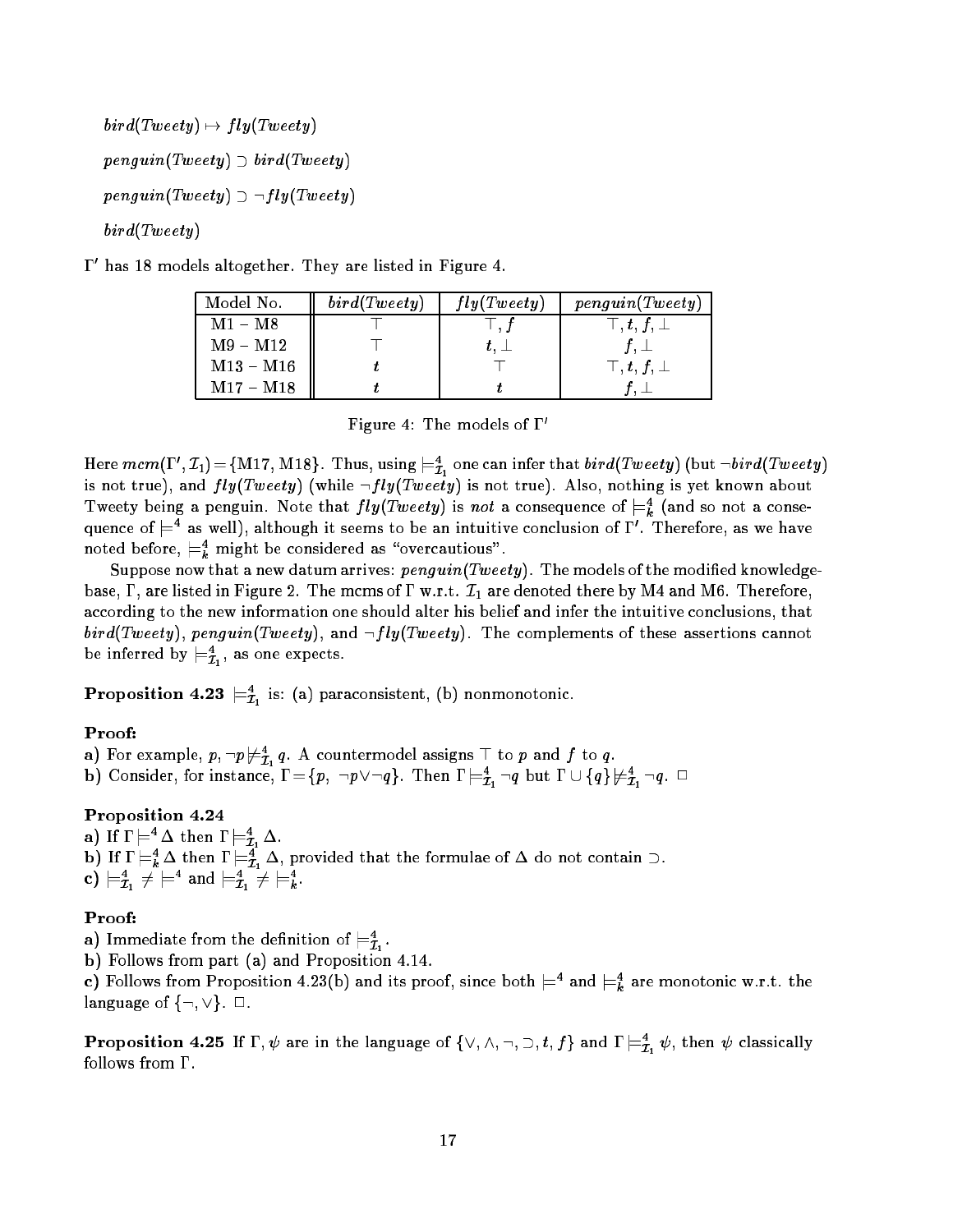**Proof:** Let M be a classical model of  $\Gamma$ . M is, of course, also a valuation in  $FOUR$ , and for formulae in the classical language  $(\{\neg, \vee, \wedge, \supset, t, f\})$  there is really no difference between viewing  $M$  as a valuation in  $F$  OUR and viewing it as a valuation in  $\{t, f\}$ . The follows that  $M$  is a model of  $\Gamma$  in  $FOUR$ , and since  $I(M, \mathcal{I}_1)=\emptyset$ , M must be an  $\mathcal{I}_1$ -mcm of  $\Gamma$ . Thus  $M(\psi)$  is designated. But we also know that  $M(\psi) \in \{t, f\}$ , thus  $M(\psi) = t$ . It follows that M is a classical model of  $\psi$ , and so  $\psi$  classically follows from  $\Gamma$ .  $\Box$ 

### 4.4 A consequence relation for preferring classical assignments

The approach presented in this subsection is similar to that of the previous one. The difference is that this time we prefer definite knowledge to an uncertain one. In particular, the approach taken here prefers classical inferences whenever their use is possible.

Notation 4.26 Let  $\nu$  be a four-valued valuation. Denote:

a)  $\mathcal{I}_2 = {\top, \bot}.$ 

b)  $I(\nu, \mathcal{I}_2) = \{p \mid p \text{ is atomic and } \nu(p) \in \mathcal{I}_2\}.$ 

This time  ${\cal I}_2$  is the set of the nonclassical values of  $FOUR,$  and  $I(\nu,{\cal I}_2)$  corresponds to the nonclassical assignments of the valuation  $\nu$ .

**Definition 4.27** Let  $\Gamma$  be a set of formulae, and  $M, N$  – models of  $\Gamma$ .

a) M is more consistent than N w.r.t.  $\mathcal{I}_2$   $(M >_{\mathcal{I}_2} N)$  if  $I(M, \mathcal{I}_2) \subset I(N, \mathcal{I}_2)$ .

b) M is a most consistent model of  $\Gamma$  w.r.t.  $\mathcal{I}_2$  ( $\mathcal{I}_2$ -mcm, in short), if there is no other model of  $\Gamma$ which is more consistent than M w.r.t.  $\mathcal{I}_2$ . The  $\mathcal{I}_2$ -mcms of  $\Gamma$  are denoted by  $mcm(\Gamma, \mathcal{I}_2)$ .

**Definition 4.28**  $I \models_{\hat{\mathcal{I}}_2} \Delta$  if every  $\mathcal{I}_2$ -mcm of I is a model of some formula of  $\Delta$ .

Example 4.29 (Tweety dilemma  $-$  continued) Consider again Example 4.22 and Figure 4. When taking  $\mathcal{I}_2$  as the set of the "inconsistent" values, M17 — the only classical model is also the only  $L_2$ -mcm of  $1$  . It follows that according to  $\equiv_{\mathcal{I}_2}$  one can infer that  $\mathit{ora}(\mathit{1} \mathit{weey}) ,$ *Jty*(*Iweety*) (as in the case of  $\equiv_{\mathcal{I}_1}$ ), and  $\neg$ *penguin*(*Iweety*) (which is not deducible when using  $\equiv_{\bar{\mathcal{I}}_1}$ ). The inverse assertions are not true, as expected.

Now, let  $1 \equiv 1^- \cup \{pengun(1 \, week) \}$ . As in the case of  $\models^{\tau}_{\mathcal{I}_1}, \ mcm(1\,,L_2)$  consists of the valuations denoted M4 and M6 in Figure 2. The new conclusions are, therefore,  $bird(Tweety)$ , penguin(Tweety), and  $\neg fly(Tweety)$ . Again, the complements of these assertions cannot be inferred by  $\mathrel{\models}\! \bar{\mathcal{I}}_2.$  I nese are the intuitive conclusions in this case as well.

The following propositions are analogous to Propositions 4.23, 4.24, and 4.25, respectively:

**Proposition 4.30**  $\equiv_{\mathcal{I}_2}^{\mathcal{I}}$  is: (a) paraconsistent, (b) nonmonotonic.

**Proof:** The proof is the same as that of Proposition 4.25, using  $\equiv_{\tilde{\mathcal{I}}_2}^{\tilde{\mathcal{I}}}$  instead of  $\equiv_{\tilde{\mathcal{I}}_1}$ .  $\sqcup$ 

Proposition 4.31 a) if  $I \models \Delta$  then  $I \models \tilde{I}_2 \Delta$ .  ${\bf b}$ ) if  ${\bf l}\models_{\bar{k}}\Delta$  then  ${\bf l}\models_{\bar{\mathcal{I}}_2}\Delta,$  provided that the formulae of  $\Delta$  do not contain  $\mathcal{I}.$ c)  $\sqsubset_{\mathcal{I}_2} \mathcal{F} \sqsubset$  and  $\sqsubset_{\mathcal{I}_2} \mathcal{F} \sqsubset_{k}$ .

<sup>&</sup>lt;sup>12</sup>This is so because  $\{t, f\}$  is closed under the corresponding operators.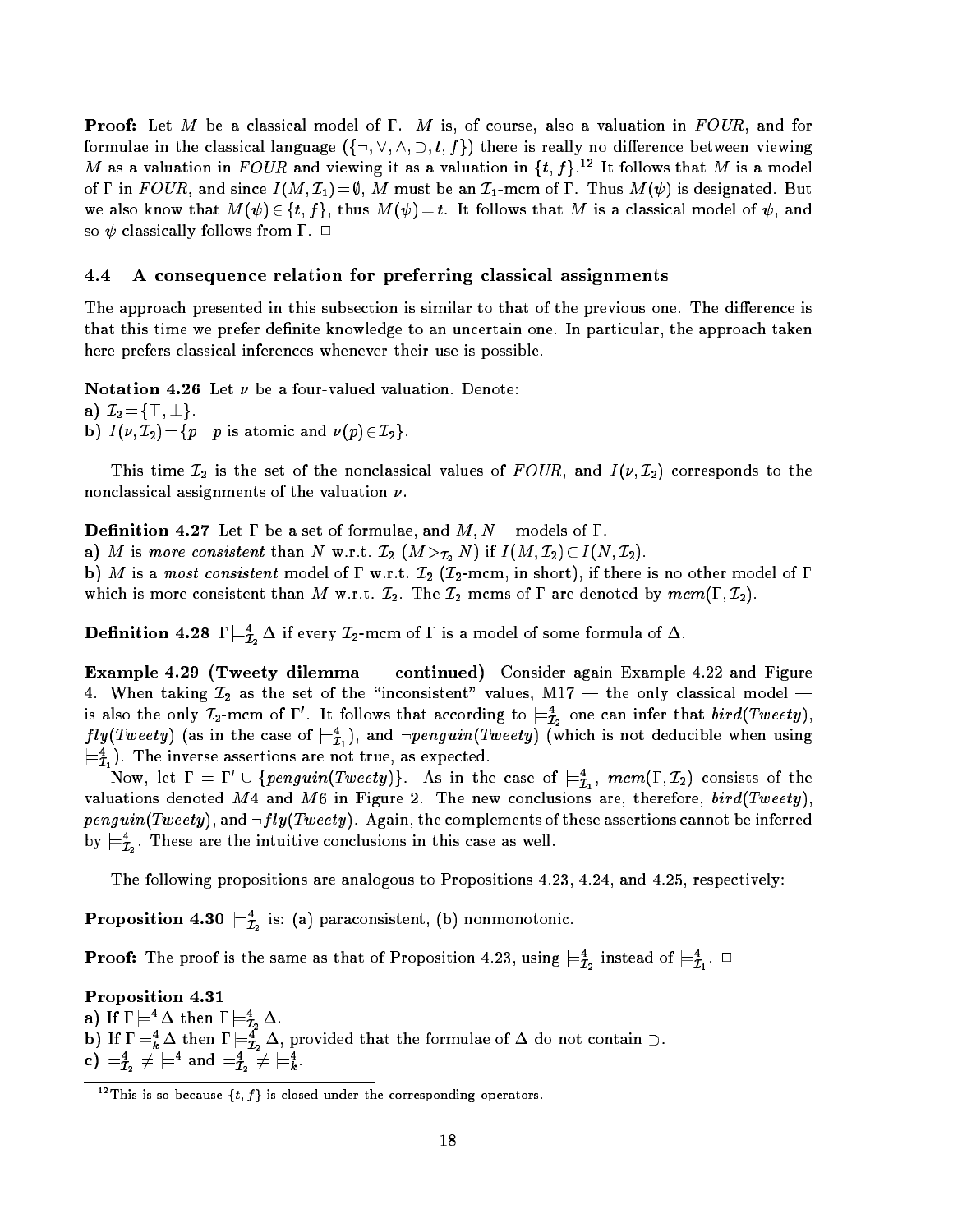**Proof:** The proof is the same as that of Proposition 4.24, using  $\equiv_{\bar{\mathcal{I}}_2}$  instead of  $\equiv_{\bar{\mathcal{I}}_1}$ .  $\sqcup$ 

**Proposition 4.32** Suppose that  $\Gamma$ ,  $\psi$  are in the language of  $\{\vee, \wedge, \neg, \supset, t, f\}.$ 

 ${\bf a}$ ) if  ${\bf 1}\models_{\bar {\bf \mathcal{I}}_2}\psi,$  then  $\psi$  classically follows from  ${\bf 1}$  .

**b**) Suppose that I is classically consistent. Then  $\psi$  classically follows from 1 in  $I = \bar{t}_2 \psi$ .

**Proof:** The proof of part (a) is the same as that Proposition 4.25. Part (b) follows from the fact that if  $\Gamma$  is classically consistent then the set of its classical models is the same of the set of the  $\mathcal{I}_2$ -mcms of  $\Gamma$  in  $FOUR$ .  $\Box$ 

It follows that  $\equiv_{\tilde{\mathcal{I}}_2}$  is a nonmonotonic consequence relation that is equivalent to classical logic on consistent theories, and is nontrivial w.r.t. inconsistent theories.

# 4.5 General properties of  $\mathrel{\models}_{\mathcal{I}_1}$  and  $\mathrel{\models}_{\mathcal{I}_2}$

We begin with a comparison between  $\models_{\tau}$  and  $\models_{\tau}$ . In general, neither of these consequence I1 I2 relations is stronger than the other. Consider, for instance, =fp :p; :ppg. The only I1-mcm of  $\Gamma$  assigns  $\bot$  to p, while this valuation as well as the one in which p is assigned  $\top$  are the  $\mathcal{I}_2$ -mcms of 1 . Therefore,  $1 \models_{\mathcal{I}_1} p \cup q$  while  $1 \not\models_{\mathcal{I}_2} p \cup q$ . On the other hand,  $\models_{\mathcal{I}_2} p \lor \neg p$  but  $\not\models_{\mathcal{I}_1} p \lor \neg p$ .

**Proposition 4.33** Suppose that  $\mathcal{A}(1, \psi) = \{p_1, p_2, \ldots\}$ . Then  $1, p_1 \vee \neg p_1, p_2 \vee \neg p_2, \ldots \models_{\mathcal{I}_1} \psi$  in  $\cdots$  ,  $p_1$  v  $\neg p_1, p_2$  v  $\neg p_2, \dots$  ,  $\sqsubset_{\mathcal{I}_2}\psi$ 

**Proof:** Denote:  $1 = 1 \cup \{p_1 \vee \neg p_1, p_2 \vee \neg p_2, \ldots\}$ . Then  $mcm(1, L_1) = mcm(1, L_2)$ , since each model of 1 assigns to the formulae in  $\mathcal{A}(1, \psi)$  values from  $\{t, f, \bot\}$ .

Next we consider some common properties of  $\equiv_{\bar{\mathcal{I}}_1}$  and  $\equiv_{\bar{\mathcal{I}}_2}$ . In the rest of this section we shall write  $\equiv_{\tilde{\mathcal{I}}}$  whenever the results apply to both these relations.

#### $4.5.1$  $\models^4_{\mathcal{I}}$  and  $G\!B\!L\text{-rules}$

For future purposes we need the following obvious technical lemma:

**Lemma 4.34** Let  $\Gamma_1, \Gamma_2$  be two sets of formulae s.t.  $mod(\Gamma_1) \subseteq mod(\Gamma_2)$ . Then every *L*-mcm of  $\Gamma_2$  which is also a model of  $\Gamma_1$  must be an *I*-mcm of  $\Gamma_1$ .

**Proposition 4.35** (*Weak Sounaness*) If  $I \sqsubset_{GBL} \Delta$  then  $I \models_{\bar{I}} \Delta$ .

**Proof:** Obvious from the fact that  $\equiv$  1s sound w.r.t. GDL and Propositions 4.24(a), 4.31(a).  $\sqcup$ 

Note that what the previous proposition claims is that GDL is sound for  $\equiv_{\mathcal{I}}$  in the weak sense; once we add another rule to GBL there is no guarantee that the extended system would be sound for  $\mathrel{\models_{\mathcal{I}}}$  anymore, even if the new rule itself is sound for  $\mathrel{\models_{\mathcal{I}}}$ . Moreover, from Proposition 4.35 it does not follow that every single rule of GBL is sound for  $\mathrel{\vDash} \tilde\tau$ . In fact, as part (b) of the following proposition shows, this is not the case.

### Proposition 4.36

a) (Strong Sounaness) All the rules of GDL except  $\Box \Rightarrow$  are valid for  $\models \overline{t}$ .

 $\mathfrak{b}$ ) [ $\Rightarrow$ ] is not valid for  $\models_{\mathcal{I}}^{\mathcal{I}},$  but its following weakened version is valid:

$$
[\Box \Rightarrow]_W \quad \frac{\Gamma, \psi \supset \phi \Rightarrow \psi, \Delta \quad \Gamma, \psi \supset \phi, \phi \Rightarrow \Delta}{\Gamma, \psi \supset \phi \Rightarrow \Delta}
$$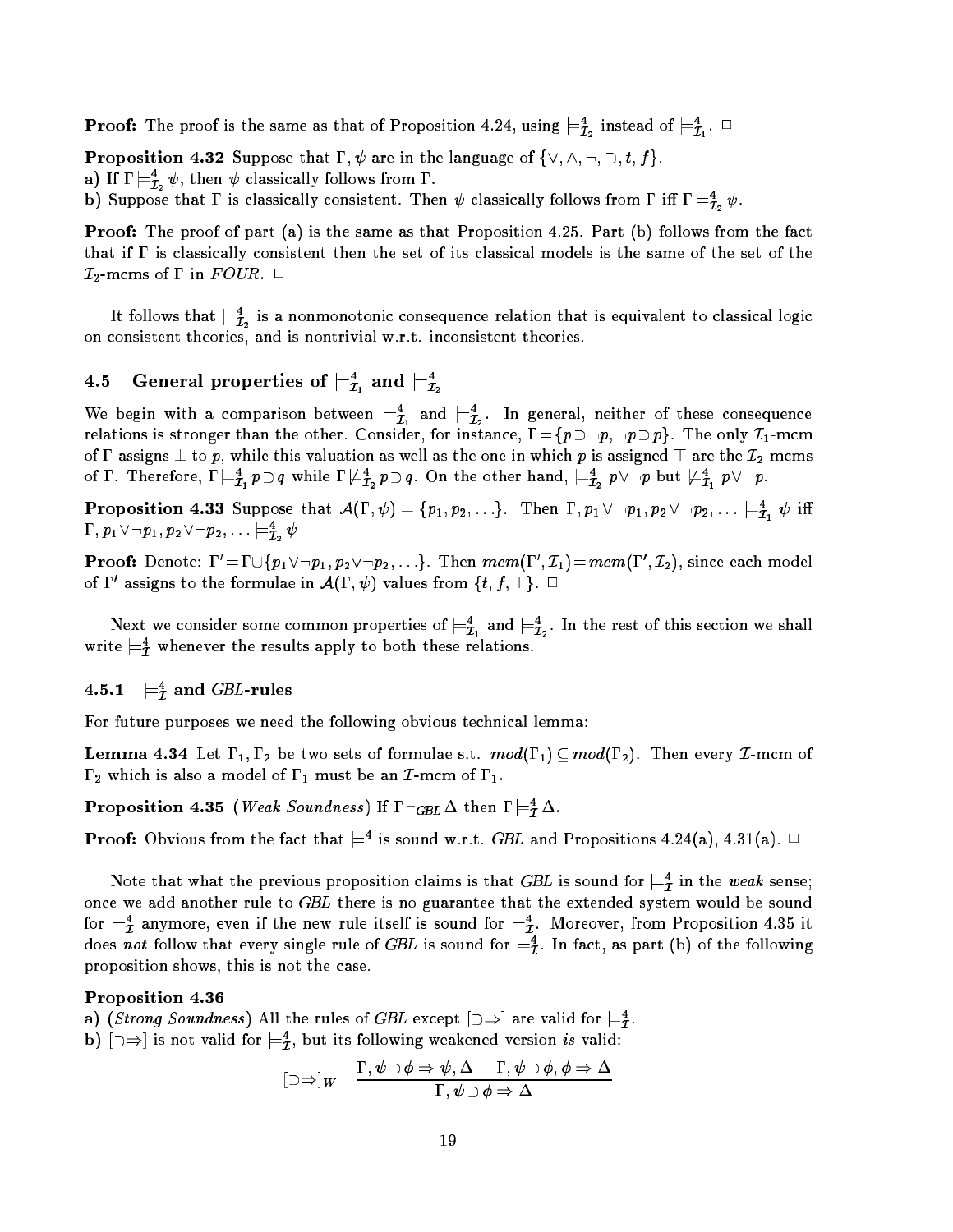Note: In every monotonic system with contraction,  $\mathbf{u}$  is equivalent to  $\mathbf{u}$ from []  $\sim$   $\tau$   $\rightarrow$   $\tau$   $\rightarrow$   $\tau$  obtained from [] is obtained from [] is  $\tau$   $\mu$   $\rightarrow$   $\tau$  of  $\tau$  of  $\tau$ the l.h.s. of both premises. However, most of the consequence relations that we discuss are nonmonotonic, and so the non-weakened version of  $\Box \Rightarrow$  will not be sound for them.

Proof of Proposition 4.36: The validity of Exchange and Contraction follows immediately from the definition of  $\models \tau$ . All the introduction rules on the right, except  $\Rightarrow$   $\cup$   $[$   $\Rightarrow$   $\wedge$   $],$   $\Rightarrow$   $\neg$  $\wedge$   $],$   $\Rightarrow$  $\blacksquare$ mulae appear in them on the l.h.s. of the premises and on the l.h.s. of the conclusion, hence the same  $L$ -mcms are involved, and the arguments in the case of  $\models$  can be repeated. Similarly, the rules [^ )]; [:\_ )]; [ )]; [: )]; [: )]; [: )], and [:: )] remain valid since the l.h.s. of the premise and conclusion of each one of them have the same set of models. The validity of  $[\neg \land \neg]$ ,  $[\lor \Rightarrow]$ , and  $[\oplus \Rightarrow]$  easily follows from Lemma 4.34. Finally, to show the validity of  $[\Rightarrow \neg]$ , suppose that  $1 \not\equiv \vec{\tau} \not\psi \supset \varphi, \Delta$ . Then there is an *L*-mcm M of I so that  $M(\psi) \in \nu$ ,  $M(\varphi) \not\in \nu$ , and  $M(\delta) \notin \mathcal{D}$  for every  $\delta \in \Delta$ . In particular M is a model of  $\Gamma \cup {\psi}$ . By Lemma 4.34, M is an *T*-mcm of  $1 \cup \{\psi\}$ . Therefore,  $1$  ,  $\psi \mathcal{\not\!\models_{\mathcal{I}}} \phi$ ,  $\Delta \models$  a contradiction.

 ${\bf b}$ ) A counter-example: Let  $p,q$  be atomic formulae. Then  $\rightleftharpoons_{\cal I} (p\wedge\neg p)\supseteq f,q$  and  $q\wedge\neg q \models_{\cal I} q,$  but  $((p\wedge \neg p)\cup f)\cup (q\wedge \neg q)\not\models {\overline{\tau}} q$  (a counter  $\bot$ -mcm assigns  $\bot$  to  $p$  and  $f$  to  $q$ ). For showing the validity of  $\Box \Rightarrow$  W, suppose that  $\mathrm{I}$  ,  $\psi \cup \phi \not\models \tilde{\mathrm{I}}$   $\Delta$ . Then there is an  $L$ -mcm M of  $\mathrm{I} \cup \{\psi \cup \phi\}$  such that M  $\langle 0 \rangle \not\in \nu$ for every  $\sigma \in \Delta$ . Since  $1$ ,  $\psi \supset \phi \models \tilde{\tau}$   $\psi$ ,  $\Delta$ , necessarily  $M(\psi) \in \mathcal{D}$ . But M is a model of  $\psi \supset \phi$ , so  $M(\phi) \in \mathcal{D}$  and M is a model of  $\Gamma \cup \{\psi \supset \phi, \phi\}$ . Moreover, by Lemma 4.34 M must be an *I*-mcm of  $[1 \cup \{\psi \cup \phi, \phi\}].$  Now,  $[1 \,, \psi \,\cup \phi, \phi \models \tilde{t} \, \Delta],$  hence there is a  $\delta \in \Delta$  s.t.  $M(\delta) \in \nu \longrightarrow a$  contradiction.  $\Box$ 

### Notes:

- 1. Unlike the case of GBL and  $\models$ , not all the rules of GBL that are valid w.r.t.  $\models \tau$  are also reversible.  $[\Rightarrow \supset]$ , for instance, is not (Consider, e.g.,  $\Gamma = \{\neg p\}$ ,  $\psi = p$ , and  $\phi = q$ ). This property for itself should not be considered as a drawback, and it is even desirable in nonmonotonic systems: whenever 1,  $\phi\Rightarrow\psi\supset\phi$  holds (which is the case with  $\models_{\tilde{\mathcal{I}}}$ ), then the assumption that  $1 \Rightarrow \varphi$ , together with (Cautious) Cut (which is also valid w.r.t.  $\models_{\mathcal{I}}$ ; see below) yield  $\Gamma \Rightarrow \psi \supset \phi$ . This, and the inverse of  $[\Rightarrow \supset]$ , imply that  $\Gamma, \psi \Rightarrow \phi$ . Therefore, had position reversible w.r.t.  $\equiv_{\overline{I}},$  this consequence relation would have been monotonic.
- 2. Proposition 4.36(a) implies that given some valid sequents, one can deduce others without checking all the models. Here is a simple example: Since for atomic formula  $p, q$  it holds that :p; p\_q j=4 <sup>I</sup> q, then by [)] we have p\_q j=4 <sup>I</sup> :pq.

### 4.5.2 Comparison with general patterns of nonmonotonic reasoning

being nonmonotonic,  $\equiv_{\bar{\mathcal{I}}_1}$  and  $\equiv_{\bar{\mathcal{I}}_2}$  do not respect weakening. Many rules for replacing weakening has been proposed in the study of general patterns of nonmonotonic reasoning (see, e.g., [Ga85, Ma89, KLM90, FLM91, Le92, LM92, Ma94]). The logic proposed in most of these works is based on the two-valued propositional one. In particular, unlike in the present treatment, the consequence relations considered there are not paraconsistent.

In what follows we consider some of the proposals for what nonmonotonic systems should look like, and adapt them to the four-valued case. In this way we would be able to give them paraconsistent capabilities.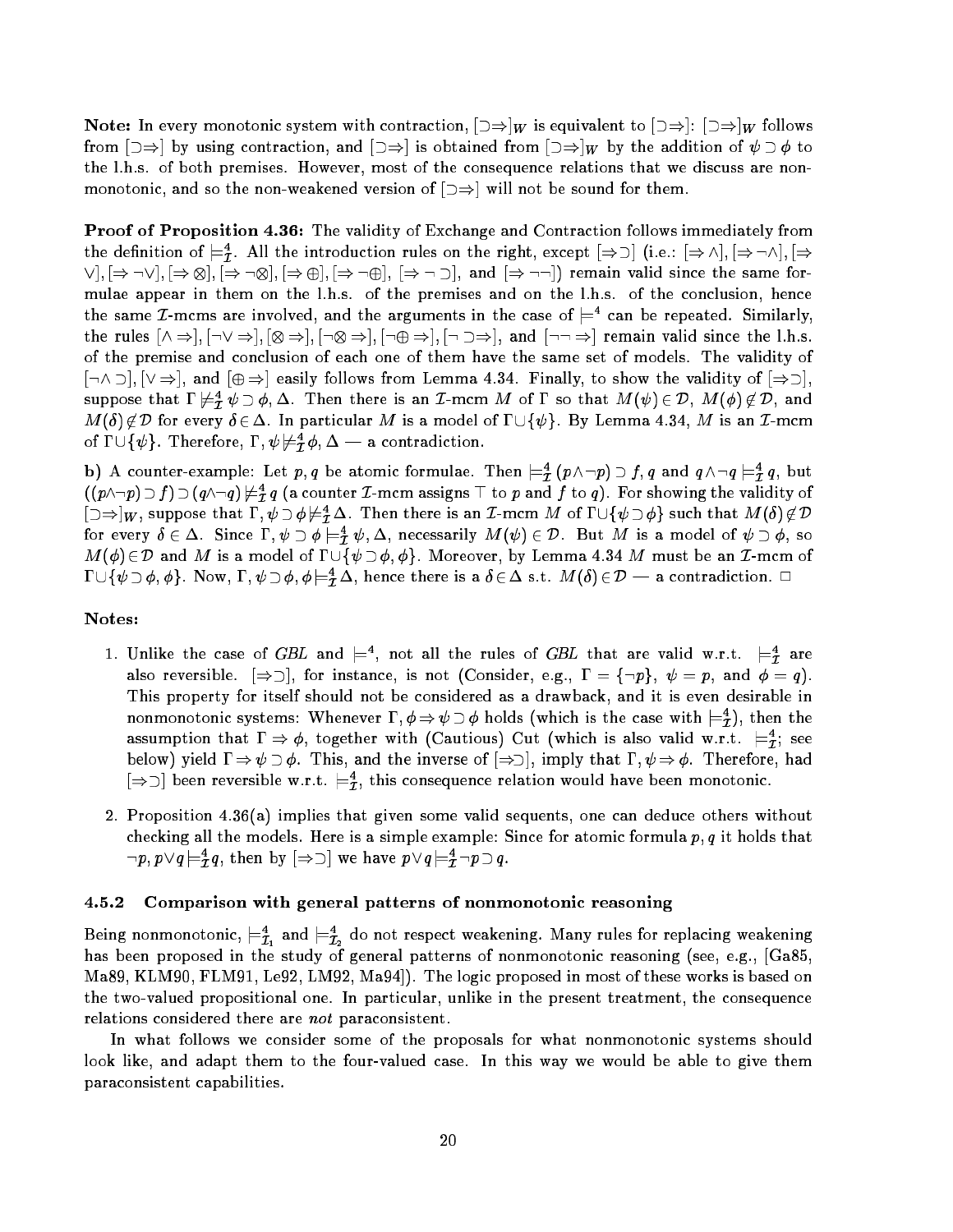**Definition 4.37** [Le92] A *plausibility logic* in a language L is a relation  $\Rightarrow$  between finite sets of formulae in  $L$  that satisfies the the following conditions:

Inclusion:  $\Gamma, \psi \Rightarrow \psi$ . *Right Monotonicity:* If  $\Gamma \Rightarrow \Delta$ , then  $\Gamma \Rightarrow \psi$ ,  $\Delta$ . *Cautious Left Monotonicity:* If  $\Gamma \Rightarrow \psi$  and  $\Gamma \Rightarrow \Delta$ , then  $\Gamma, \psi \Rightarrow \Delta$ . <sup>13</sup> *Cautious Cut:* If  $\Gamma, \psi_1, \ldots, \psi_n \Rightarrow \Delta$  and  $\Gamma \Rightarrow \psi_i, \Delta$  for  $i = 1 \ldots n$ , then  $\Gamma \Rightarrow \Delta$ .

**Proposition 4.38**  $\equiv_{\mathcal{I}}$  is a plausibility logic.<sup>11</sup>

**Proof:** Inclusion and Right Monotonicity follow immediately from the definition of  $\equiv_{\bar{I}}$ . Cautious Cut is shown as in Proposition 4.18. It is left to show Cautious Left Monotonicity: Assume that  $\mathbf{1} \models \hat{\mathbf{\tau}} \hat{\mathbf{\tau}}$  and  $\mathbf{1} \models \hat{\mathbf{\tau}}$   $\Delta$ . Let M be an L-mcm of  $\mathbf{1} \cup \{\psi\}$ . In particular, M is a model of I . Moreover, it must be an I-mcm of  $\Gamma$  as well, since otherwise there would be an  $N \in mod(\Gamma)$ , that is strictly more consistent than  $M$ . Since  $\mathbf{1} \models_T^T \psi$ , this N would have been an I-mcm  $\mathbf{1} \cup \{\psi\}$  and therefore  $N \leq \chi M$  w.r.t.  $1 \cup \{\psi\}$  — a contradiction. Therefore, M is a L-mcm of I . Now, since  $1 \models \chi \Delta$ , M is a model of some  $0 \in \Delta$ . Hence  $1, \psi \models_{\mathcal{I}} \Delta$ .  $\Box$ 

The following definition is a generalization of the notion of *preferential logics*, which has been introduced in [KLM90]:

**Definition 4.39** Let  $\equiv$  be a consequence relation (in the usual monotonic sense). Suppose that  $\supset$  is a connective that is an internal implication w.r.t.  $\models$  and  $\leftrightarrow$  is a connective which is internal equivalence w.r.t.  $=$  (see Proposition 4.3). Then a  $=$ -preferential logic is a relation  $\Rightarrow$  that is closed under the following conditions:

*Reflexivity:* If  $\Gamma \cap \Delta \neq \emptyset$ , then  $\Gamma \Rightarrow \Delta$ 

Left Logical Equivalence: If  $\Gamma \models \psi \leftrightarrow \phi$  and  $\Gamma, \psi \Rightarrow \Delta$ , then  $\Gamma, \phi \Rightarrow \Delta$ .

*Right Weakening:* If  $\Gamma \models \psi \supset \phi$ ,  $\Delta$  and  $\Gamma \Rightarrow \psi$ ,  $\Delta$ , then  $\Gamma \Rightarrow \phi$ ,  $\Delta$ .

*Or:* If  $\Gamma$ ,  $\psi \Rightarrow \Delta$  and  $\Gamma$ ,  $\phi \Rightarrow \Delta$ , then  $\Gamma$ ,  $\psi \vee \phi \Rightarrow \Delta$ . <sup>15</sup>

Cautious Left Monotonicity.

Cautious Cut.

Preferential logics form the central family of nonmonotonic logics among those considered in [KLM90]. In their original definition [KLM90] refer to the classical consequence relation together with the classical material implication and equivalence. Naturally, we prefer to use  $\mathrel{\models}^{\mathrel{\div}}$  instead:

**Definition 4.40** A *four-valued preferential logic* is a  $\equiv$  -preferential logic, where  $\supset$ ,  $\leftrightarrow$  are the connectives defined in Definition 2.1 (see also Proposition 4.3).

 $13$ This rule was first proposed in [Ga85].

The call that this means that the rules of Definition 4.37 are valid w.r.t. both  $\models \tilde{\tau}_1$  and  $\models \tilde{\tau}_2$ .

<sup>&</sup>lt;sup>15</sup>This rule was denoted by  $[\Rightarrow \vee]$  in *GBL*.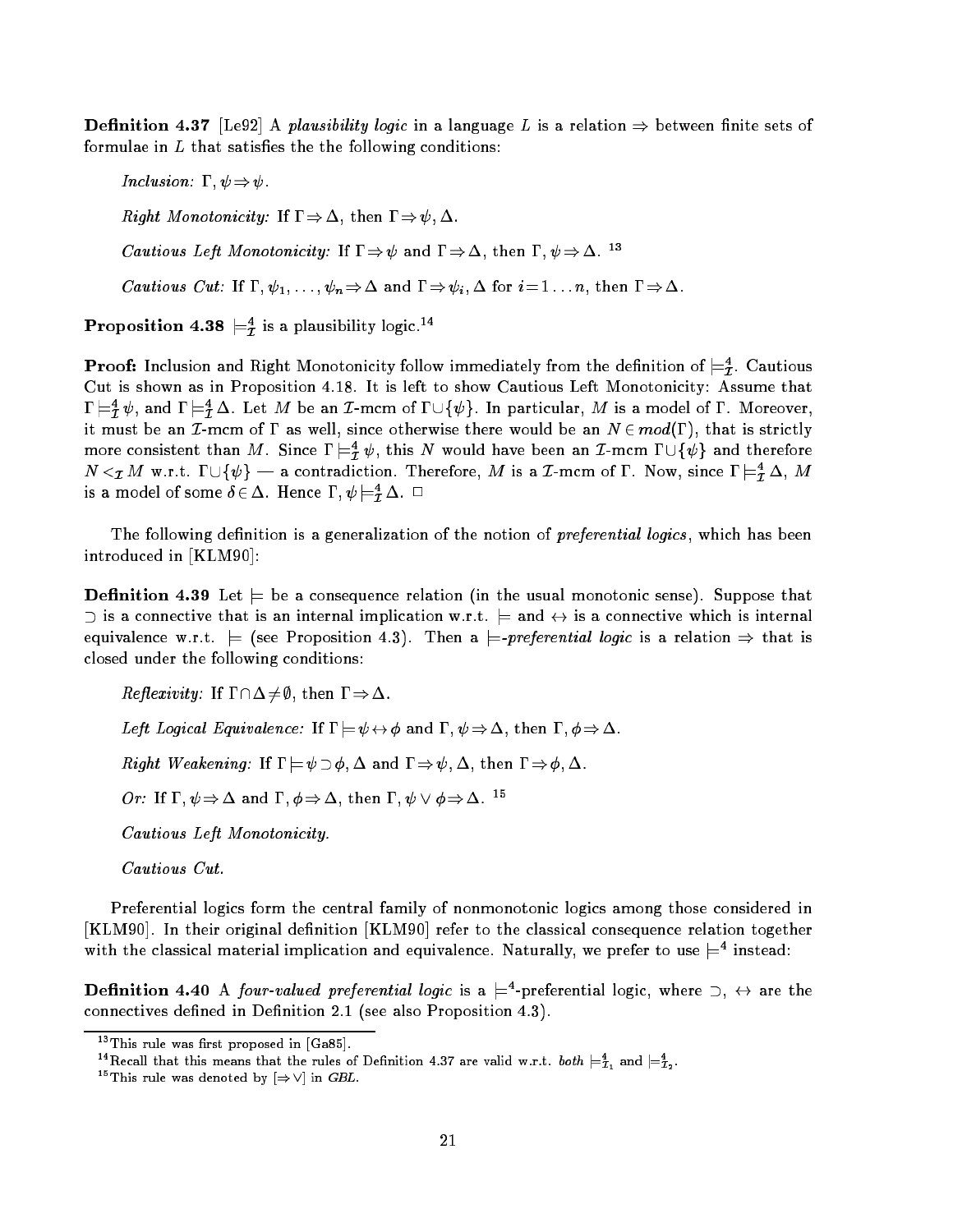**Proposition 4.41**  $\equiv_{\bar{\mathcal{I}}}$  is a four-valued preferential logic.

**Proof:** By Proposition 4.3,  $\supset$  is indeed an internal implication and  $\leftrightarrow$  is an internal equivalence w.r.t.  $\models$  . It is left to snow that the other conditions of Definition 4.39 are met. Reflexivity, Cautious Left Monotonicity, Cautious Cut, and  $[\vee \Rightarrow]$  have already been proved in Propositions 4.36 and 4.38. It is left to show the validity of Left Logical Equivalence and Right Weakening.

Left Logical Equivalence: Let M be an I-mcm of  $\Gamma \cup {\phi}$ , and suppose that  $M(\delta) \notin \mathcal{D}$  for every  $\delta \in \Delta$ . M is in particular a model of  $\Gamma$  and thus it is a model of  $\psi \leftrightarrow \phi$ . By Proposition 2.2,  $\Gamma \cup \{\psi\}$ and  $\Gamma \cup \{\phi\}$  have the same models. Hence it is easily verified, using Lemma 4.34, that M is an  $L$ -mcm of  $1 \cup \{\psi\}$ . But this contradicts the assumption that  $1$  ,  $\psi \models_T \Delta$ .

*Right Weakening:* Suppose that M is an *I*-mcm of  $\Gamma$  and  $M(\phi)$ ,  $M(\delta) \notin \mathcal{D}$  for every  $\delta \in \Delta$ . Since  $M \in mod(\Gamma)$  then by assumption,  $M(\psi \supset \phi) \in \mathcal{D}$ . But  $M(\phi) \notin \mathcal{D}$ , and so  $M(\psi) \notin \mathcal{D}$  either — a contradiction to  $\mathfrak{l}\models_{\mathcal{I}}^{\cdot}\psi,\Delta.$   $\mathord{\sqcup}$ 

**Note:** Similar proofs to those of Propositions 4.38 and 4.41 can be used for showing that  $\equiv_{\bm{k}}$  is also a plausibility logic as well as a four-valued preferential logic.

### 4.5.3 Reducing the amount of the preferred models

A we have already noted, one of the advantages of  $\models_{\tilde{\mathcal{I}}_1}$  and  $\models_{\tilde{\mathcal{I}}_2}$  w.r.t.  $\models$  - is that the set of models needed for drawing conclusions from the formers is never bigger than that of the latter. In this subsection we consider cases in which it is possible to reduce the amount of the relevant models even further, without changing the logic. The idea is to take the composition of k and I ; Instead is to take of considering every  $\mathcal{I}_1$ -  $[\mathcal{I}_2$ -]mcm of  $\Gamma$ , we use only the k-minimal models in this set.<sup>16</sup>

**Proposition 4.42** Suppose that the formulae of  $\Delta$  are in the language without  $\Box$ . Then  $\Gamma \models \tilde{\mathcal{I}}_1 \Delta$ iff every k-minimal element of  $mcm(\Gamma, \mathcal{I}_1)$  is a model of some  $\delta \in \Delta$ .<sup>17</sup>

**Proof:** If  $I \models_{\mathcal{I}_1} \Delta$  then in particular every *k*-minimal element of  $mcm(1, L_1)$  is a model of some formula of  $\Delta$ . For the converse, let M be an  $\mathcal{I}_1$ -mcm of  $\Gamma$ . By the lemma in the proof of Proposition are grown there is a communication of the state of  $\alpha$  and  $\alpha$  atomic that follows that for  $\beta$  at for p for which  $N(p) = \top$ ,  $M(p) = \top$  as well. Thus  $I(N, \mathcal{I}_1) \subseteq I(M, \mathcal{I}_1)$ . But M is an  $\mathcal{I}_1$ -mcm of  $\Gamma$ . so  $I(N, \mathcal{I}_1) = I(M, \mathcal{I}_1)$ , and N is also an  $\mathcal{I}_1$ -mcm of  $\Gamma$ . In particular, N is k-minimal among the  $\mathcal{I}_1$ -mcms of  $\Gamma$ , and so there is a  $\delta \in \Delta$  s.t.  $N(\delta) \in \mathcal{D}$ . Since all the operators that correspond to the connectives of  $\equiv$  are monotones w.r.t.  $\{N\}$  are  $\{N\}$  ,  $N=1,2,3$  denotes the  $\{N\}$   $\subseteq$  D as well-best  $\equiv$  monotones  $1\mathrel{\sqsubset_{\mathcal{I}_1}}\Delta. \;\sqcup$ 

Note: Proposition 4.42 is no longer true when  $\supset$  occurs in the conclusions. For a counter-example consider, e.g.,  $\Gamma = \{p, p \vee q\}$ . The k-minimal element of  $mem(\Gamma, \mathcal{I}_1)$  assigns t to p and  $\perp$  to q, therefore  $q \supset q$  is true in it. However,  $p, p \vee q \not\equiv \tau \mid q \supset q$ .  $-1$ 

**Proposition 4.45** Proposition 4.42 is not true for  $\equiv_{\mathcal{I}_2}$ ; it is not sufficient to consider only the  $k$ -minimal elements of  $mcm(1\,,L_2)$  for inferring  $1\models_{\mathcal{I}_2}\Delta,$  even if the formulae in  $\Delta$  are all in the language without  $\supset$ .

<sup>&</sup>lt;sup>16</sup>See [AA98] for a practical usage of the  $k$ -minimal mcms of a theory.

<sup>&</sup>lt;sup>17</sup>This result is a generalization of Theorem 4.3 of [AA98] to the case that  $\Gamma$  is infinite and may contain implications.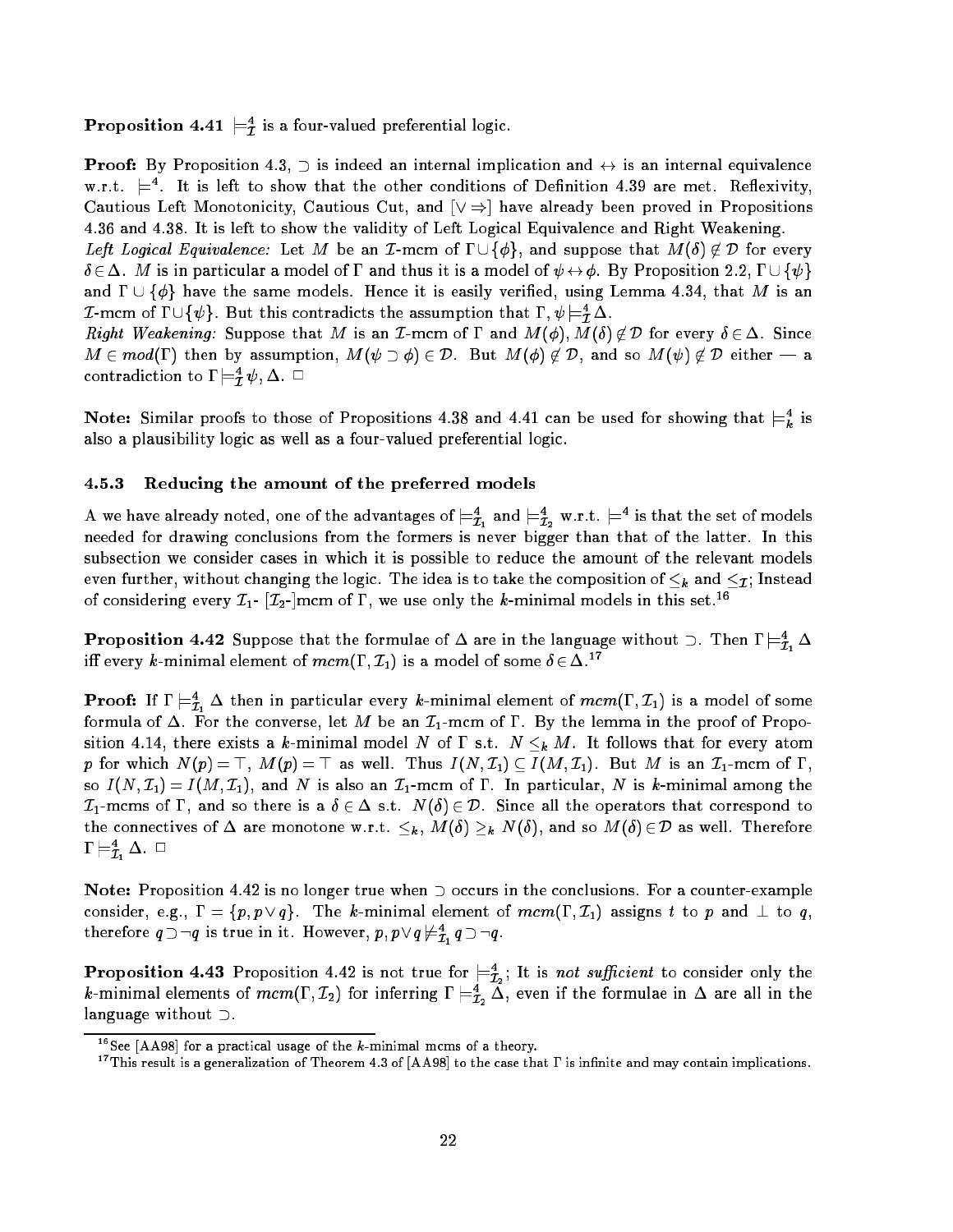$\Gamma$  . Consider the following internal internal pitchers in the following internal pitchers in the verify  $\rho$ that  $mcm(1^{\circ},L_2)=\{M_1^{\circ},M_1^{\circ},M_2^{\circ},M_2^{\circ},\ldots\},$  where for every  $j\geq 1,~M_j^{\circ}$  assigns  $\perp$  to  $\{p_1,\ldots,p_{j\perp 1}\},$ t to  $p_j$ , and  $\top$  to  $\{p_{j+1}, p_{j+2}, \ldots\}$ .  $M_j^s$  is the same valuation as  $M_j^s$ , except that  $p_j$  is assigned  $f$ instead of t. Therefore 1  $\neq_{\mathcal{I}_2}^{\mathcal{I}_2} p_1$ . On the other hand,  $mcm$  (1,  $\mathcal{I}_2$ ) has no k-minimal element (since for every  $\jmath \geq 1, \, M_{j+1}^* <_{k} M_{j}^*$  and  $M_{j+1}^* <_{k} M_{j}^*$  ), therefore everything would have followed from this set (in particular p1), had we use the king, the k-minimal I2-minimal is the k-minimal conclusions.

Despite the previous proposition, we still have the following result:

**Proposition 4.44** Suppose that  $\Gamma$  is *finite*, and the formulae of  $\Delta$  are in the language without  $\supset$ . Then  $I \models_{\mathcal{I}_2} \Delta$  in every *k*-minimal element of *mcm*(1,  $\mathcal{I}_2$ ) is a model of some  $o \in \Delta$ .

Proof: Again, the "only if" direction is obvious. For the other direction, assume that the condition holds. Since  $\Gamma$  is finite, it has a finite number of (k-minimal models among the  $\mathcal{I}_2$ -most consistent) models. Therefore, for every  $\mathcal{I}_2$ -mcm M of  $\Gamma$  there is a model N which is k-minimal among the  $\mathcal{I}_2$ -mcms of  $\Gamma$ , and  $N \leq_k M$ . By our assumption, there is a  $\delta \in \Delta$  s.t.  $N(\delta) \in \mathcal{D}$ . As in the proof of the Proposition 4.42, this implies that  $M(\theta)\!\in\!\mathcal{D}$  as well, and so  $1\models\hat{\mathcal{I}}_2\!\!\:\Delta. \;\;\Box$ 

Note: As in Proposition 4.42, the condition about  $\Delta$  is necessary in Proposition 4.44 as well: For giving a counter-example in this case note that  $\Gamma$  must be inconsistent (otherwise the  $\mathcal{I}_2$ -mcms of  $\Gamma$ are its  $\{t, f\}$ -models, and so each  $\mathcal{I}_2$ -mcm is k-minimal). Consider, therefore,  $\Gamma = \{p \supset \neg p, \neg p \supset p\}.$ The k-minimal element of  $mcm(\Gamma, \mathcal{I}_2)$  assigns  $\bot$  to  $p$ , and so  $p\supset f$  is true in it. On the other hand,  $1 \not\vDash \mathcal{I}_2 p \cup J$  .

## 4.6 The monotonic classical fragment

We conclude this section with some results concerning the  $\{\vee, \wedge, \neg, t, f\}$ -fragment of the language. This fragment may be called the *monotonic classical language*. It is extensively discussed in the literature, and although it has relatively weak expressive power in the multi-valued setting, the corresponding fragments of our logics have many nice properties.

 ${\tt r}$  irst, it is well known that with respect to the monotonic classical language,  $\models$  is identical to the set of "first degree entailments" in relevance logic (see [AB75, Du86]). The exact connection is that  $\psi_1, \ldots, \psi_n \models \varphi_1, \ldots, \varphi_m$  in  $\psi_1 \wedge \ldots \wedge \psi_n \rightarrow \varphi_1 \vee \ldots \vee \varphi_m$  is a first degree entailment.

A second important observation is that relative to this language,  $\equiv_{\mathcal{I}_2}$  is really a three valued logic:

**Proposition 4.45** Suppose that the formulae of  $\Gamma$  are in the language of  $\{\vee, \wedge, \neg, t, f\}$  and that  $M$  is an  $\mathcal{I}_2$ -mcm of  $\Gamma$  . Then there is no formula  $\psi$  s.t.  $M(\psi )\!=\!\bot$  .

**Proof:** Since  $\{t, f, \top\}$  is closed under  $\neg, \vee$  and  $\wedge$ , it is sufficient to show the proposition only for atomic formulae. Define a transformation  $g:FOUR \to \{t, f, \top\}$  as follows:  $g(\bot) = t$ ,  $g(b) = b$ otherwise. Obviously, for every atom p, g M(p) k M(p). Since every connective in the language of a state with  $\mathbf{a}$  and  $\mathbf{a}$  and  $\mathbf{a}$  and so  $\mathbf{a}$  and so  $\mathbf{a}$  $g \circ M(\gamma) \in \mathcal{D}$ . Thus  $g \circ M$  is also a model of  $\Gamma$ . Since  $g \circ M \geq_{\mathcal{I}_2} M$ , necessarily  $g \circ M = M$ .  $\Box$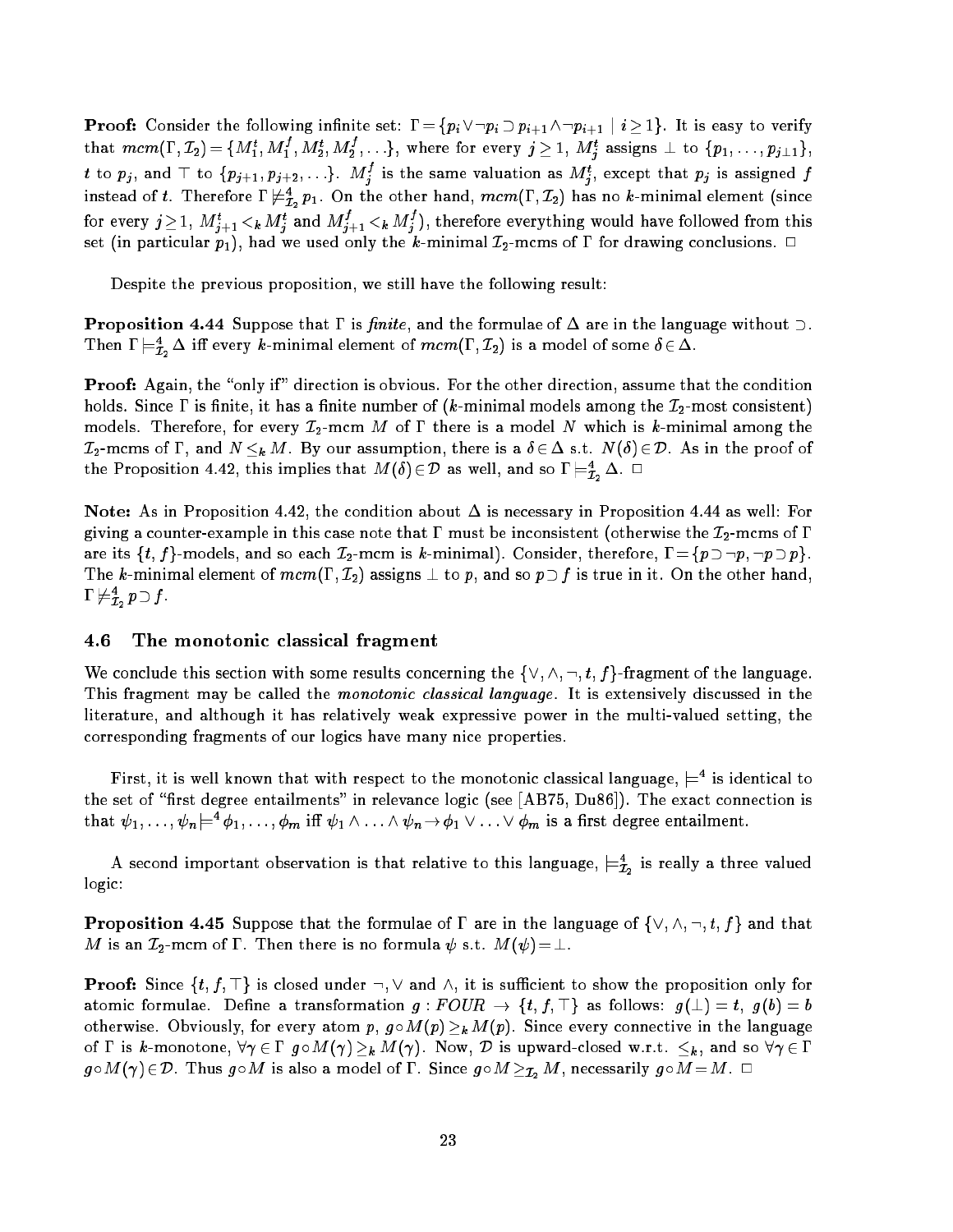Another important property of formulae in the monotonic classical language is that as in the classical case, every formula can be translated to an equivalent formula in standard conjunctive normal form (CNF) or standard disjunctive normal form (DNF):

**Proposition 4.46** Every formula  $\psi$  in the monotonic classical language can be translated to a CNF-formula  $v$  and to a DNF-formula  $v$  -s.t. for every valuation  $\nu$  in  $r$  OUR,  $\nu(v) = \nu(v) + \nu(v)$  i.

Proof: The proof is similar to that of the classical case, using the fact that de-Morgan's laws distributivity, commutativity, associativity, and the double negation rule  $(\neg\neg \phi \equiv \phi)$  remain valid in the four-valued case.  $\Box$ 

Another connection with classical logic is the following:

**Proposition 4.47** Let  $\Gamma$  be a classically consistent set in the monotonic classical language, and suppose that  $\psi$  is a formula in CNF, none of its conjuncts is a tautology. I hen  $\psi$  classically rollows from 1  $\;$  in 1  $\mathrel{\models}_{\mathcal{I}_1} v$  .

**Proof:**  $(\Rightarrow)$  Assume first that  $\psi$  is a disjunction of literals, which is not a tautology. Suppose also that  $1 \not\vDash \tilde{\tau}_1 \psi$ . Let M be an  $\iota_1$ -mcm of  $1$  s.t.  $M(\psi) \not\in \mathcal{D}$ . Since I is classically consistent, it has a classical model, N. Since  $I(N, \mathcal{I}_1) = \emptyset$ ,  $I(M, \mathcal{I}_1) = \emptyset$  as well. Now, define:

$$
M'(p) = \begin{cases} t & M(p)=t, \text{ or } (M(p)=\perp \text{ and } \neg p \in \mathcal{L}(\psi)). \\ f & \text{otherwise.} \end{cases}
$$

All the connectives in 1 are k-monotonic. Therefore, since  $M \geq k M$ , and M is a model of 1, M  $\overline{0}$ is a (classical) model of 1 as well. It is easy to see that  $M$  ( $\psi$ )  $=$  1, therefore  $\psi$  does not classically follow from  $\Gamma$ .

Suppose now that  $\psi$  is a formula in CNF, none of its conjuncts is a tautology, and  $1 \nvDash \vec{\tau}_1 \psi$ . Then it must have a conjunct  $\psi$  s.t. I  $\neq_{\tilde{I}_1} \psi$ . We have shown that  $\psi$  cannot classically follow from  $\Gamma$ , therefore  $\psi$  also does not classically follow from  $\Gamma$ .

 $(\Leftarrow)$  Follows from Proposition 4.25.  $\Box$ 

The last two propositions together with Proposition 4.42 entail that for checking whether a formula classically follows from a consistent set  $\Gamma$ , it is sufficient to perform the following steps:

- 1. convert the formula to a conjunctive normal form,
- 2. drop all the conjuncts which are tautologies, and
- 3. check the remaining formula only w.r.t. the k-minimal  $\mathcal{I}_1$ -mcms of  $\Gamma^{19}$

The next proposition should be compared with Proposition 4.43:

**Proposition 4.48** Suppose that the formulae of  $\Gamma$  are in the monotonic classical language. Then  $1 \models_{\mathcal{I}_2} \Delta$  in every *k*-minimal element of  $mcm(1\,,L_2)$  is a model of some  $o \in \Delta$ .

<sup>18</sup>Classically, every formulae which is not a tautology is equivalent to some formula of this form.

 $^{19}$ This process might be useful in case  $\Gamma$  is a *fixed* theory, but the check should be made for many different potential conclusions. Note that if  $\Gamma$  is consistent then the number of k-minimal  $\mathcal{I}_1$ -mcms is never greater than the number of classical models and is frequently smaller. We shall return to this point in Section 5.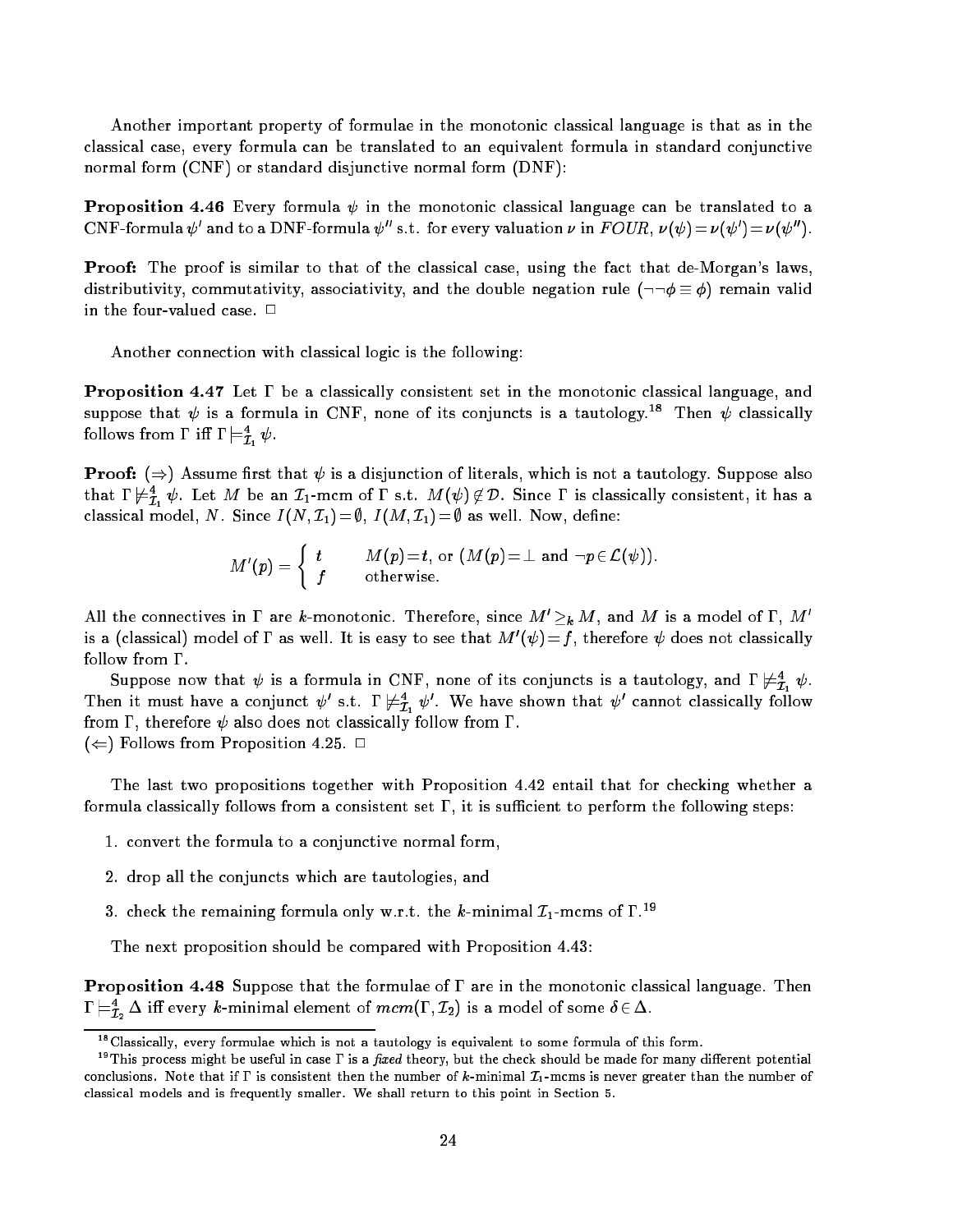**Proof:** By Proposition 4.45, in this case every  $\mathcal{I}_2$ -mcm of  $\Gamma$  is also k-minimal in  $mcm(\Gamma, \mathcal{I}_2)$ , and so the claim follows.  $\Box$ 

Next we compare  $\mathrel{\vDash} \bar{\mathcal{I}}_1$  and  $\mathrel{\vDash} \bar{\mathcal{I}}_2$  in the monotonic classical language. At the beginning of Subsection 4.5 we have noted that in general, neither of these relations is stronger than the other. As Proposition 4.49 below shows, this is no longer true in the case of the  $\{\vee, \wedge, \neg, t, f\}$ -fragment:

**Proposition 4.49** Let  $\Gamma$ ,  $\Delta$ ,  $\psi$  be in the monotonic classical language.

a) ii 1  $\sqsubset_{\bar{\mathcal{I}}_1} \Delta$  then 1  $\sqsubset_{\bar{\mathcal{I}}_2} \Delta$ .

b) if  $\psi$  is a CNF-formula, none of its conjuncts is a tautology, then  $1 \models \bar{\tau}_1 \psi$  in  $1 \models \bar{\tau}_2 \psi$ .

## Proof:

a) This follows from the fact that in the classical monotonic language every  $\mathcal{I}_2$ -mcm of  $\Gamma$  is also an  $\mathcal{I}_1$ -mcm of  $\Gamma$ . Indeed, let M be an  $\mathcal{I}_2$ -mcm of  $\Gamma$ , and suppose that N is another model of  $\Gamma$ s.t. *I*v  $>_{\mathcal{I}_1}$  *M* . Denne for every atom *p* a valuation *M* as follows: *M* ( $p$ )  $=$  t if *N*( $p$ )  $=$   $\bot$  and  $M$  (p)  $N$  (p) otherwise. Since the language is  $k$ -monotonic and  $M \geq k N$ ,  $M \in mod(1)$ . Now,  $I(M, L_2) = I(M, L_1) = I(N, L_1) \cup I(M, L_1)$ . Moreover, by Proposition 4.45,  $I(M, L_1) = I(M, L_2)$ , thus  $I(M^*, L_2) \subset I(M, L_2)$ , and so  $M^* >_{\mathcal{I}_2} M$  - a contradiction.

b) Obviously, it suffices to show the claim for a disjunction  $\psi$  of literals that does not contain an atomic formula and its negation. So assume that  $1 \not\equiv \tilde{\tau}_1$   $\psi$  . Then there is an  $\tau_1$ -mcm M of 1 s.t.  $M(\psi) \notin D$ . Consider the valuation  $M$ , defined as follows:

$$
M'(p) = \left\{ \begin{array}{ll} t & \text{if } M(p) = \perp \text{ and } p \not\in \mathcal{L}(\psi) \\ f & \text{if } M(p) = \perp \text{ and } p \in \mathcal{L}(\psi) \\ M(p) & \text{otherwise} \end{array} \right.
$$

- 1. M is a model of 1, since  $\forall \gamma \in I$  M( $\gamma$ )  $\geq_k M(\gamma)$  and D is upward-closed w.r.t.  $\leq_k$ ,
- 2. M is an  $L_2$ -mcm of I, since if  $\exists N \in mod(1)$  s.t.  $N > T_2$  M then  $I(N, L_1) \subseteq I(N, L_2) \subset$  $I(M, L_2)=I(M, L_1)=I(M, L_1)$ , so *N >* $I_1$  *M* - a contradiction.
- 3. M (  $\psi$  )  $\notin$   $D$   $-$  1 nisticultus from the structure of  $\psi$  and from the fact that for every  $\iota$   $\in$   $L(\psi$  ),  $M$   $(i) \in D$  iii  $M(i) \in D$ .

By (1) = (3) it follows that 1  $\mathrel{\models} \mathrel{\mathcal{I}}_2 \mathrel{v} . \; \sqcup$ 

**Note:** The converse of part (a) of Proposition 4.49 is not true in general. For instance,  $\equiv_{\bar{\mathcal{I}}_2}^{\mathcal{I}} p \vee \neg p$ while  $\neq_{\tilde{\mathcal{I}}_1} p \vee \neg p$ .

# <sup>5</sup> Four values are better than three

# 5.1 The three-valued logics in the context of  $FOUR$

Three-valued logics might be roughly divided into two families according to the decision whether the middle element is taken to be designated or not. Logics of the first class are, in fact, logics that are based on the subset  $\{t, f, \perp\}$  of  $FOUR$ , while logics of the other class are based on the subset  $\{t, f, \top\}$ . In both cases the languages of the corresponding standard logics are based on some fragment of the language of f:; \_; ^; ; ; ; t; f; >; ?g (see [Av91]). The interpretations of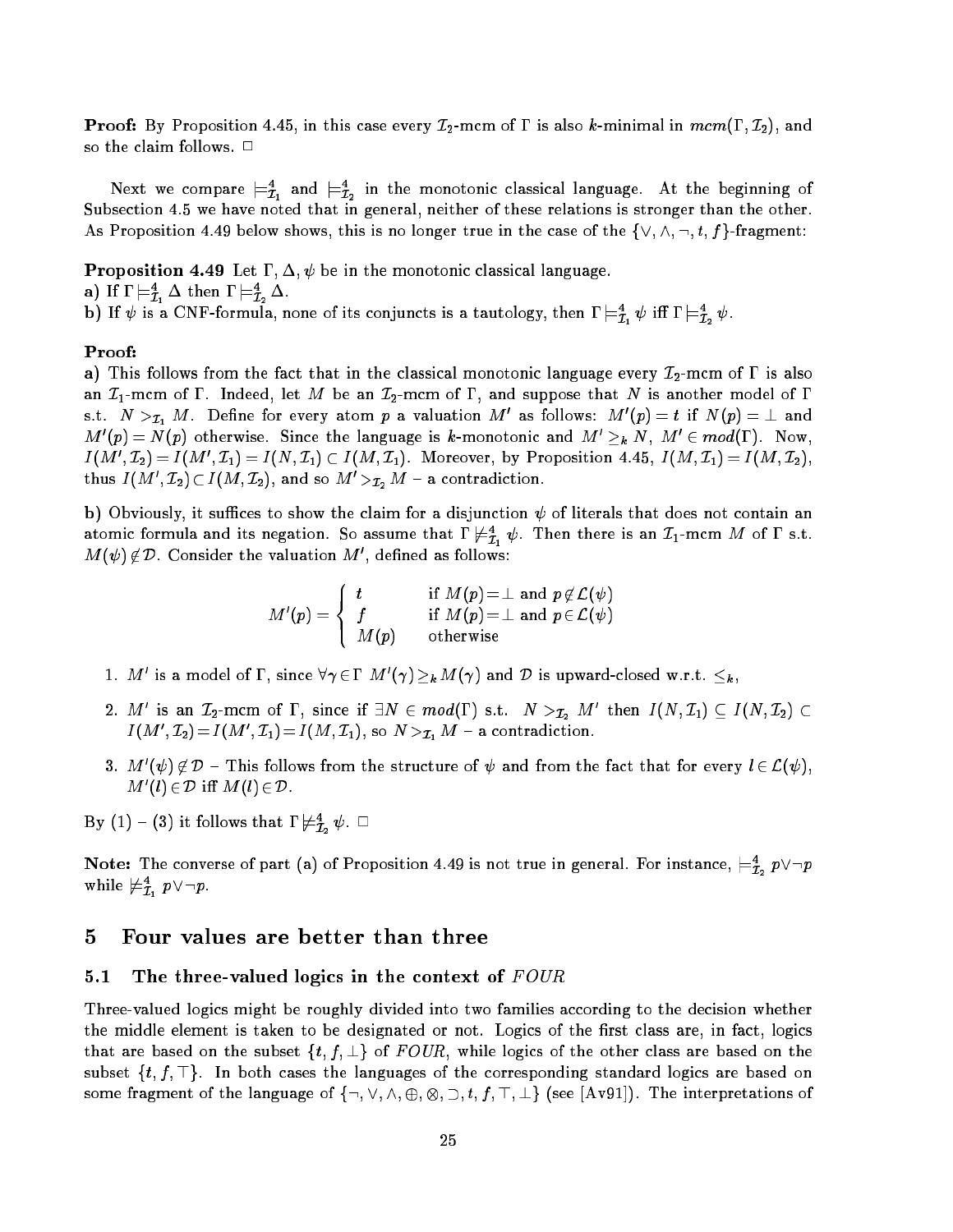these connectives are the reductions of the corresponding operators of FOUR (provided that the three values are closed under the operations, which is the case for the classical connectives. Note that fit for  $g$  is closed under  $\alpha$  is closed under  $\alpha$  is closed under  $\alpha$  is completeness. theorem concerning FOUR induces a corresponding theorem for the three-valued subsets:

### Theorem 5.1

- a) The language of functional complete for functional complete for functional complete for functional complete for functional complete for functional complete for functional complete for functional complete for functional
- b) The language of  $\{\neg, \wedge, \supset, \oplus, f\}$  is functionally complete for  $\{t, f, \top\}$ .

**Proof:** This easily follows from the fifth and the seventh items, respectively, of Theorem 3.10.  $\Box$ 

Note: The connective  $\supset$  of FOUR induces two different three-valued implications, depending on the interpretation of the third value as either  $\perp$  or  $\perp$ . Parts (a) and (b) of Theorem 5.1 refer, in fact, to these two different meanings of  $\supset$ . On the other hand, the three-valued truth tables of  $\otimes$ in  $\{t, f, \perp\}$  and of  $\oplus$  in  $\{t, f, \top\}$  are identical. The two parts of Theorem 5.1 do provide, therefore, two different functionally complete sets of 3-valued connectives, but this is due to the different meanings of  $\supset$ .

## 5.2 Comparison with four-valued systems

The main advantage of using FOUR rather than three-valued systems is, of course, that it allows us to deal with both types of abnormal propositions in one system. This makes it possible to construct a system like  $\equiv_{\tau}$  , which is quite strong on one hand, but allows also the use of constructive as well  $-1$ as relevant paradigms of reasonings on the other hand. In this section we show, moreover, that one can in any case do with  $FOUR$  everything one can do using only three values, sometimes even more efficiently. We start by showing that it is possible to simulate the basic three-valued logics in the context of  $FOUR$ . Denote by  $\models^3_{\text{Kl}}$  the consequence relation that corresponds to Kleene's logic (i.e.  $1 \models_{K1} \Delta$  in every  $\{t, J, \bot\}$ -model of 1 is a  $\{t, J, \bot\}$ -model of some formula in  $\Delta$ ), and by  $\equiv_{\text{LP}}$  the consequence relation of the logic LP<sup>22</sup> (i.e.  $1 \equiv_{\text{LP}} \Delta$  in every  $\{t, J, \perp\}$ -model of 1 is a  $\{t, f, \top\}$ -model of some formula in  $\Delta$ ). Then:

**Proposition 5.2** Let  $\Gamma$ ,  $\Delta$  be two sets of assertions with  $\mathcal{A}(\Gamma, \Delta) = \{p_1, p_2, \ldots\}$ . a) i  $\sqsubset_{\text{Kl}}$   $\vartriangle$  iii i  $,p_1$   $\land$   $\neg p_1$   $\supset$   $J$  ,  $p_2$   $\land$   $\neg p_2$   $\supset$   $J$  ,  $\ldots$   $\sqsubset$   $\vartriangle$  .  $p_j$  i  $\sqsubset_{\text{LP}} \Delta$  in i,  $p_1 \vee \neg p_1, p_2 \vee \neg p_2, \ldots \models \Delta$ .

**Proof:** Part (a) follows from the fact that the  $\{t, f, \perp\}$ -models of  $\Gamma$  are the same as the four-valued models of  $\Gamma\cup\{p_1\wedge\neg p_1\supset f, p_2\wedge\neg p_2\supset f, \ldots\}$ . Similarly, in case (b) the  $\{t, f, \top\}$ -models of  $\Gamma$  are the same as the four-valued models of  $\Gamma \cup \{p_1 \lor \neg p_1, p_2 \lor \neg p_2, \ldots\}$ .  $\Box$ 

A basic drawback of standard three-valued logics in which the nonclassical value in not designated is that they are not paraconsistent [dC74];  $\{p, \neg p\}$  has in them no model, and so everything follows from this set. Since we consider paraconsistency as one of the major reasons for switching to multi-valued semantics, we shall concentrate in what follows on the other family of three-valued logics, in which the third value is designated.

We have already mentioned LP as the basic logic among the three-valued logics with middle element designated. It is well known that LP invalidates the Disjunctive Syllogism  $(\psi, \neg \psi \lor \phi \not \models_{\mathrm{LP}} \phi).$ 

<sup>&</sup>lt;sup>20</sup>Also known as  $J_3$ , RM<sub>3</sub>, and PAC (see [Do85, Ro89, Av91] and chapter IX of [Ep90]). Strictly speaking,  $J_3$  and RM3 are extensions of LP, since they have added conditional operators.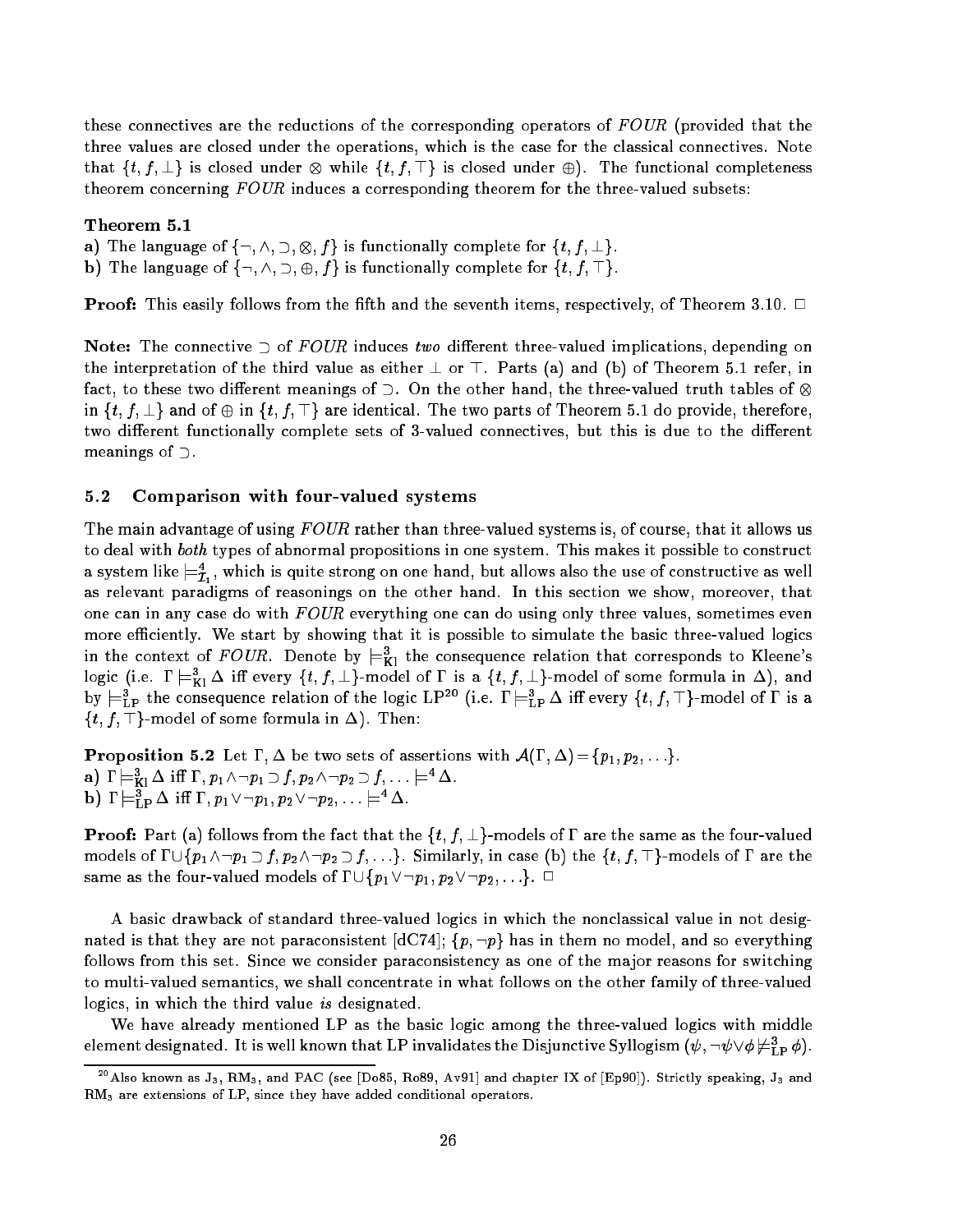Priest [Pr89, Pr91] argues that this is a drawback: a consistent theory should preserve classical conclusions. He suggests to resolve this drawback by considering as the relevant models of a set  $\Gamma$  only those that are *minimally inconsistent*. Such models assign  $\top$  only to some minimal set of atomic formulae. The consequence relation  $\equiv_{\text{LPm}}$  of the resulting logic, LPm, is then defined as follows:  $\mathbf{1} \models_{\mathrm{LPm}} \psi$  in every minimally inconsistent model of  $\mathbf{1}$  is a model of  $\psi$ .

The original treatment of Priest defines LPm only for what we have called the monotonic classical language  $(\{\vee, \wedge, \neg, t, f\})$ . This idea, however, can easily be extended to richer languages, and that is what we just have done.

Like  $\sqsubset_{\mathrm{LP}}$  and  $\sqsubset_{\mathrm{K}!}$ , the logic of Priest can also easily be simulated in  $r$  OUR:

**Proposition 5.3** Suppose that  $\mathcal{A}(\Gamma, \psi) = \{p_1, p_2, \ldots\}$ . The following conditions are equivalent:  $1$ )  $1 \vDash$  LPm  $\psi$ 

 $\{2\}$  1 ,  $p_1$   $\vee$   $\neg$   $p_1$  ,  $p_2$   $\vee$   $\neg$   $p_2$  ,  $\ldots$   $\models$   $\mathcal{I}_1$   $\psi$ 3) 1 ,  $p_1$   $\vee$   $\neg$   $p_1$  ,  $p_2$   $\vee$   $\neg$   $p_2$  ,  $\ldots$   $\models$   $\mathcal{I}_2$   $\psi$ 

**Proof:** The three-valued models of  $\Gamma$  are the same as the four-valued models of  $\Gamma \cup \{p_1 \vee \neg p_1, p_2 \vee \neg p_2\}$  $\{\tau_{p_2},\ldots\}.$  Since each one of them assigns to the atomic formulae in  $\mathcal{A}(\Gamma,\psi)$  values from  $\{t,f,\top\},$ the LPm models of  $\Gamma$  are the same as the  $\mathcal{I}_1$ -mcms and the  $\mathcal{I}_2$ -mcms of  $\Gamma \cup \{p_1 \vee \neg p_1, p_2 \vee \neg p_2, \ldots\}$ .  $\Box$ 

Although the motivation for  $\models^4_{\mathcal{I}_2}$  and especially for  $\models^4_{\mathcal{I}_1}$  is similar to that of Priest's  $\models^3_{\mathrm{LPm}}$  (all of them try to minimize the amount of inconsistency), they are not the same logic. For instance,  $p\supset\neg p,\neg p\supset p\models_{\text{LPm}} p,$  while  $p\supset\neg p,\neg p\supset p\not\equiv_{\hat{\mathcal{I}}_i} p$  for  $j=1,2.$  On the other hand, the following proposition shows that in the monotonic classical language  $\models_{\mathrm{LPm}}$  is identical to  $\models_{\mathcal{I}_2}$ , and has strong relations to  $\mathrel{\models}\! \mathcal{I}_{1}.$ 

**Proposition 5.4** Let  $\Gamma$ ,  $\Delta$  be two sets of formulae and  $\psi$  a formula in the language of  $\{\neg, \wedge, \vee, t, f\}$ . a)  $1 \vDash_{\mathrm{LPm}} \Delta$  in  $1 \vDash_{\mathcal{I}_2} \Delta$ . b) Suppose that  $\psi$  is a formula in CNF, none of its conjuncts is a tautology. Then  $1 \models_{\text{LPm}} \psi$  in  $1 \vDash \tilde{I}_1 \psi.$ 

**Proof:** We leave the proof of part (a) to the reader. Part (b) immediately follows from part (a) and Proposition 4.49.  $\Box$ 

Proposition 5.4(b) together with Proposition 4.42 imply that a switch to four-valued semantics might improve the three-valued inference process of LPm: Let  $\psi$  be a formula in the monotonic classical language. For checking whether  $1\models_{\text{LPm}}\psi,$  it is sumclent to convert  $\psi$  to a conjunctive normal form, remove every conjunct which contains some atomic formula together with its negation, and check the resulting formula only in the k-minimal  $\mathcal{I}_1$ -mcms of  $\Gamma$ . The number of such models is usually smaller (and never bigger!) than the number of the LPm-models. This is due to the fact that from every k-minimal  $\mathcal{I}_1$ -mcm one can obtain several LPm-models by changing every  $\bot$ -assignment to either  $t$  or  $f$ . Here is a very simple example: Let  $\Gamma = \{\neg p \vee q, p \vee q\}$ .  $q$  follows from 1 according to  $\equiv_{\text{LPm}}$  and so also according to  $\equiv_{\bar{\mathcal{I}}_1}$  (and classically as well, of course). Now,  $\Gamma$  has two LPm-models:  $\{p : t, q : t\}$  and  $\{p : f, q : t\}$  (these are also its classical models), but only one k-minimal  $\mathcal{I}_1$ -model:  $\{p : \perp, q : t\}$ . This single model suffices for inferring that q follows from  $\Gamma$ .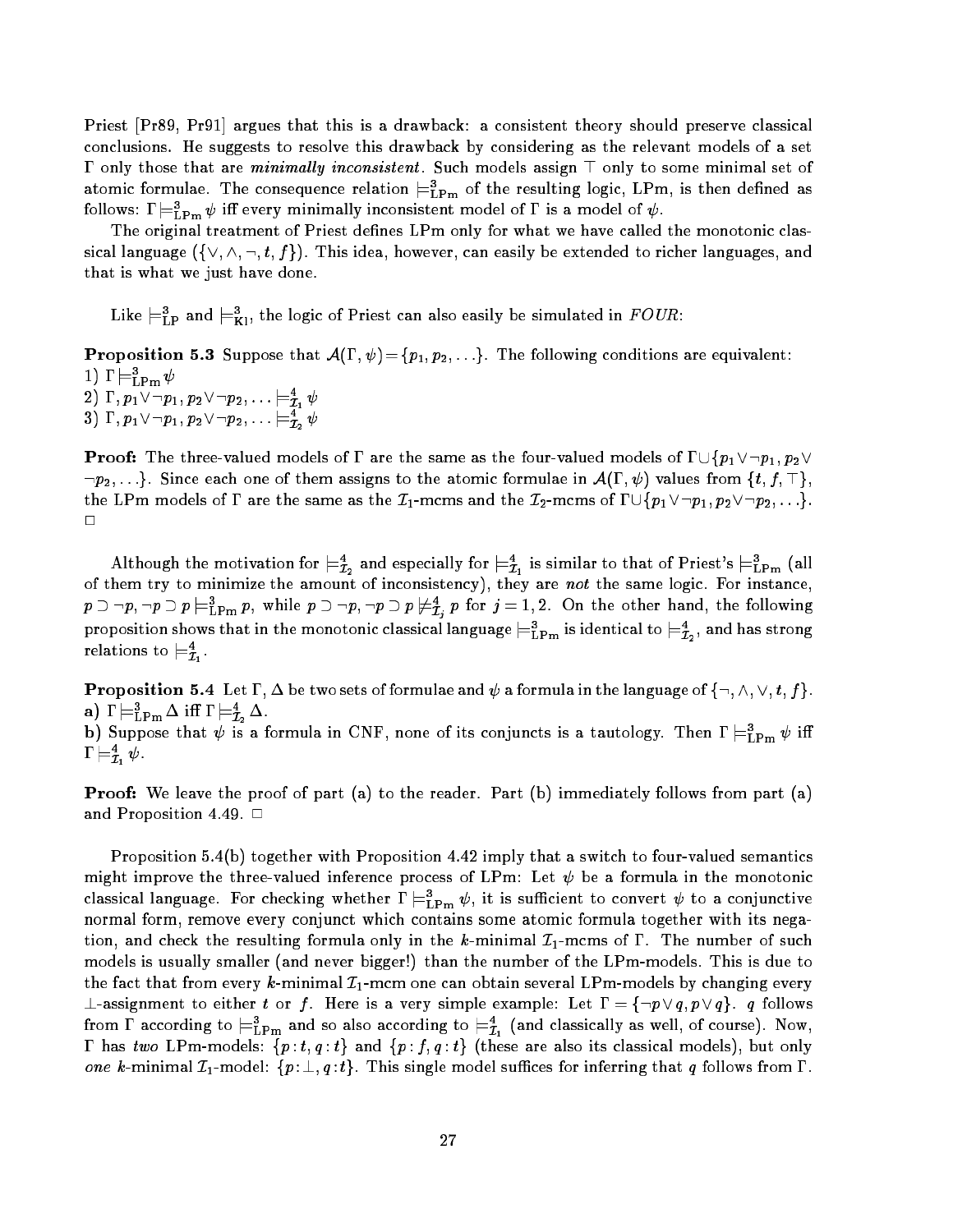Figure 5 summarizes the relationships among the three- and four-valued consequence relations w.r.t the monotonic classical language.<sup>21</sup> One should remember, however, that important as it is, this language is quite limited.



Figure 5: Relationships among the three- and four-valued systems where  $L = \{\neg, \wedge, \vee, t, f\}$ .

# 6 More than four values are usually not necessary

In this section we consider a class of structures that naturally generalize  $\langle FOUR\rangle$ . We then generalize the above four-valued logics to those structures in an attempt to achieve more powerful inference mechanisms. The major result of this section is that this freedom to use more truth values does not add much; Each one of the multi-valued logics considered here can actually be characterized by one of our four-valued logics.

## 6.1 Bilattices

### 6.1.1 Background and motivation

Bilattices  $[G187, Gi88]$  are algebraic structures that naturally generalize Belnap's four-valued lattice, FOUR. The idea is to consider arbitrary number of truth values, and to arrange them (as in  $FOUR$ ) in two closely related partial orders, each forming a lattice. As in the four-valued case. one intuitively understands one of the orderings as representing degrees of truth, and the other as representing degrees of knowledge.

The original motivation of Ginsberg for using bilattices was to provide a uniform approach for a diversity of applications in AI. In particular he treated first order theories and their consequences, truth maintenance systems and formalisms for default reasoning. The algebraic structure of bilattices has been further investigated by Fitting and Avron [Fi90b, Fi94, Av96]. Fitting has also shown that bilattices are very useful tools for providing semantic for logic programs: He proposed an extension of Smullyan's tableaux-style proof method to bilattice-valued programs, and showed that this method is sound and complete with respect to a natural generalization of van-Emden and Kowalski's operator (see [Fi90a, Fi91]). Fitting also introduced a multi-valued fixedpoint operator

The observation that  $\models$ <sub>LP</sub> and  $\models$ <sub>L<sub>1</sub></sub> are incomparable follows from the facts that excluded middle is valid w.r.t.<br> $\models$ L<sub>1</sub><sup>3</sup><sub>L</sub><sub>2</sub> but not w.r.t.  $\models$ <sup>4</sup><sub>L1</sub>, while the disjunctive syllogism (applied to atomic formul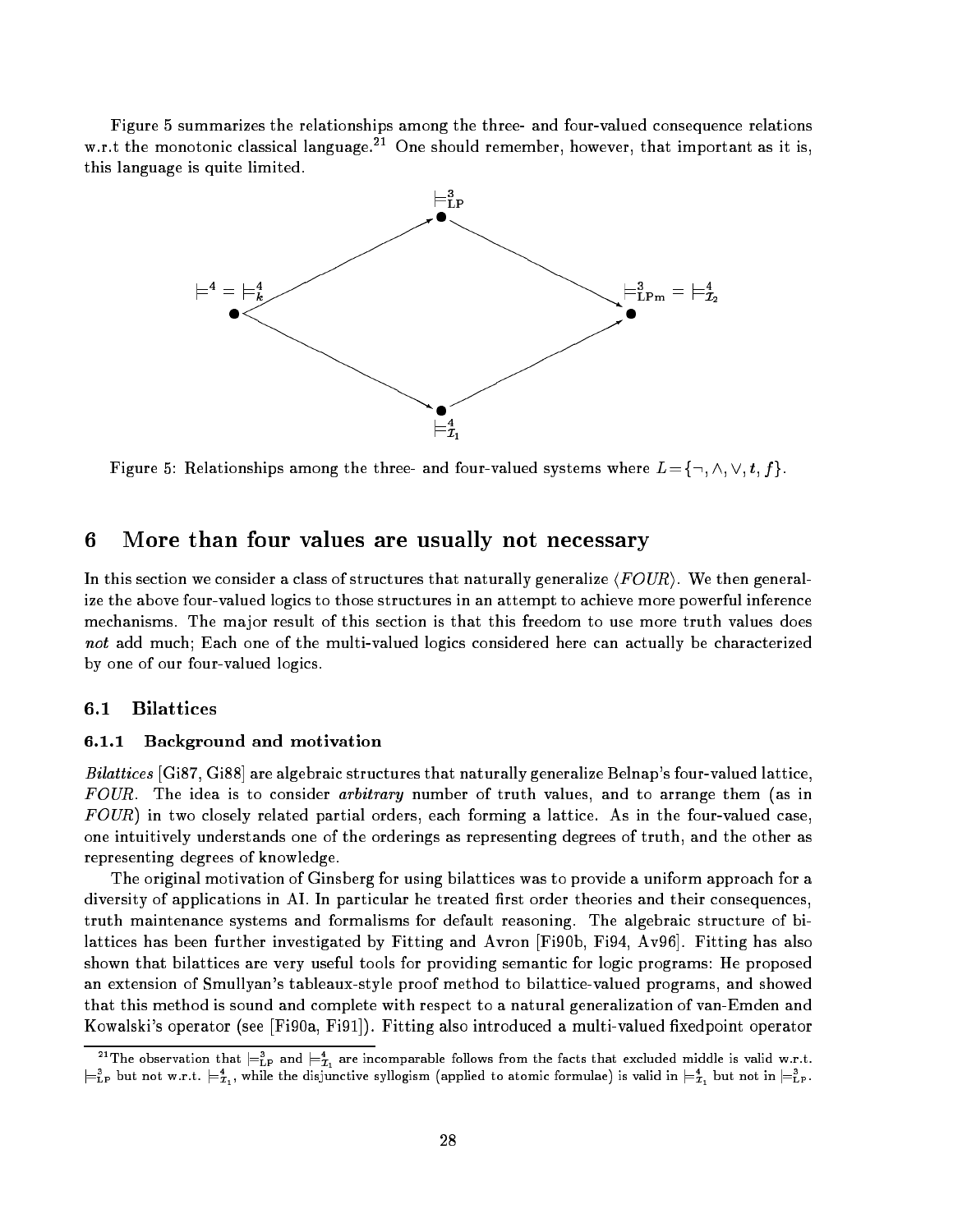(that generalizes the Gelfond-Lifschitz operator [GL88]) for providing bilattice-based stable models and well-founded semantics for logic programs (see [Fi93]). A well-founded semantics for logic programs that is based on the bilattice NINE (Figure 6) is considered also in [DP95]. Bilattices have also been found useful for nonmonotonic reasoning [AA96, AA97], temporal reasoning [FM93], model-based diagnostics [Gi88], and reasoning with inconsistent knowledge-bases [Sc96, AA98].

### 6.1.2 Preliminaries

Denition 6.1 [Gi88] A bilattice is a structure <sup>B</sup> = (B; t; k ; :) such that <sup>B</sup> is a nonempty set containing at least two elements;  $(B, \leq_t), (B, \leq_k)$  are complete lattices; and  $\neg$  is a unary operation on B that if a the following properties: (a) if a transition is a transition of a transition of a k b, then if a k  $\mu$  $|c| = a$ .  $-$ 

In what follows we shall continue to use  $\mu$  and  $\mu$  and  $\mu$  for the meet and  $\mu$  for the meet and  $\mu$ meet and joint to k . Also, f and t still denote the respective least and greatest concerned w.r.t. t, t while  ${\bf n}$  and the greatest element w.r.t. k . It is easy to see that the greatest element w.r.t. is easy to see that t are all distinct from each other.

**Definition 6.2** A bilattice is called *distributive* [Gi88] if all the twelve possible distributive laws , and it is called interlaced interlaced interlaced interlaced interlaced interlaced in the called interlaced is monotonic with respect to both t and k .

The following subsets of the truth values in B are used for defining validity of formulae and the associated consequence relation. They provide a natural generalization of the set of the designated values  $\{t, \top\}$  of  $\langle \text{FOUR} \rangle$ .

Definition 6.3 [AA94, AA96] a) A bifilter of a bilattice B is a nonempty set  $\mathcal{F} \subset B$ ,  $\mathcal{F} \neq B$  such that:  $a \wedge b \in \mathcal{F}$  iff  $a \in \mathcal{F}$  and  $b \in \mathcal{F}$ a b 2 F and b 2 F and b 2 F and b 2 F and b 2 F and b 2 F and b 2 F and b 2 F and b 2 F and b 2 F and b b) A bifilter  $F$  is called prime, if it satisfies also:  $a \vee b \in \mathcal{F}$  iff  $a \in \mathcal{F}$  or  $b \in \mathcal{F}$  $a \oplus b \in \mathcal{F}$  iff  $a \in \mathcal{F}$  or  $b \in \mathcal{F}$ 

**Proposition 6.4** [AA97] A subset F of an interlaced bilattice B is a (prime) bifilter iff it is a  $\mathbf{p}$  is a contractive to the contraction of an and the contraction of  $\mathbf{p}$  is a contraction of 2F (iii).

From now on (unless otherwise stated)  $\mathcal F$  will denote a prime bifilter. Obviously, if  $a \in \mathcal F$  and bt a or bk a, then b 2F. It is immediately follows that t; . 2F. While f; . 62F.

**Example 6.5** Ginsberg's *DEFAULT* (Figure 6, right) and Belnap's FOUR are bilattices that contain exactly one bifilter,  $\{\top, t\}$ , which is prime in both. NINE (Figure 6, left), on the other hand, contains two bilters: fb <sup>j</sup> b k tg as well as fb <sup>j</sup> <sup>b</sup> k dtg; both are prime.

**Definition 6.6** [AA94, AA96] A logical bilattice is a pair  $(\mathcal{B}, \mathcal{F})$ , where  $\mathcal{B}$  is a bilattice, and  $\mathcal F$  is a prime bifilter on  $B$ .

 $22$ Note that  $FOUR$  is the minimal non-degenerated bilattice.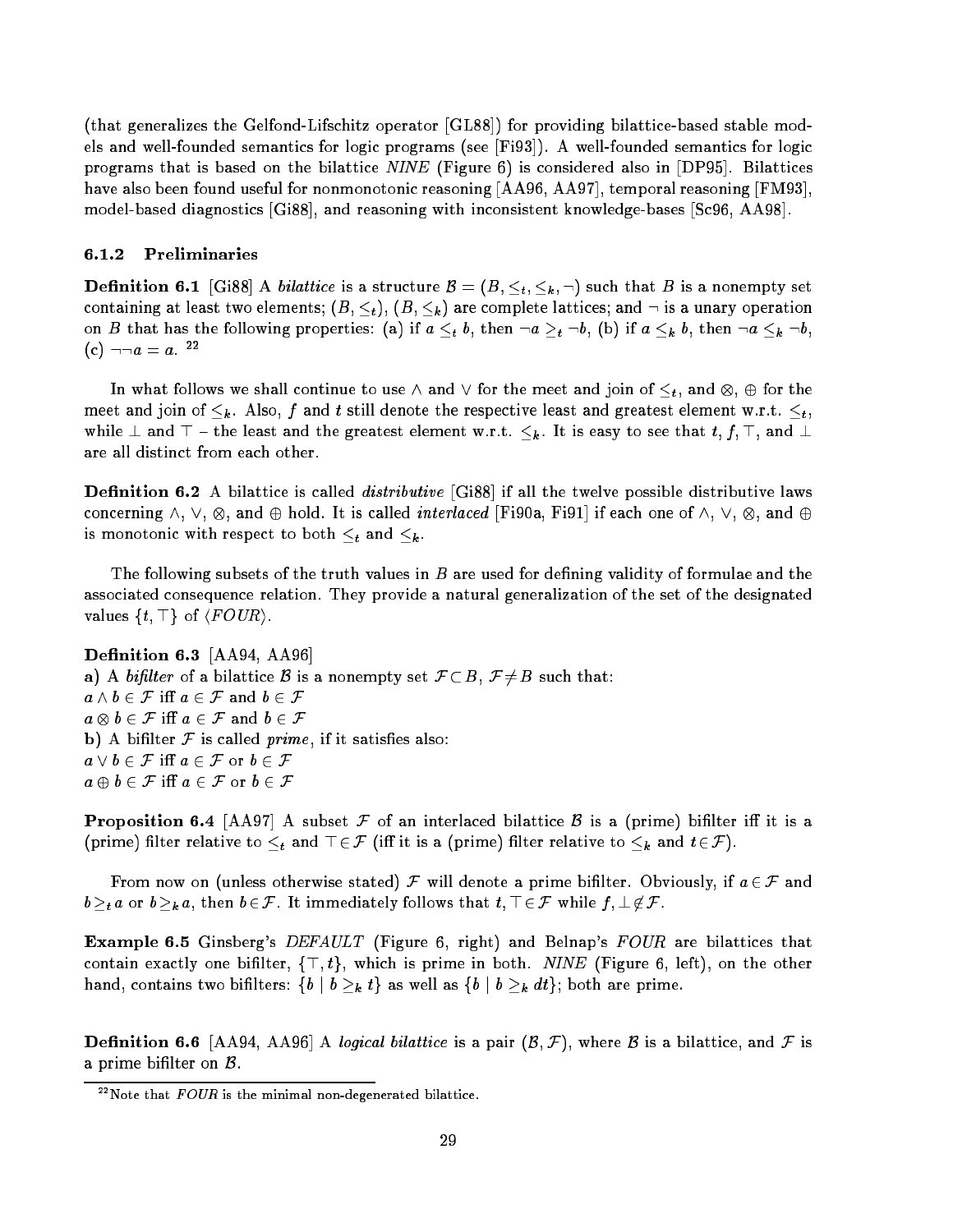

Figure 6: NINE, and DEFAULT

Proposition 6.7 [AA97] Every distributive bilattice can be turned into a logical bilattice.

In [AA96] it is shown that if B is interlaced, then D(B)  $\{m,j=1,\ldots,k-1\}$  and  $\{m,j=1,\ldots,k-1\}$ and even the smallest one.

Example 6.5 | continued: hF OURi = (F OUR; ft; >g), (DEFAULT ; ft; >g), (NINE ; fb <sup>j</sup> b k the contraction of the contraction of  $\mathbf{h}$  is and  $\mathbf{h}$  bilattices. In the area are all logical bilattices.

The following definition of entailment is a natural generalization of Definition 2.1 for arbitrary logical bilattices.

**Definition 6.8** [Av91, AA94] Let  $(\mathcal{B}, \mathcal{F})$  be a logical bilattice  $(\mathcal{B}, \mathcal{F})$ . Define:

$$
a \supset b = \begin{cases} b & \text{if } a \in \mathcal{F} \\ t & \text{if } a \notin \mathcal{F} \end{cases}
$$

$$
a \to b = (a \supset b) \land (\neg b \supset \neg a)
$$

$$
a \leftrightarrow b = (a \to b) \land (b \to a)
$$

The following semantic notions are also obvious generalizations of the four-valued ones:

### Definition 6.9

a) A valuation  $\nu$  in B is a function that assigns a truth value from B to each atomic formula. Any valuation is extended to complex formulas in the standard way.

**b**) Given  $(\mathcal{B}, \mathcal{F})$ , we will say that  $\nu$  satisfies  $\psi$  ( $\nu \models \psi$ ), iff  $\nu(\psi) \in \mathcal{F}$ .

c) A valuation that satisfies every formula in a given set of formulas,  $\Gamma$ , is said to be a model of  $\Gamma$ . Given  $(\mathcal{B}, \mathcal{F})$ , the set of the models of  $\Gamma$  will be denoted  $mod(\Gamma)$ .

### 6.1.3 Types of truth values and valuations

We assign to every element of a bilattice  $\beta$  and to every valuation in  $\beta$  a specific type. This typing of the space of valuations on  $\beta$  will have a great significance in what follows.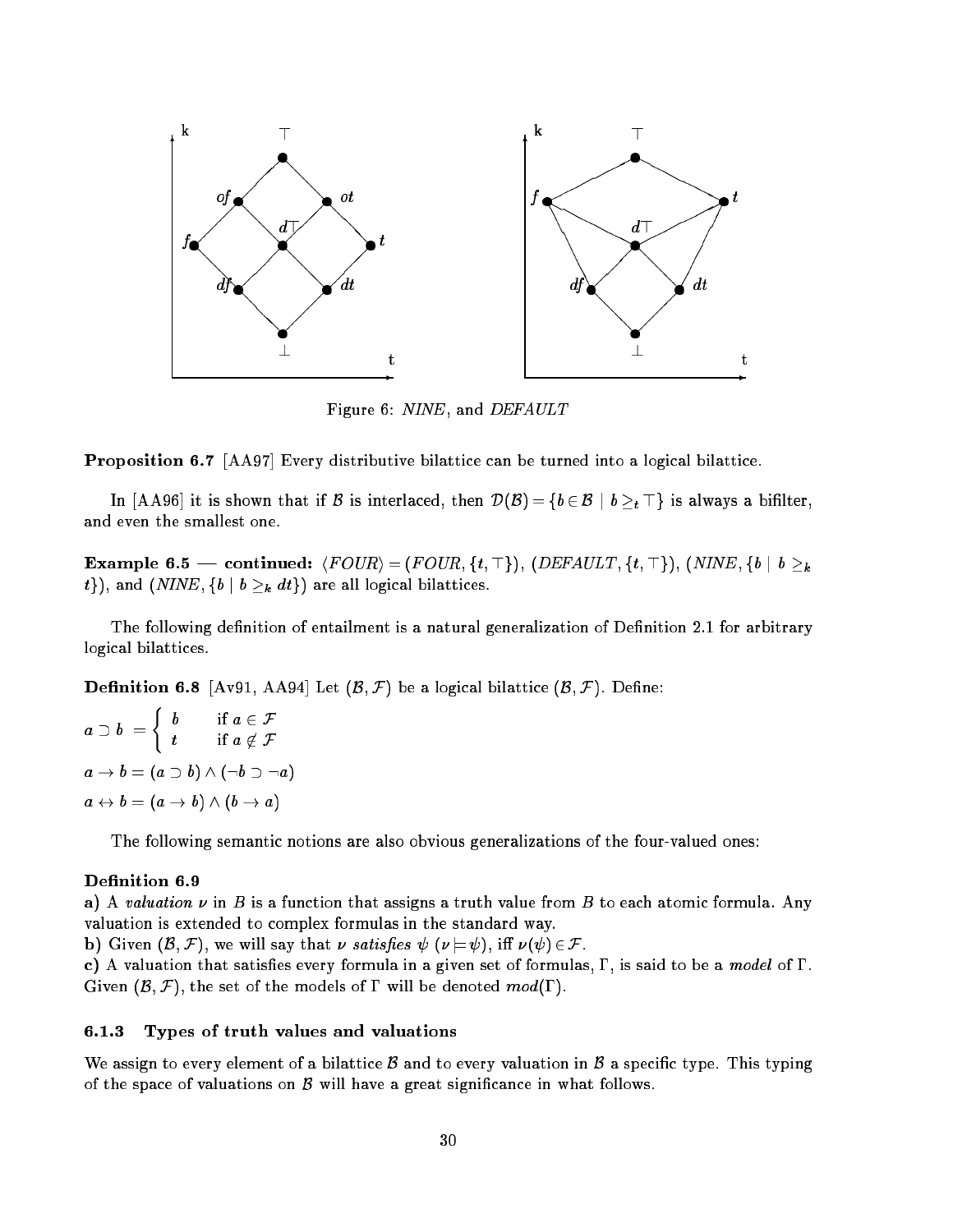**Definition 6.10** Let  $(\mathcal{B}_1, \mathcal{F}_1)$  and  $(\mathcal{B}_2, \mathcal{F}_2)$  be two logical bilattices. Suppose that  $b_i$  is some element of  $B$  and that if is a valuation on Bi for  $\mathcal{L}$  is a  $\mathcal{L}$ 

a)  $b_1$  and  $b_2$  are of the same type if: (i)  $b_1 \in \mathcal{F}_1$  iff  $b_2 \in \mathcal{F}_2$ , and (ii)  $\neg b_1 \in \mathcal{F}_1$  iff  $\neg b_2 \in \mathcal{F}_2$ .

b)  $\nu_1$  and  $\nu_2$  are of the same type if for every atomic p,  $\nu_1(p)$  and  $\nu_2(p)$  are of the same type.

Note that the types depend on the identity of the bilter, so two valuations might not be of the same type even in case they are identical and the underlying bilattice is the same. Consider, e.g., and the value time on  $\mathbf{p}$  is not for  $\mathbf{p}$  is not of the form p. Then  $\mathbf{p}$  b is not of the then  $\mathbf{p}$  is not of the then  $\mathbf{p}$  is not of the then  $\mathbf{p}$  is not of the then  $\mathbf{p}$  is not of the then same type as the same is the bilter the bilter is  $\mathbf{v} = \mathbf{r}$  in the distribution

**Proposition 6.11** Let  $(\mathcal{B}_1, \mathcal{F}_1)$  and  $(\mathcal{B}_2, \mathcal{F}_2)$  be two logical bilattices and suppose that  $\nu_1, \nu_2$  are two valuations on  $B_1, B_2$  (respectively), which are of the same type. Then for every formula  $\psi$ ,  $\nu_1(\psi)$  and  $\nu_2(\psi)$  are of the same type.

**Proof:** By an induction on the structure of  $\psi$  (The fact that F is prime is crucial here!).  $\Box$ 

**Corollary 6.12** Let  $\nu_1, \nu_2$  be two valuations of the same type on a logical bilattice  $(\mathcal{B}, \mathcal{F})$ . Then for every formula  $\psi$ ,  $\nu_1(\psi)$  and  $\nu_2(\psi)$  are of the same type.

**Theorem 6.13** A model of  $\Gamma$  in  $\langle \text{FOUR} \rangle$  is also a model of  $\Gamma$  in every logical bilattice  $(\mathcal{B}, \mathcal{F})$ .

**Proof:** Let M  $\cdot$  be a model of I in  $\langle$  POUR), and suppose that M  $\cdot$  F  $\prime$  is the same valuation defined on some logical bilattice  $(B, \mathcal{F})$ . Since every bifilter  $\mathcal F$  contains  $t, \top$  and does not contain  $f, \bot$ , then  $M^{(+)}$  and  $M^{(+)}$  are of the same type. Hence, by Proposition 6.11,  $M^{(+)}( \psi )$  and  $M^{(+)}$  (w) are of the same type for every  $v \in I$  . In particular  $M \stackrel{\sim}{\longrightarrow} r$  must be a model of 1 in (B; F) as well.<sup>24</sup> 22

**Lemma 6.14** Let  $\nu$  be a valuation in a logical bilattice  $(B, \mathcal{F})$ . Then  $\nu(\psi \leftrightarrow \phi) \in \mathcal{F}$  iff  $\nu(\psi)$  and  $\nu(\phi)$  are of the same type.

**Notation 6.15** Given a logical bilattice  $(B, \mathcal{F})$ . Denote the four possible types of its elements by  $T_t$ <sup>t</sup>,  $T_t$ <sup>t</sup>  $f^{\text{F}}$ ,  $f^{\text{F}}$  and  $f^{\text{F}}$ , i.e.:

$$
\mathcal{T}^{\mathcal{B},\mathcal{F}}_t = \{b \in B \mid b \in \mathcal{F}, \neg b \notin \mathcal{F}\}, \qquad \mathcal{T}^{\mathcal{B},\mathcal{F}}_f = \{b \in B \mid b \notin \mathcal{F}, \neg b \in \mathcal{F}\},\newline \mathcal{T}^{\mathcal{B},\mathcal{F}}_T = \{b \in B \mid b \in \mathcal{F}, \neg b \in \mathcal{F}\}, \qquad \mathcal{T}^{\mathcal{B},\mathcal{F}}_L = \{b \in B \mid b \notin \mathcal{F}, \neg b \notin \mathcal{F}\}.
$$

We shall usually omit the superscripts, and just write  $\eta$ ; This  $\eta$ 

**Definition 6.16** Let  $(\mathcal{B}, \mathcal{F})$  be a logical bilattice. Define a function  $h : \mathcal{B} \to \text{FOUR}$  as follows:

$$
h(b) = \begin{cases} \top & \text{if } b \in \mathcal{T}_{\top} \\ t & \text{if } b \in \mathcal{T}_{t} \\ f & \text{if } b \in \mathcal{T}_{f} \\ \bot & \text{if } b \in \mathcal{T}_{\perp} \end{cases}
$$

Proposition 6.17

a) h is an homomorphism onto  $FOUR$ .

b) M is a model in  $(\mathcal{B}, \mathcal{F})$  of a set  $\Gamma$  of formulae iff the composition hoM is a model of  $\Gamma$  in  $\langle \text{FOUR} \rangle$ .

**Proof:** Left to the reader (see also [AA96, theorems 2.17, 3.17]).  $\Box$ 

<sup>&</sup>lt;sup>23</sup>In the specific case where  $(B, \mathcal{F})$  is interlaced, the last theorem immediately follows from Proposition 3.1 of [Fi91], since it is shown there that FOUR is actually a sub-bilattice of every interlaced bilattice B, so in this case  $M^{(4)}(\psi)$ and  $M^{(n+1)}$  ( $\psi$ ) are not only of the same type, but are actually identical.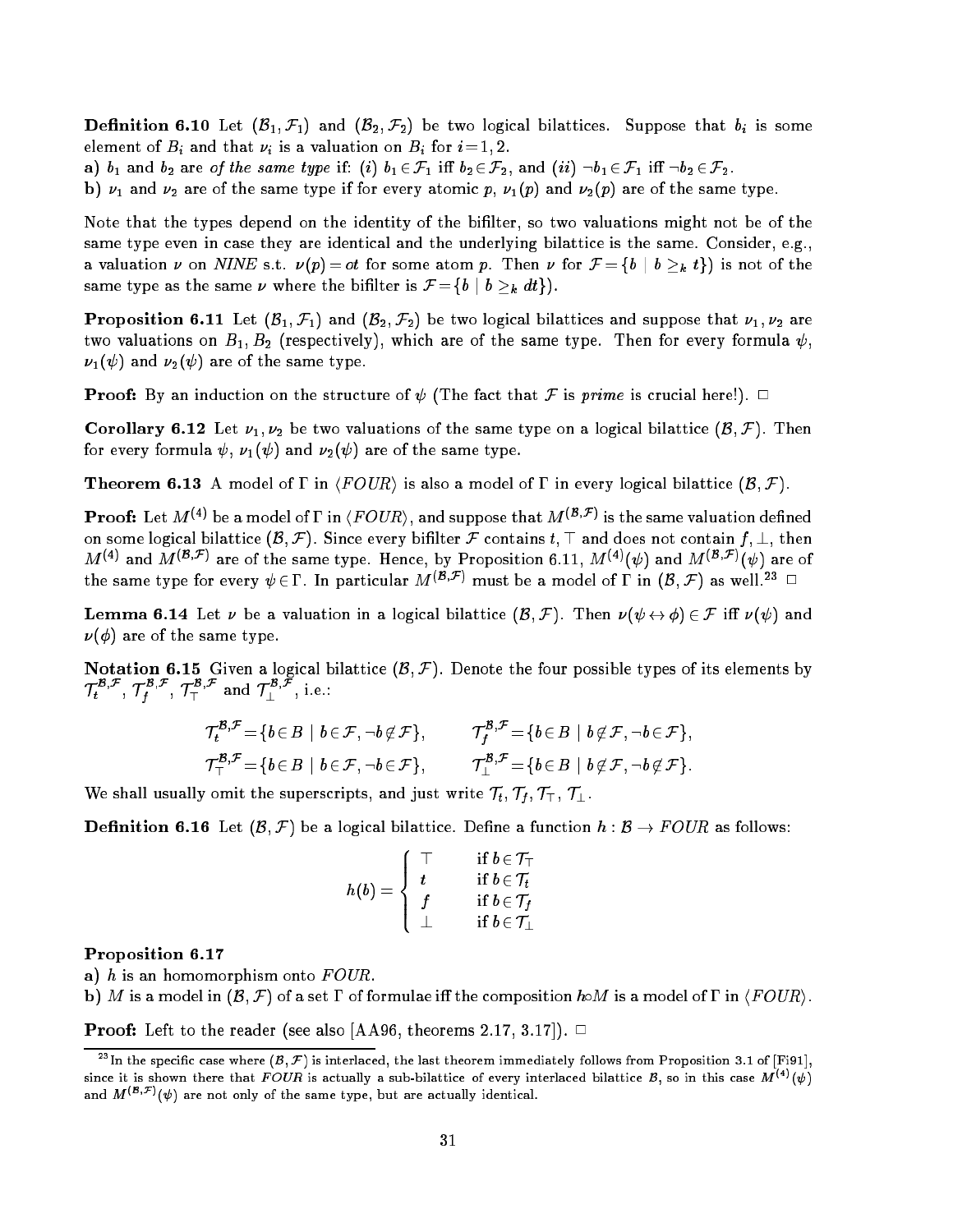## 6.2 Extending the four-valued logics to bilattice-based logics

In this section we introduce obvious generalizations of the logics of Section 4 to arbitrary logical bilattices. The main conclusion is that as in the case of the generalization of the classical two-valued logic to arbitrary Boolean algebra, no new logic is obtained.

# 6.2.1 The logics  $\equiv^{B,\tau}$  and  $\equiv^{B,\tau}$

**Definition 6.18** Let  $(\mathcal{B}, \mathcal{F})$  be a logical bilattice, and suppose that  $\Gamma$ ,  $\Delta$  are two sets of formulae. a)  $\Gamma \models^{\mathcal{B},\mathcal{F}} \Delta$  if every model of  $\Gamma$  is a model of some formula in  $\Delta$ .

b) I  $\models_k^r \Delta$  if every k-minimal model of I is a model of some formula in  $\Delta$ .

Note that  $\models^*=\models^{\vee}\circ\circ\iota\circ$  and  $\models^*_k=\models^{\vee}_k\circ\circ\iota\circ$ . Therefore, in the particular case of  $\langle FOUR\rangle$  we shall continue to use the abbreviations  $\models$  and  $\models_k.$ 

Theorem 6.19  $\left[\text{AA96}\right]\Gamma\models^{\mathcal{B},\mathcal{F}}\Delta\text{ iff }\Gamma\models^4\Delta.$ 

**Proof:** One direction follows from Theorem 6.13. For the other, suppose that  $\Gamma \not\models^{\mathcal{B},\mathcal{F}} \Delta$ . Then there is a valuation M that is a model of  $\Gamma$  in  $(\mathcal{B}, \mathcal{F})$  but  $M(\delta) \notin \mathcal{F}$  for every  $\delta \in \Delta$ . Let  $M' = h \circ M$ . **Prometropositions 6.11 and 6.17 it follows that M** is a four valued model of F s.t. M  $[0]\notin\{t,+\}$ for every  $\delta \in \Delta$ . Therefore  $\Gamma \not\models^4 \Delta$ .  $\Box$ 

**Theorem 6.20** Let  $(B, F)$  be a logical bilattice s.t.  $\inf_k F \in F.^{2*}$  Then  $\Gamma \models_k^* \Delta$  iff  $\Gamma \models_k^* \Delta$ .

Proof: First, we prove some lemmas:

Lemma 6.20-A: Suppose that ; 6=X B and let :X =f:x <sup>j</sup> <sup>x</sup> 2Xg. Then inf k :X =: inf <sup>k</sup> X. Proof: x 2 :X ) :x <sup>2</sup> X ) :x k inf <sup>k</sup> <sup>X</sup> ) <sup>x</sup> k : infk X. Thus: inf <sup>k</sup> :X k : infk X. On the other hand, replacing  $\mathbf{r}_i$  is infinite inferred that infinite infinite infinite infinite infinite infinite infinite infinite infinite infinite infinite infinite infinite infinite infinite infinite infinite infini  $T$  in fact in fact the solution  $\mathcal{M}$  in the influence  $\mathcal{M}$  in the influence  $\mathcal{M}$  influence  $\mathcal{M}$  in  $\mathcal{M}$  in  $\mathcal{M}$ 

Lemma 6.20-B: For every x 2 ft; f; >; ?g inf k Tx 2 Tx. Moreover: inf <sup>k</sup> T? <sup>=</sup> ?, inf <sup>k</sup> Tt = inf <sup>k</sup> <sup>F</sup> <sup>=</sup> mink f, inf k the first form inf k formulation in the first first formulation in the first first first first f

**Proof:** (i) The case  $x = \perp$  is trivial, since  $\perp \in \mathcal{T}_\perp$ .

(ii) The case  $\mathbf{h}$  is the case  $\mathbf{h}$  information  $\mathbf{h}$  in the  $\mathbf{h}$  a. Now, a  $\mathbf{h}$  on the  $\mathbf{h}$ other hands, t 2 F. Hence t k a, and so f k a, and so f that we have that it follows that it for an contradiction). Therefore a2 Tt, and so a=mink Tt.

(iii) The case  $\alpha$  inf  $\alpha$  inf  $\alpha$  inf k and  $\alpha$  inf k a. Hence  $\alpha$  information  $\alpha$  information  $\alpha$  a. Hence in the  $\alpha$ infikit information that is also the other we just have shown that  $\alpha$  in  $\mathcal{F}$  is a complete  $\alpha$  in that  $\alpha$ that :a 2 Tf , and so :a=mink Tf .

(iv) The case  $x = \top$ : Since  $\mathcal{T}_{\top} \subseteq \mathcal{F}$  and  $\neg \mathcal{T}_{\top} \subseteq \mathcal{F}$ ,  $\inf_k \mathcal{T}_{\top} \geq_k \inf_k \mathcal{F} \in \mathcal{F}$  and  $\neg \inf_k \mathcal{T}_{\top} \geq_k \inf_k \mathcal{F} \in \mathcal{F}$ . Hence inf  $\mathcal{T}_{\top} \in \mathcal{F}$  and inf  $\neg \mathcal{T}_{\top} \in \mathcal{F}$ . By Lemma 6.20-A, then, inf  $\mathcal{T}_{\top} \in \mathcal{T}_{\top}$ . For the other part note that minimips  $\psi$  is minimips  $\psi$  is and also  $\psi$  internal for  $\psi$  is minimips  $\psi$  and  $\psi$  and  $\psi$  is a set of  $\psi$  is a set of  $\psi$  and  $\psi$  and  $\psi$  and  $\psi$  and  $\psi$  and  $\psi$  and  $\psi$  and  $\psi$  and  $\psi$  and mink F: mink F 2 T>, and so inf <sup>k</sup> T> k mink F: mink F. On the other hand, 8b2 T> bk mink <sup>F</sup> (by (ii)) and iii)  $k$  is the first  $\{x_i\}$  (iii)). Hence  $\{x_i\}$  is the function  $\{x_i\}$ infk T> k mink F : mink F, therefore infk T> =mink F : mink F.

**Lemma 6.20-C:** Suppose that M is a k-minimal model of  $\Gamma$  in  $(\mathcal{B}, \mathcal{F})$ , and let  $h : \mathcal{B} \to \text{FOUR}$  be

 $14.7$  This is clearly the case whenever  $B$  is finite. It can be shown also that if  $B$  is interlaced then  $\inf_k F \in \mathcal{F}$  iff inf the first transition of the interaction in this case  $\mathbf{r}_i$  . While inf the inf the function  $\mathbf{r}_i$  information  $\mathbf{r}_i$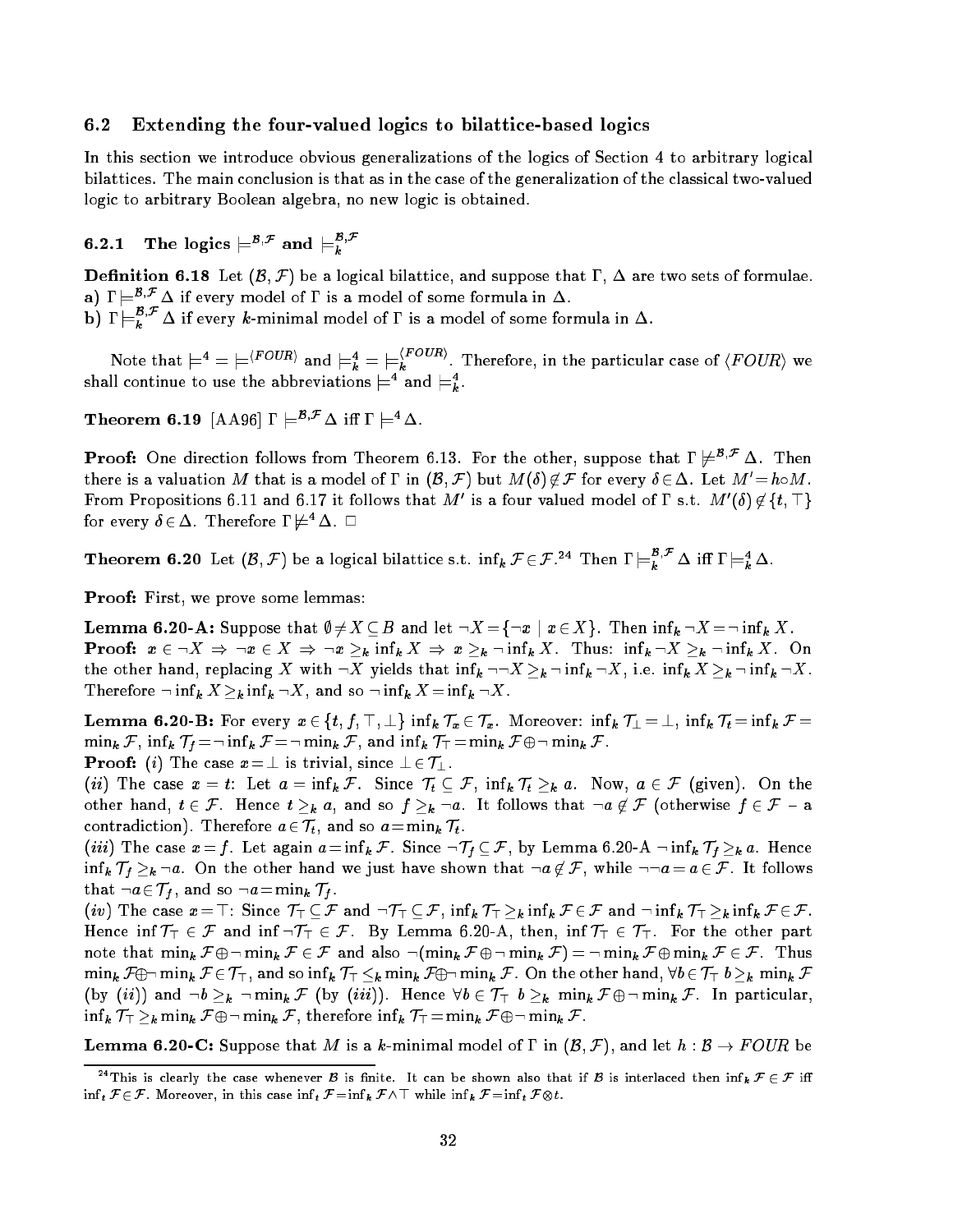the homomorphism defined in 6.16. Then  $h \circ M$  is a k-minimal model of  $\Gamma$  in  $\langle \text{FOUR} \rangle$ .

**Proof:** Suppose not. Then there is another model N of  $\Gamma$ , which is k-smaller than hoM in  $\langle \text{FOUR} \rangle$ . By Ineorem 6.13, *N* is also a model of I in  $(B, F)$ . Define a valuation *N* by *N*  $(p) = \min_k I_{N(p)}$  (*p* atomic). By Corollary 6.12, N is also a model of  $\Gamma$  in  $(\mathcal{B}, \mathcal{F})$ . Note that N and N are of the same type, and so are M and  $h \circ M$ . Let p be an atomic formula.

Case A: If  $N(p)$  and  $(n \circ M)(p)$  are of the same type, then so are  $N(p)$  and  $M(p)$ . By the construction of  $N$  ,  $N$  ( $p$ )  $\leq k$   $M$  ( $p$ ).

 $\mathcal{L} = \{N_{\text{max}} \mid \mathcal{N}_{\text{max}} \}$  are not one of the same type, then since  $N_{\text{max}}$ three possible cases: (i)  $N(p) = \perp$  and  $(h \circ M)(p) \in \{t, f, \top\}$ , or (ii)  $N(p) = t$  and  $(h \circ M)(p) = \top$ , or (*iii*)  $N(p)=f$ , and  $(h\circ M)(p)=T$ . Let's consider each case:

Case B-(1): In this case N (p)  $=\perp$  as well, while M(p)  $\notin I_{\perp}$ , thus M(p)  $\notin \perp$  and so N (p)  $\lt_k M(p)$ . Case B-(ii): Since by Lemma 6.20-B N (p)  $=$  mink F and M (p)  $\in$  F, so N (p)  $\leq$  M (p). But IV  $(p) \neq M(p)$  since  $\neg M(p) \in \mathcal{F}$  while  $\neg N(p) \notin \mathcal{F}$ . Interefore IV  $(p) \leq k M(p)$ .

Case B-(III): Again, by Lemma 6.20-B, in this case N  $(p) = \min_k \neg F$ . But  $\neg M(p) \in F$ , so N  $(p) \leq k$  $M(p)$  here as well.

Now, since N is a model of  $\Gamma$  in  $\langle FOUR\rangle$ , which is strictly k-smaller than  $h\circ M$ , there is at least one atom  $p_0$  that falls under case  $B$  above. For this  $p_0,$  IV ( $p_0$ )  $\leq_k$ IV ( $p_0$ ) while for any other atom  $p,$   $N$  ( $p$ )  $\leq_k$   $M$  ( $p$ ). Hence *I*v is a model of I in ( $\beta,$   ${\cal F}$ ) which is  $k$ -smaller than  $M$   $-$  a contradiction.

The "if" direction of Theorem 6.20 now easily follows from Lemma 6.20-C: Suppose that for some logical bilattice  $(\mathcal{B},\mathcal{F}),$  I  $\neq_k^{\mathcal{F}}$  . Let  $M$  be a  $k$ -minimal model of  $\Gamma$  s.t.  $M(\bm{\delta})\not\in\mathcal{F}$  for every  $\bm{\delta}\!\in\!\Delta$ . By Lemma 6.20-C hM is a k-minimal model of the same type as M. Therefore, the same type as  $M$  of the same type as  $M$  $(n \circ M)(0) \notin \{t, +\}$  for every  $0 \in \Delta$ , and so  $1 \not\vDash_{\bar{k}} \Delta$ .

The other direction: Suppose that  $\Gamma \not\models^4_k\Delta$ . Then there is a  $k$ -minimal model  $M$  of  $\Gamma$  in  $\langle \textit{FOUR} \rangle$ s.t. M (0)  $\notin$  {t, + } for every  $o\in\Delta$ . Define a valuation M on B as follows: M (p)  $=$  inf k  $I_{M(p)}$  (p atomic). By Corollary 6.12 and Lemma 6.20-B,  $n \circ M^{\circ} = M$ . Hence (by Proposition 6.17) M is a model of 1, and M  $(0) \notin \mathcal{F}$  for every  $0 \in \Delta$ . Moreover, M is a k-minimal model of 1, and so  $\Gamma \not\models^*_k,\quad \Delta.$  Indeed, if  $N$  is another model of  $\Gamma$  s.t.  $N <_k M',$  then  $\hbar o N \leq_k \hbar o M' = M$  . Also, there is  $p$  $\cdot$   $\cdot$ s.t. *i*v (p)  $\leq_k$  M (p) and so *i*v (p)  $\notin$  I  $M(p)$ . Hence  $n(N(p))$   $\notin$  M (p), and so actually  $n$  o iv  $\leq_k$  M . Since hoN is a model of  $\Gamma$  in  $\langle \text{FOUR} \rangle$  (because N is a model of  $\Gamma$ ), M is not k-minimal - a contradiction.  $\Box$ 

# **6.2.2** The logics of  $\equiv_{\tau}^{\mathcal{B},\mathcal{F}}$

Like  $\models$  and  $\models_{\bar{k}}$ , the logics  $\models_{\bar{\mathcal{I}}_1}$  and  $\models_{\bar{\mathcal{I}}_2}$  have also natural generalizations to bilattices.

**Definition 6.21** [AA94, AA96] Let  $(B, \mathcal{F})$  be a logical bilattice, and  $b$  – an arbitrary element in B (the carrier of B). A subset  $\mathcal I$  of B is called an *inconsistency set* in  $(\mathcal B, \mathcal F)$ , if it has the following properties: (a)  $b \in \mathcal{I}$  iff  $\neg b \in \mathcal{I}$ , (b)  $\mathcal{F} \cap \mathcal{I} = \mathcal{T}_{\top}$ .

**Lemma 6.22** Suppose that *I* is an inconsistency set in  $(\mathcal{B}, \mathcal{F})$ . Then: a)  $\mathcal{T}_{\top} \subset \mathcal{I} \subset \mathcal{T}_{\top} \cup \mathcal{T}_{\bot}$ . **b**)  $\top \in \mathcal{I}$  and  $t, f \notin \mathcal{I}$ .

**Proof:** Immediate from Definition 6.21.  $\Box$ 

**Example 6.23**  $\mathcal{T}_{\top}$  and  $\mathcal{T}_{\top} \cup \mathcal{T}_{\bot}$  are respectively the minimal and maximal inconsistency set in every logical bilattice. In  $\langle \text{FOUR} \rangle$  the former set was denoted  $I_1$  (4.19a) and the latter -  $I_2$ (4.26a). These are the only inconsistency sets of  $\langle \text{FOUR} \rangle$ .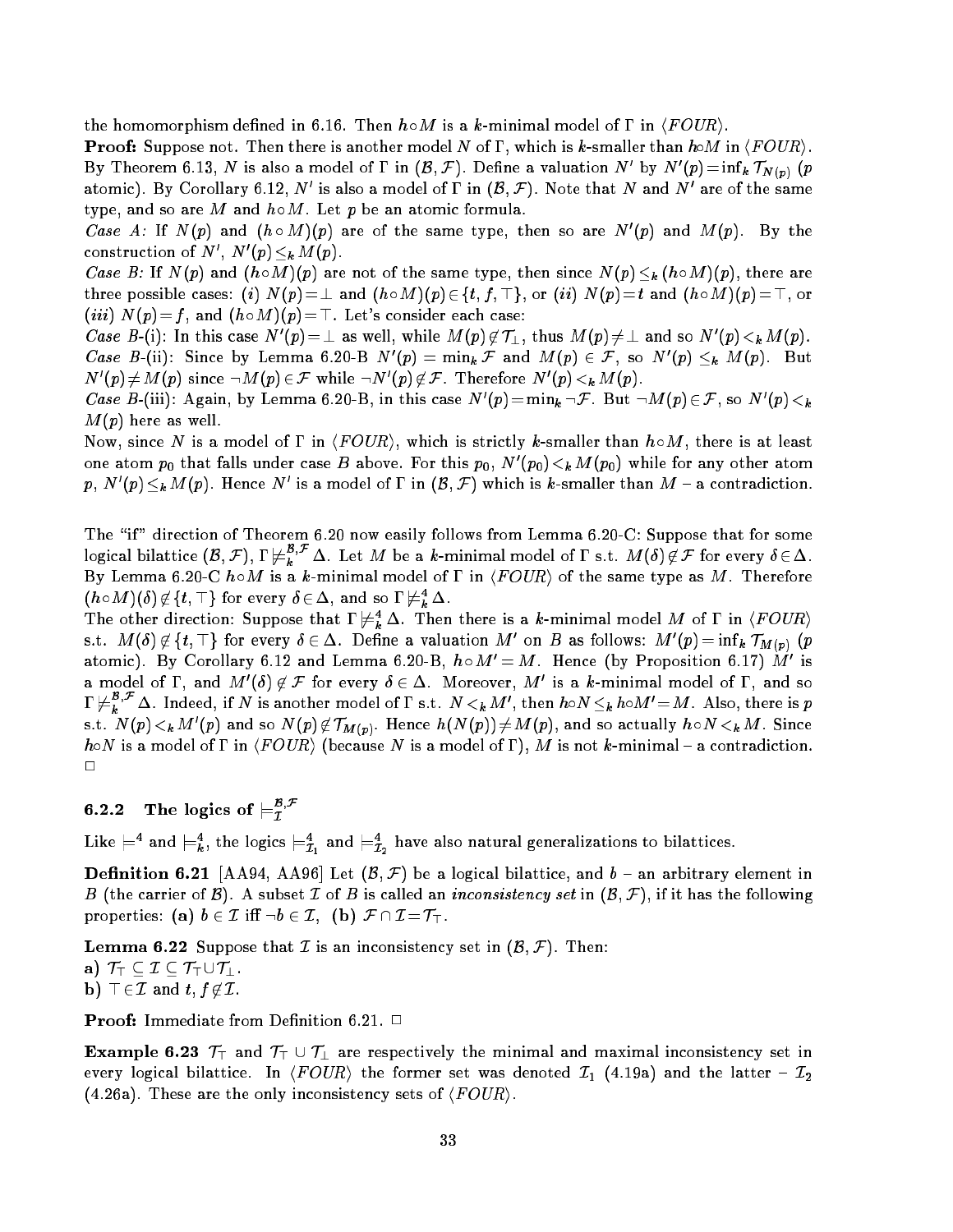Notation 6.24  $I(\nu, \mathcal{I}) = \{p \mid p \text{ is atomic and } \nu(p) \in \mathcal{I}\}\$ . Intuitively,  $I(\nu, \mathcal{I})$  is the set of the inconsistent assignments of a valuation  $\nu$  w.r.t. an inconsistency set  $\mathcal I$  (compare to 4.19b and 4.26b).

The next two definitions are natural extensions of Definitions  $4.20, 4.21, 4.27,$  and  $4.28,$  to general logical bilattices:

**Definition 6.25** Let  $\Gamma$  be a set of formulae, and  $M, N$  – models of  $\Gamma$ .

a) M is more consistent than N w.r.t.  $\mathcal{I}(M >_{\mathcal{I}} N)$  if  $I(M, \mathcal{I}) \subset I(N, \mathcal{I})$ .

b) M is a most consistent model of  $\Gamma$  w.r.t.  $\mathcal I$  ( $\mathcal I$ -mcm, in short), if there is no other model of  $\Gamma$ which is more consistent than M. The set of all the *I*-mcms of  $\Gamma$  is denoted mcm( $\Gamma$ , *I*).

**Definition 6.26**  $\Gamma \models_T^T \Delta$  if every L-mcm of  $\Gamma$  is a model of some formula of  $\Delta$ .

Note: Several relations similar to  $\models_T^{\tau^*}$  are considered in the literature. We have already mentioned, e.g., Priest's LPm [Pr89, Pr91]. In our terms, Priest considers the inconsistency set  $\mathcal{I} = \mathcal{T}_T$ . In the 3-valued case this is the only inconsistency set, and it consists only of  $\top$ . In the general (multi-valued) case there are many others.

Kifer and Lozinskii [KL92] also propose a similar relation (denoted there  $\approx_{\Delta}$ , where  $\Delta$  stands for the values that are considered as representing inconsistent knowledge). This relation is considered in the framework of annotated logics [Su90a, Su90b]. See [AA96, AA98] for a discussion on the similarities and the differences between  $\models \bar{\tau}^r$  and  $\approx_\Delta$ .

We now show that again everything that one can infer by using  $\models \tau^r$  may be inferred in  $\langle FOUR \rangle$ together with either  $\mathcal{I}_1$  or  $\mathcal{I}_2$  as the inconsistency set:

**Theorem 6.27** For every logical bilattice  $(\mathcal{B}, \mathcal{F})$  and an inconsistency set  $\mathcal{I}$  there is a consistency set  $\mathcal J$  in  $\langle FUUR \rangle$  s.t.  $I \models \tilde{\mathcal I}^* \Delta$  iff  $I \models \tilde{\mathcal I} \Delta$ .

**Proof:** In the course of this proof we shall use the following convention: whenever  $\nu$  is a function from the atomic formulae to  $\{t,~t,$   $+,\bot\}$ ,  $\nu$  - denotes its expansion to complex formulae in  $F\cup\iota K,$ and  $\nu^-$  denotes the corresponding valuation on  $B$ .

Let  $(\mathcal{B}, \mathcal{F})$  be a logical bilattice, and let  $h : (\mathcal{B}, \mathcal{F}) \to \text{FOUR}$  be the homomorphism onto  $\text{FOUR}$ , defined in 6.16.

Lemma o.27-A:  $\nu$  =  $n \circ \nu$  .

**Proof:** We snow by induction on the structure of a formula  $\psi$  that  $\nu^-(\psi) = n \circ \nu^-(\psi)$ . For atomic formulae this follows from the fact that on  $\{t, f, \top, \bot\}$ , h is the identity function. For more complicated formulae we use the fact that  $h$  is an homomorphism.

<sup>&</sup>lt;sup>25</sup>There is a slight (but significant) change between the relation  $\models_{L}^{+r}$  defined here and the relation  $\models_{c \circ n(T)}^{+r}$ (abbreviation:  $\models_{con}$ ), considered in [AA94, AA96]. The difference is that instead of considering the inconsistent assignments of  $\nu$  on every atomic formulae as we do here, in [AA94, AA96] only the assignments on the atomic formulae that appear in the language of the set of assumptions,  $\Gamma$ , are considered. In other words, the relevant set of assignments there is  $I(\nu,\Gamma,\mathcal{I}) = \{p \in \mathcal{A}(\Gamma) \mid \nu(p) \in \mathcal{I}\}\$  (cf. Definition 6.24). Our new definition has certain advantages over the original one. Thus, Proposition 4.32(b) fails for  $\models_{con(\{\top, \bot\})}$  and Proposition 4.36(a) fails for both  $\models_{con(\{\top\})}$ and  $\vDash_{con(\{\top,\bot\})}.$ 

Thote that although  $\nu^-(p)=\nu^-(p)$  when  $p$  is atomic, this might not be the case in general, unless  $D$  is interlaced.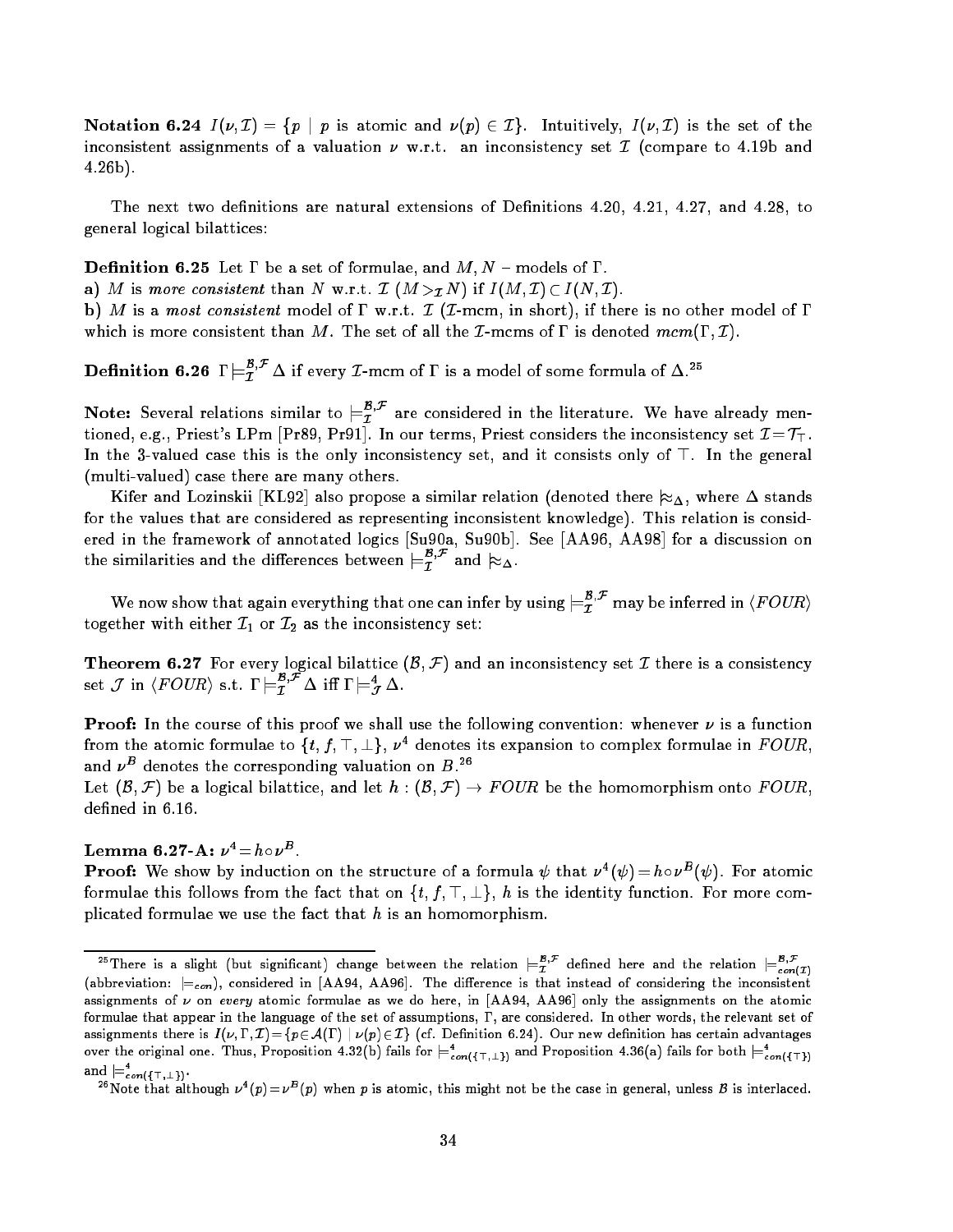**Lemma 6.27-B:**  $\nu^-$  is a model of 1 in  $(\mathcal{D}, \mathcal{F})$  in  $\nu^-$  is a model of 1 in  $\langle \mathcal{L} \cup \mathcal{U} \mathcal{R} \rangle$ . **Proof:** Immediate from Lemma 6.27-A and the fact that  $\nu^-(\psi) \in \mathcal{F}$  in  $\nu^-(\psi) = n \circ \nu^-(\psi) \in \{t, +\}$ .

The rest of the proof is divided into two cases that correspond to the two possibilities of defining an inconsistency set in  $\langle \mathit{FOUR} \rangle$ :

- case A:  $\mathcal{T}_\perp \subseteq \mathcal{I}$
- case B:  $\mathcal{T}_1 \setminus \mathcal{I} \neq \emptyset$ .

For each case define a corresponding inconsistency set in  $\langle \text{FOUR} \rangle$ . In case A let  $\mathcal{J} = \mathcal{I}_2 = \{ \top, \bot \},$ and in case B let  $\mathcal{J} = \mathcal{I}_1 = {\top}$ .

**Lemma 6.27-C:** In case A, M is an I-mcm of  $\Gamma$  in  $(\mathcal{B}, \mathcal{F})$  iff  $h \circ M$  is an  $\mathcal{I}_2$ -mcm of  $\Gamma$  in  $\langle \text{FOUR} \rangle$ . **Proof:** By Lemma 6.22(a) in case A,  $\mathcal{I} = \mathcal{T}_\top \cup \mathcal{T}_\bot$  and so  $b \in \mathcal{I}$  iff  $h(b) \in \mathcal{I}_2$ . Therefore, for every two valuations  $M_1$  and  $M_2$  in  $B$ ,

$$
\begin{array}{rcl} M_1 >^{{\boldsymbol B},\mathcal{F}}_{{\boldsymbol{I}}} M_2 & \Longleftrightarrow & \{p \mid M_1(p) \in {\mathcal I}\} \subset \{p \mid M_2(p) \in {\mathcal I}\} \\ \Longleftrightarrow & \{p \mid (h \circ M_1)(p) \in {\mathcal I}_2\} \subset \{p \mid (h \circ M_2)(p) \in {\mathcal I}_2\} \} \\ \Longleftrightarrow & h \circ M_1 >^{{\boldsymbol A}}_{{\boldsymbol{I}}_2} \; h \circ M_2 . \end{array}
$$

It immediately follows that if  $h \circ M$  is an  $\mathcal{I}_2$ -mcm of  $\Gamma$  in  $\langle \text{FOUR} \rangle$  then M is an  $\mathcal{I}$ -mcm of  $\Gamma$  in  $(\mathcal{B}, \mathcal{F})$ . For the converse, assume that  $h \circ M$  is not an  $\mathcal{I}_2$ -mcm of  $\Gamma$  in  $\langle \text{FOUR} \rangle$ . Let  $\nu$  be an assignment in FOUR s.t.  $\nu$  is a model of 1 in  $\langle$ FOUR) and  $\nu$  -  $>_{\tilde{I}_2}$   $n \circ m$ . By Lemma 6.27-A, <sup>4</sup> =h<sup>B</sup> . Thus h<sup>B</sup> >4 I2 hM, and so <sup>B</sup> >B;F <sup>I</sup> M. Moreover, by 6.27-B <sup>B</sup> is a model of in B. Hence M is not an  $\mathcal{I}$ -mcm of  $\Gamma$  in  $(\mathcal{B}, \mathcal{F})$ .

#### Corollary 6.27-D: In case A, I  $\models_T^\tau$   $\Delta$  iff I  $\models_T^\tau$  $L_2$  .

**Proof:** Suppose that 1  $\neq \hat{\tau}_2 \triangle$ . Then there is an assignment  $\nu$  in FOUR s.t.  $\nu$  : is an I2-mcm of in  $\langle$  f  $OUK\rangle$  that is not a model of any  $\delta\in\Delta$ . By Lemma 6.27-A,  $\nu^{\ast}=n\circ\nu^{\ast}$  and by 6.27-B, 6.27-C,  $\nu^{\nu}$  is an I-mcm of  $\Gamma$  in  $(\beta, \mathcal{F})$  s.t.  $\nu^{\nu}(\delta) \notin \mathcal{F}$  for every  $\delta \in \Delta$ . Hence  $\Gamma \not \models \widetilde{\tau}^{\nu}$   $\Delta$ . For the converse, assume that M is an I-mcm of  $\Gamma$  in  $(\mathcal{B}, \mathcal{F})$  which is not a model of any formula in  $\Delta$ . Then, by Lemma 6.27-B and 6.27-C,  $h \circ M$  is an  $\mathcal{I}_2$ -mcm of  $\Gamma$  in  $\langle FOUR \rangle$ , and  $h \circ M(\delta) \in \{f, \bot\}$  for every  $\pmb{\sigma}\! \in\! \Delta.$  Inerefore 1  $\mathrel{\models}\! \mathrel{\mathcal{I}}_2 \Delta.$ 

Let us turn now to case B, in which there is an  $\alpha \in \mathcal{T}_\perp \setminus \mathcal{I}$ . Suppose that M is a model of  $\Gamma$  in  $(\mathcal{B}, \mathcal{F})$ . Consider the valuation  $M_{\alpha}$ , defined for every atomic formula p as follows:

$$
M_{\boldsymbol\alpha}(\boldsymbol p)=\left\{\begin{array}{ll} \boldsymbol\alpha & \text{if } M(\boldsymbol p)\in\mathcal{T}_\perp\cap\mathcal{I} \\ M(\boldsymbol p) & \text{otherwise} \end{array}\right.
$$

Since obviously  $h \circ M = h \circ M_\alpha$ , then in particular:

$$
(1) \qquad I(h \circ M, \mathcal{I}_1) = I(h \circ M_{\alpha}, \mathcal{I}_1)
$$

**Lemma 6.27-E:** For every  $\psi \in \Gamma$ ,  $M(\psi) \in \mathcal{F}$  iff  $M_{\alpha}(\psi) \in \mathcal{F}$ . Proof: Immediate from Proposition 6.11.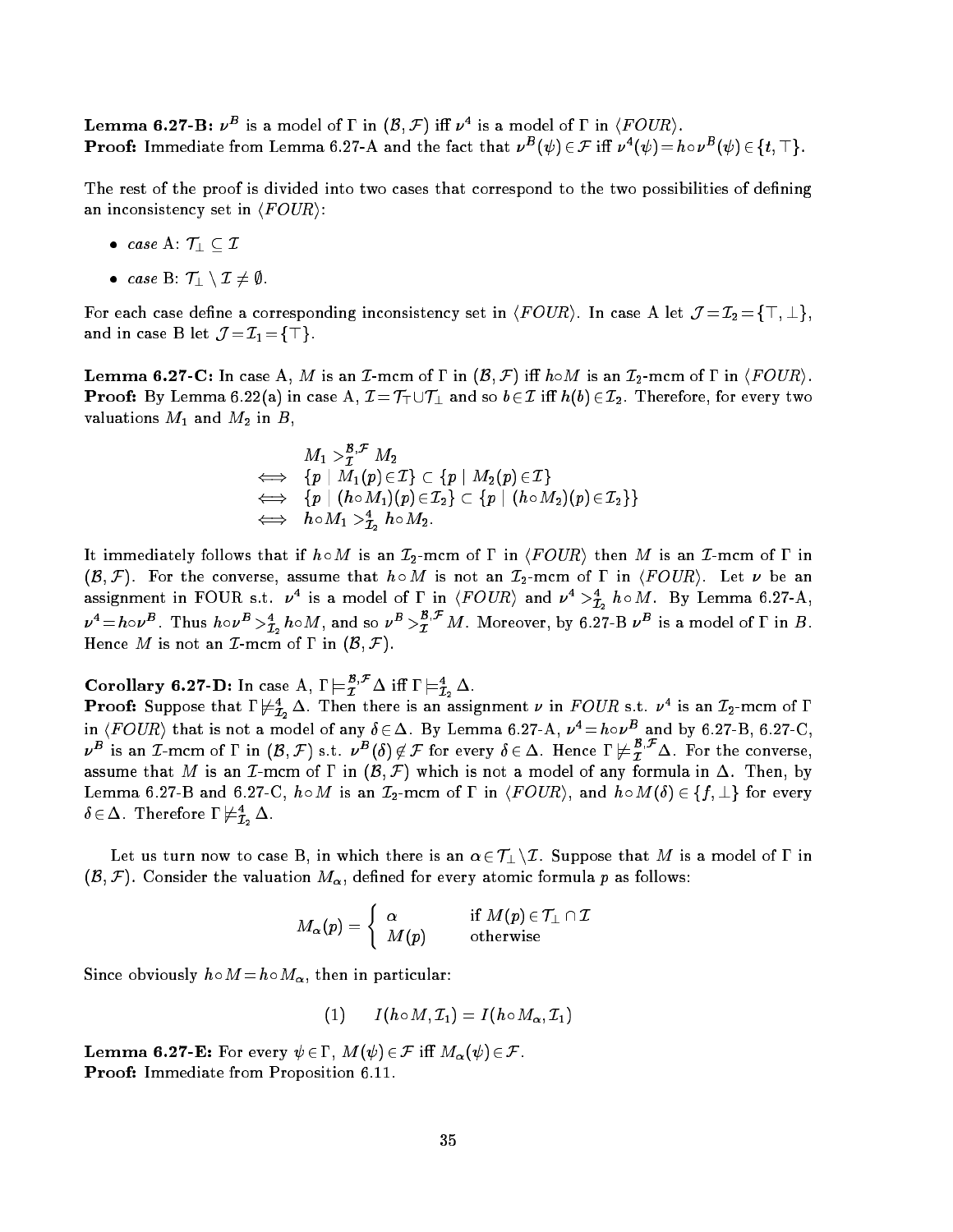**Corollary 6.27-F:** If M is an I-mcm of  $\Gamma$  then  $M = M_{\alpha}$ .

**Proof:** In other words, we have to show that there is no atom p such that  $M(p) \in T_1 \cap \mathcal{I}$ . Assume otherwise. Then  $M_{\alpha} > \tilde{T}$  M. Since by Lemma 6.27-E  $M_{\alpha}$  is also a model of  $\Gamma,$  this implies that  $M$  is not an  $\mathcal I$ -mcm of  $\Gamma$ .

Lemma 6.27-G: If M =M then:

$$
(2) \qquad I(M,\mathcal{I})=I(h\circ M,\mathcal{I}_1)
$$

**Proof:** If  $M = M_{\alpha}$ , there is no atom p such that  $M(p) \in \mathcal{T}_\perp \cap \mathcal{I}$ . Hence, by Lemma 6.22,  $M(p) \in \mathcal{I} \Leftrightarrow M(p) \in \mathcal{T}_{\top} \Leftrightarrow (h \circ M)(p) \in \mathcal{I}_1$ , and so  $I(M, \mathcal{I}) = I(h \circ M, \mathcal{I}_1)$ .

**Lemma 6.27-H:** In case B, If M is an I-mcm of  $\Gamma$  in  $(\mathcal{B}, \mathcal{F})$  then  $h \circ M$  is an I<sub>1</sub>-mcm of  $\Gamma$  in  $\langle \textit{FOUR} \rangle$ .

**Proof:** Suppose that M is an I-mcm of  $\Gamma$  in  $(\mathcal{B}, \mathcal{F})$ . Assume that  $\nu$  is a valuation in FOUR s.t.  $\nu$  is a model of 1 in  $\langle rUUR \rangle$  and  $\nu$   $\geq \tilde{I}_1$   $n \circ M$ . By Lemma 6.27-B,  $\nu$  is a model of 1 in  $(\rho, \mathcal{F})$ . ivow, since obviously  $(\nu_{\alpha})_{\alpha} = \nu_{\alpha}^{-}$ , we have:

$$
I(\nu_{\alpha}^{B}, \mathcal{I}) = I(h \circ \nu_{\alpha}^{B}, \mathcal{I}_{1}) \text{ by Lemma 6.27-G}
$$
  
=  $I(h \circ \nu^{B}, \mathcal{I}_{1})$  by Equation (1)  
=  $I(\nu^{4}, \mathcal{I}_{1})$  by Lemma 6.27-A  
 $\subset I(h \circ M, \mathcal{I}_{1})$  by the assumption  
=  $I(M, \mathcal{I})$  by Corollary 6.27-F and Lemma 6.27-G

Hence  $\nu_{\alpha}^{\nu} > \tau$  M, and so M is not an *L*-mcm of I in  $(\beta, \mathcal{F})$ , a contradiction.

Corollary 6.27-1: In case B,  $I \models \overline{I}^* \Delta$  iff  $I \models \overline{I}_1 \Delta$ .

**Proof:** If  $I \nvDash T$   $\Delta$  then there exists an  $I$ -mcm M of  $I$  s.t.  $M(0) \not\in \mathcal{F}$  for every  $\delta \in \Delta$ . By Lemma 6.27-H,  $h \circ M$  is an  $\mathcal{I}_1$ -mcm of  $\Gamma$  in  $\langle FOUR\rangle$  and  $(h \circ M)(\delta) \not\in \{t, \top\}$  for every  $\delta \in \Delta$ . Therefore  $1 \not\vDash \hat{\mathcal{I}}_1 \Delta$ . For the converse, assume that  $1 \not\vDash \hat{\mathcal{I}}_1 \Delta$ . Suppose that  $\nu$  is an assignment in FOUR s.t.  $\nu$  is an  $L_1$ -mcm of  $\Gamma$  in  $\langle \tau \, \text{C} \cup \text{R} \rangle$  and  $\nu$  (0)  $\nu \notin \{ \iota, \bot \}$  for every  $\vartheta \in \Delta$ . By Lemma 6.27-A  $\nu \equiv n \circ \nu^{-}$  . By Lemma 6.27-B and its proof,  $\nu^{\omega}$  is a model of 1 in  $(\mathcal{D}, \mathcal{F})$  s.t.  $\nu^{\omega}$  ( $\sigma$ )  $\notin \mathcal{F}$  for every  $\sigma \in \Delta$ . By Lemma 6.27-E the same is true for  $\nu_{\alpha}^{-}$ . It is left to show, then, that  $\nu_{\alpha}^{-}$  is an I-mcm of I in  $(\beta, \mathcal{F})$ . Suppose otherwise. Then there is an L-mcm M of I, s.t.  $M >_I^{\pi^+} \nu_\alpha^{\omega}$ . Since  $(\nu_\alpha^{\omega})_\alpha = \nu_\alpha^{\omega}$  and (by Corollary 6.27-F)  $M = M_{\alpha}$ , we have:

$$
I(h \circ M, \mathcal{I}_1) = I(M, \mathcal{I})
$$
 by Lemma 6.27-G  
\n
$$
\subset I(\nu^B_\alpha, \mathcal{I})
$$
 by the assumption  
\n
$$
= I(h \circ \nu^B_\alpha, \mathcal{I}_1)
$$
 by Lemma 6.27-G  
\n
$$
= I(h \circ \nu^B, \mathcal{I}_1)
$$
 by Equation (1)

Therefore  $(n \circ M) > \tilde{I}_1$  ( $n \circ \nu^2$ ) =  $\nu^2$ . Since  $n \circ M$  is a model of I (because M is), this is a contradiction. This concludes the proof of Corollary 6.27-I and Theorem 6.27.  $\Box$ 

The following conclusion easily follows from the proof of Theorem 6.27:

Corollary 6.28 Let (B; F) and <sup>I</sup> be some logical bilattice and an inconsistency set in it. Then: a) If  $\mathcal{T}_\perp^{\sim, \sim} \not\subset \mathcal{I}$  then  $\models \tilde{\mathcal{I}}_1^{\sim, \sim} \equiv \models \tilde{\mathcal{I}}_1^{\sim, \sim}$ b) If  $\mathcal{T}_\perp$   $\subset \mathcal{I}$  then  $\models \mathcal{T}_2$   $\equiv \models \mathcal{T}_2$ .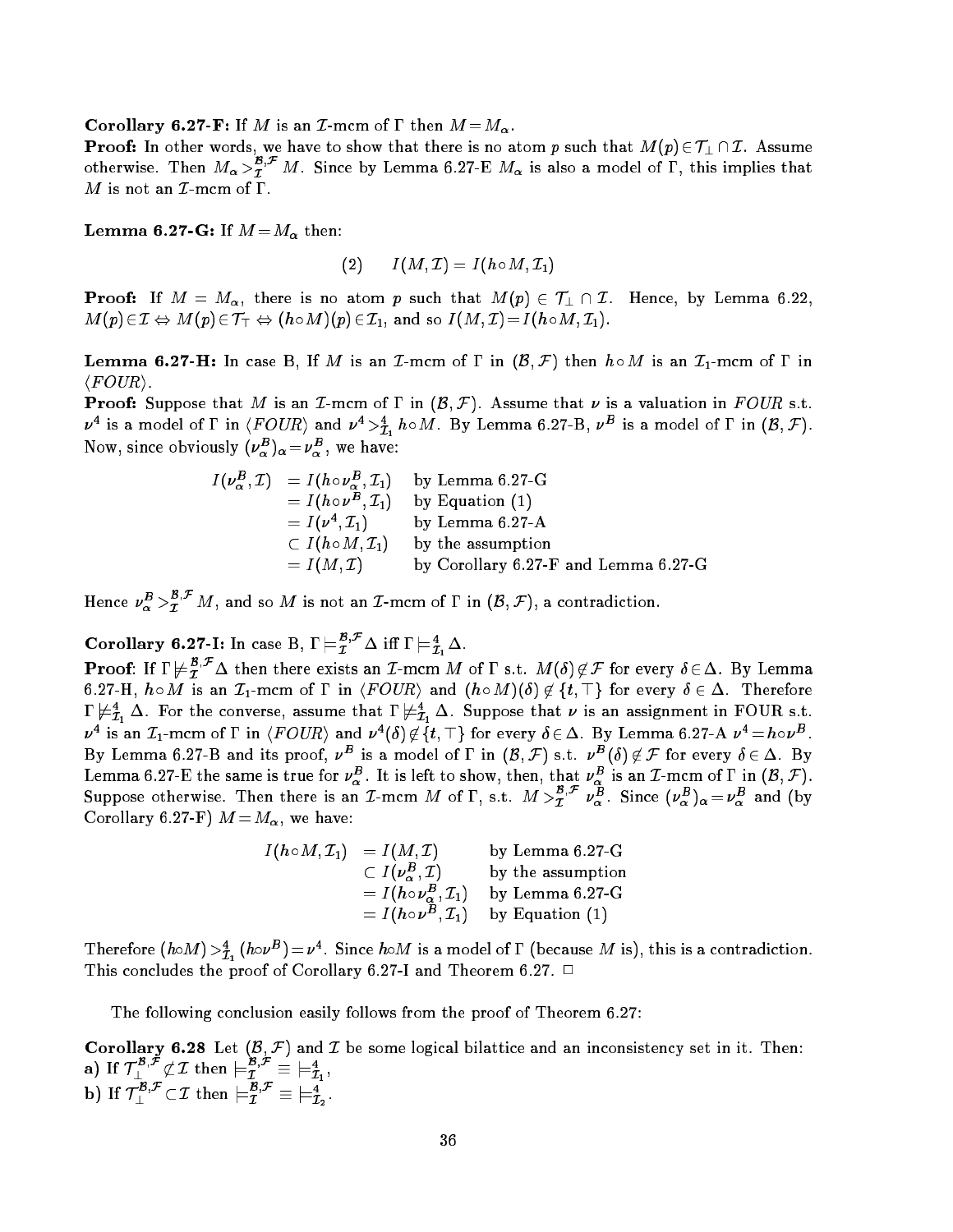**Note:** The relation  $\sqsubset_{con}^{\infty}$  of [AA94, AA96] (see foothote after Definition 6.26) can also be characterized by  $\langle FUUR \rangle$ ;  $\Gamma \models_{con(I)} \Delta$  iff there is an inconsistency set J in  $FUUR$  s.t.  $\Gamma \models_{con(I)} \Delta$ . The proof is similar to that of Theorem 6.27; We omit the details.

# 7 Summary and conclusion

Bilattices are algebraic structures that have been shown useful in several areas of computer science. The smallest non-degenerated bilattice,  $\langle FOUR \rangle$ , consists of four elements, and it is usually associated with Belnap four-valued logic. The goal of this work has been to show that the logical role of  $\langle \text{FOUR} \rangle$  among (logical) bilattices is similar to that the two-valued (classical) lattice has among Boolean algebras. As such,  $\langle \text{FOUR} \rangle$  provides a useful framework for capturing classical reasoning (in cases its use is appropriate) as well as some standard non-monotonic methods and paraconsistent techniques.

We began this work by providing appropriate interpretations of the classical connectives in terms of  $\langle \text{FOUR} \rangle$ , and adding to them connectives that correspond to the basic bilattice operations. We have examined the expressive power of the various fragments of the resulting language, and showed that (a fragment of) our language is functionally complete for  $FOUR$ .

With this syntactical tool in our disposal, we turned to considering the use of  $\langle FOUR\rangle$  as our main semantical tool. The existence of elements like  $\top$  and  $\bot$ , as well as the idea of ordering data according to degrees of knowledge, suggest that this structure should be particularly suitable for reasoning with uncertainty.

During the discussion on the importance of  $\langle FOUR\rangle$  we have considered several inference relations that allow plausible reasoning mechanisms:

- $\bullet\,\models$  : This is a consequence relation in the standard sense of Tarski and Scott. It was called here "the basic consequence relation". We have shown that this relation is sound and complete w.r.t. the cut-free Gentzen type system GBL, monotonic, compact, and paraconsistent. Its main drawbacks are that it is strictly weaker than classical logic even for consistent theories, and that it *always* invalidates some intuitively justified inference rules, like the Disjunctive Syllogism.
- $\bullet \models_k:$  This relation considers only the  $k$ -minimal models for making inferences. The idea behind its definition is that we should not assume anything that is not really known. We have shown that as long as we are interested in inferring formulae that do not include our nonmonotonic  $\cup$ ,  $\models$  $\bar{k}$  is equivalent to  $\models$ . Inerefore, in such cases we can indeed limit ourselves to the  $\kappa$ minimal models without any loss of generality, and so reduce the amount of models required for making inferences.
- $\bullet \models_{\bar{\mathcal{I}}_1}:\;1$  he idea here is to give precedence to the models that minimize the amount of inconsistent belief. This approach reflects the intuition that contradictory data corresponds to inadequate information about the real world, and therefore should be minimized. This relation is a plausibility logic, paraconsistent, nonmonotonic, and preferential. In the monotonic classical fragment of the language this relation can be used for efficiently checking which element of a given set of formulae classically follows from a given consistent theory.
- $\bullet \models_{\bar{\mathcal{I}}_2}:\ \text{I}$  ins relation prefers definite knowledge to an uncertain one. Thus, the approach taken here is to prefer classical inferences whenever possible. Indeed, for consistent theories in the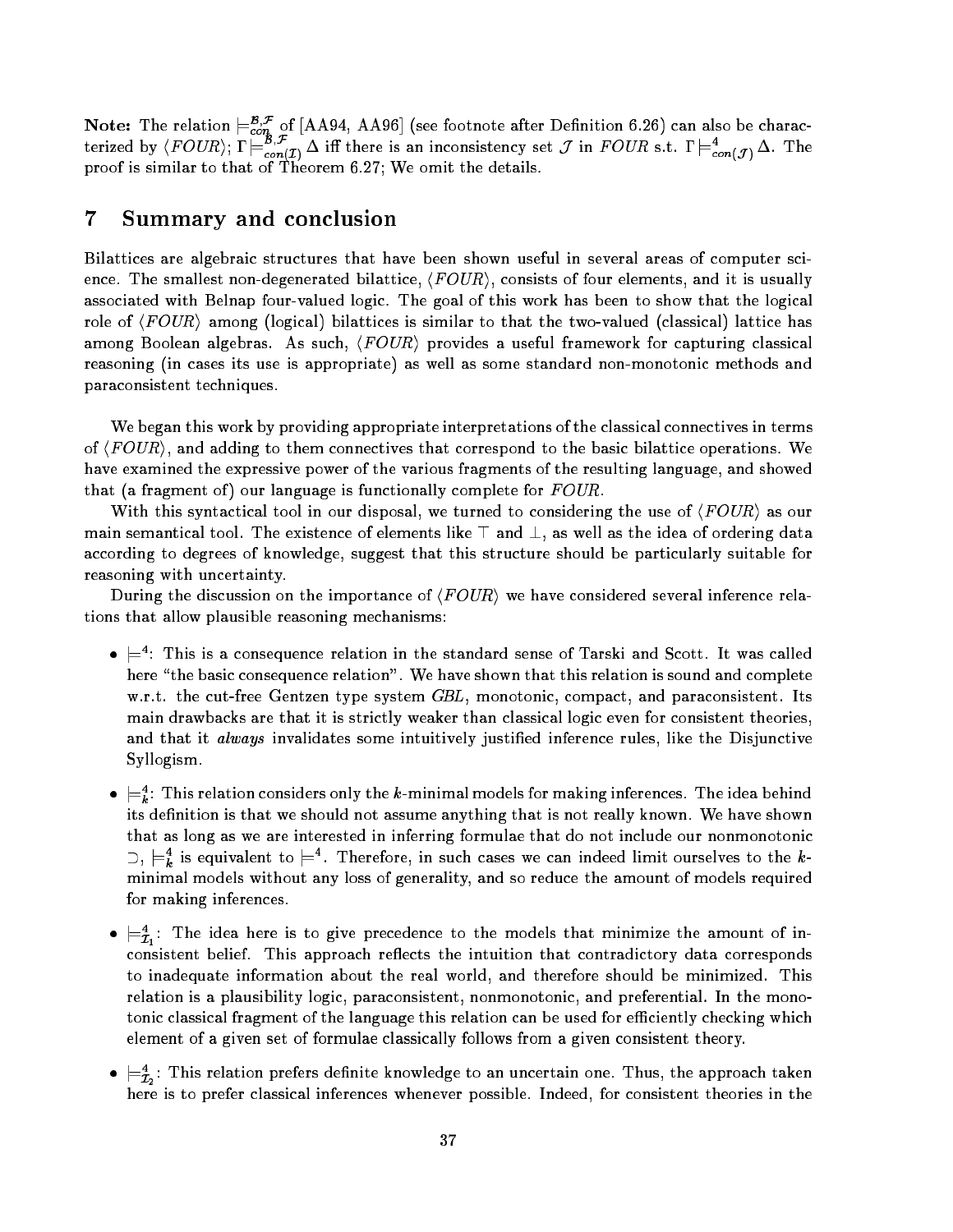classical fragment this inference relation is identical to the classical one. In general, however,  $\rightleftharpoons$  is different than classical logic, since it is paraconsistent and nonmonotonic. - -

All these consequence relations can be generalized in a natural way to arbitrary logical bilattices. A natural question that arises at this point is whether by this generalization one obtains something that is not already available in  $\langle FOUR\rangle$ . Alternatively, one may wonder whether only three values suffice. Our answer to both questions is basically negative. We have shown that everything that can be done using three values is also possible in the four-valued setting, and even more efficiently, while the converse is not true. On the other hand, we gave a sequence of theorems that show that it is possible to characterize in  $\langle \text{FOUR} \rangle$  any bilattice-valued version of the consequence relations mentioned above. The outcome is, as the title of this paper implies, a strong evidence for the fundamental logical role and usefulness of the four-valued framework.

# Acknowledgment

This research was supported by THE ISRAEL SCIENCE FOUNDATION founded by The Israel Academy of Sciences and Humanities.

# References

- [AB75] A.R.Anderson, N.D.Belnap. Entailment. Vol.1, Princton University Press, Prinston N.J., 1975.
- [AA94] O.Arieli, A.Avron. Logical bilattices and inconsistent data. Proc. 9th IEEE Annual Symp. on Logic in Computer Science, IEEE Press, pages 468-476, 1994.
- [AA96] O.Arieli, A.Avron. Reasoning with logical bilattices. Journal of Logic, Language and Information, Vol.5, No.1, pages  $25{-}63$ , 1996.
- [AA97] O.Arieli, A.Avron. *Bilattices and paraconsistency*. To apear in the Proc. of the First World Congress on Paraconsistency, 1997.
- [AA98] O.Arieli, A.Avron. A model-theoretic approach to recover consistent data from inconsistent know ledge-bases. To appear in the Journal of Automated Reasoning.
- [Av91] A.Avron. Natural 3-valued logics: Characterization and proof theory. Journal of Symbolic Logic Vol.56, No.1, pages 276-294, 1991.
- [Av96] A.Avron. The structure of interlaced bilattices. Journal of Mathematical Structures in Computer Science, Vol.6, pages 287-299, 1996.
- [Be77a] N.D.Belnap. A useful four-valued logic. Modern Uses of Multiple-Valued Logic (G.Epstein, J.M.Dunn - eds.), Reidel Publishing Company, Boston, pages 7–37, 1977.
- [Be77b] N.D.Belnap. How computer should think. Contemporary Aspects of Philosophy (G.Ryle  $-$  ed.), Oriel Press, pages  $30-56$ , 1977.
- [dC74] N.C.A.da-Costa. On the theory of inconsistent formal systems. Notre Damm Journal of Formal Logic, Vol.15, pages  $497-510$ , 1974.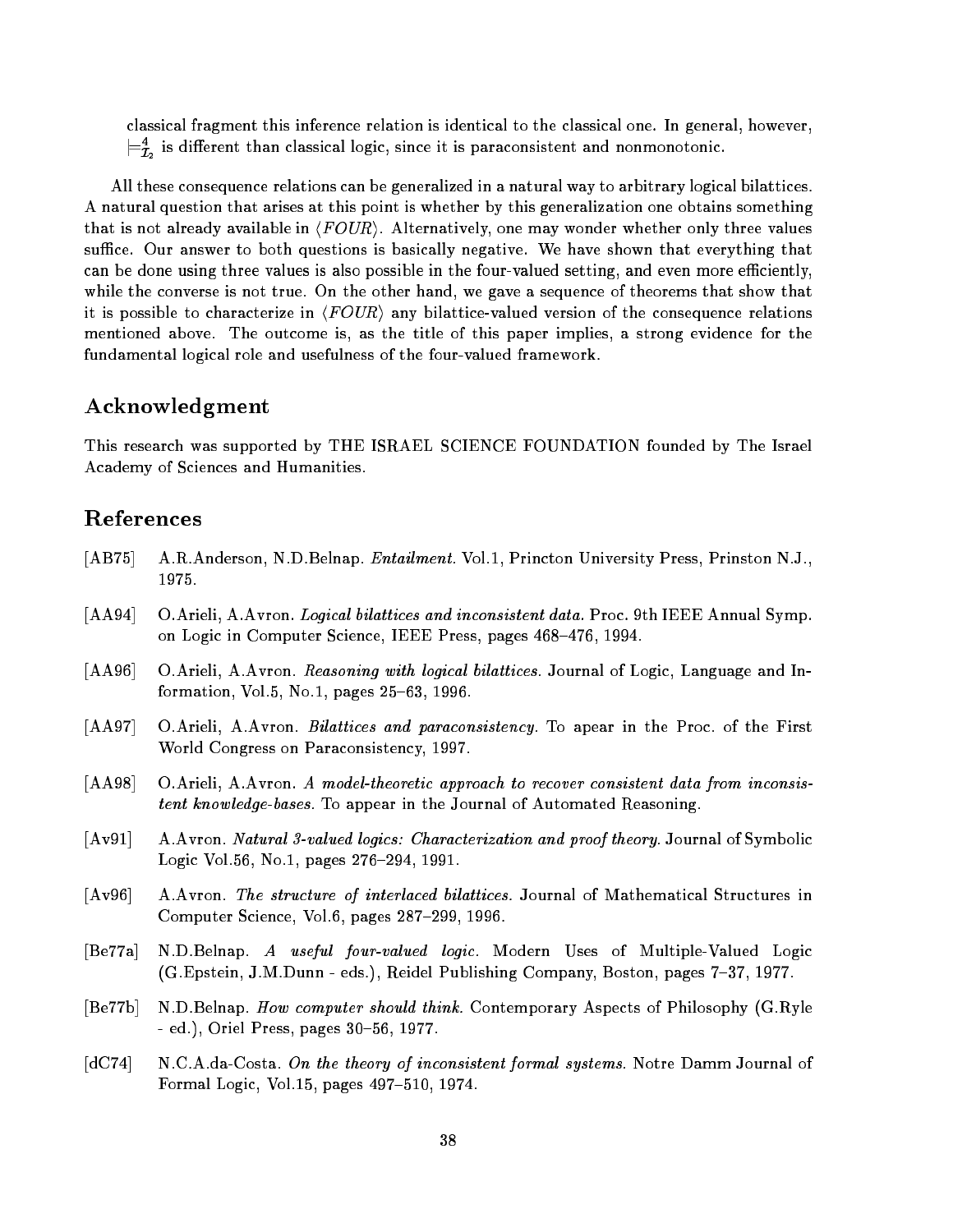- [DP95] C.V.Damasio, L.M.Pereira A model theory for paraconsistent logic programming. Proc. 7th Portuguese Conf. on Articial Intelligence, LNAI No. 990, Springer-Verlag, pages 409-418, 1995.
- [Da80] M.Davis. Note on the mathematics of non-monotonic reasoning. Journal of Artificial Intelligence, Vol.13, pages  $73-80$ , 1980.
- $[Do85]$  I.L.M. D'ottaviano. The completeness and compactness of a three-valued first-order logic. Revista Colombiana de Matematicas, Vol. XIX, No. 1-2, pages 31-42, 1985.
- [Du86] J.M.Dunn Relevant logic and entailment. Handbook of Philosophical Logic, Vol.III (D.Gabbay, F.Guenthner - Eds.), 1986.
- [Ep90] R.L.Epstein The semantic foundation of logic. Vol.I: propositional logics. Kluwer Academic Publisher, 1990.
- [Fi89] M.Fitting. Negation as refutation. Proc. 4th Annual Symp. on Logic in Computer Science, IEEE Press, pages  $63-70$ , 1989.
- [Fi90a] M.Fitting. Bilattices in logic programming. The 20th Int. Symp. on Multiple-Valued Logic  $(G.Epstein - ed.), IEEE Press, pages 238-246, 1990.$
- [Fi90b] M.Fitting. Kleene's logic, generalized. Journal of Logic and Computation, Vol.1, pages 797-810, 1990.
- [Fi91] M.Fitting. Bilattices and the semantics of logic programming. Journal of Logic Programming, Vol.11, No.2, pages  $91-116$ , 1991.
- [Fi93] M.Fitting. The family of stable models. Journal of Logic Programming, Vol.17, pages 197-225, 1993.
- [Fi94] M.Fitting. Kleene's three-valued logics and their children. Fundamenta Informaticae, Vol.20, pages 113-131, 1994.
- [FLM91] M.Freund, D.Lehmann, P.Morris. Rationality, transitivity and Contraposition. Journal of Articial Intelligence, Vol.52, pages 191-203, 1991.
- [FM93] J.M.Font, M.Moussavi. Note on a six-valued extension of three-valued logic. Journal of Applied Non-Classical Logic, Vol.3, No.2, pages 173-187, 1993.
- [Ga85] D.M.Gabbay. Theoretical foundation for non-monotonic reasoning in expert systems. Proc. of the NATO Advanced Study Inst. on Logic and Models of Concurent Systems  $(K.P.Apt - ed.), Springer-Verlag, pages 439-457, 1985.$
- [Gi87] M.L.Ginsberg. Multi-valued logics. Readings in Non-Monotonic Reasoning (M.L.Ginsberg  $=$  ed.), Los-Altos, CA, pages 251-258, 1987.
- [Gi88] M.L.Ginsberg. Multivalued logics: a uniform approach to reasoning in AI. Computer Intelligence, Vol.4, pages  $256-316$ , 1988.
- [GL88] M.Gelfond, V.Lifschitz. The stable model semantics for logic programming. Proc. of the 5th Logic Programming Symp. (R.A.Kowalski, K.A.Bowen { eds.) MIT Press, Cambridge, MA, pages 1070-1080, 1988.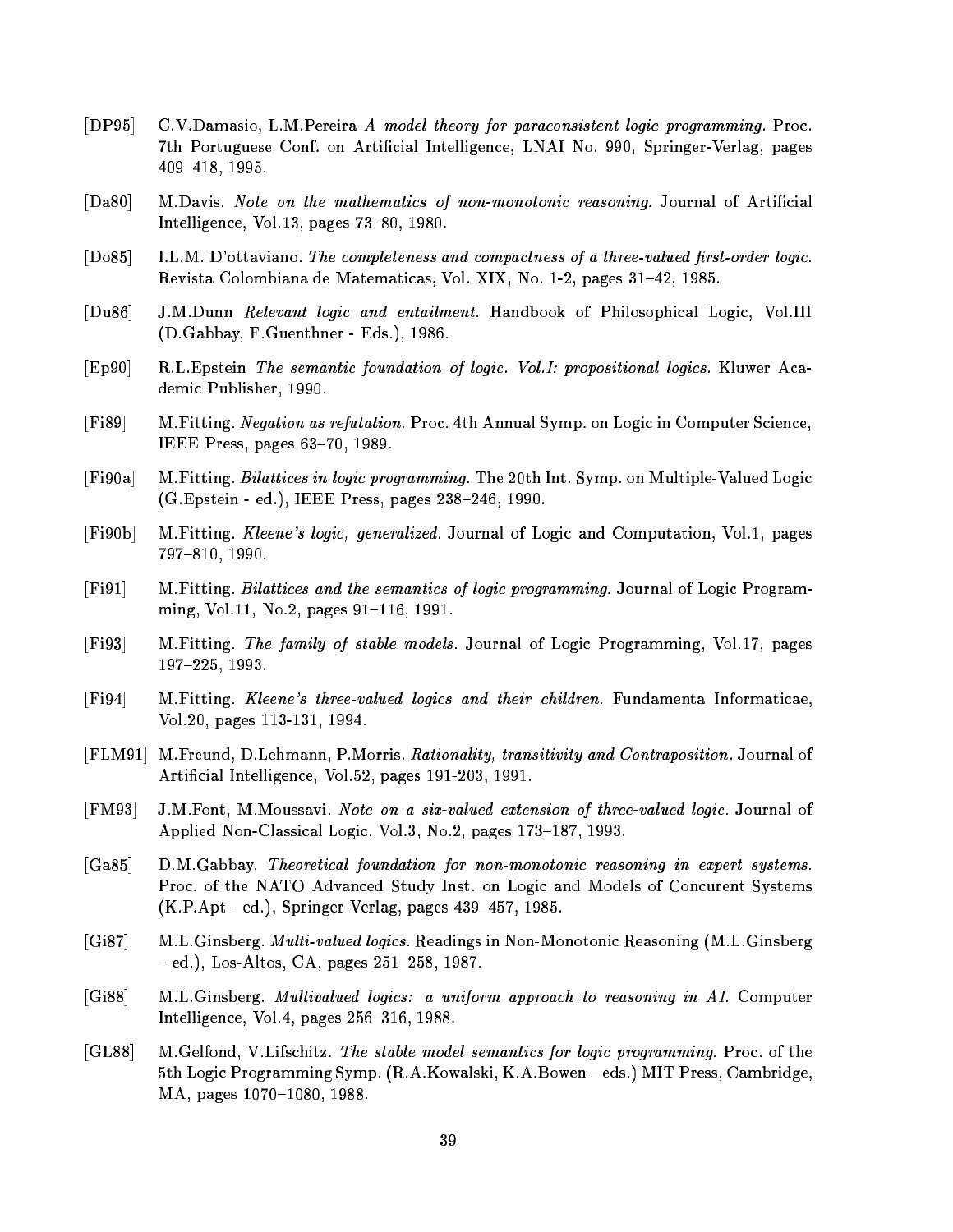- [KL92] M.Kifer, E.L.Lozinskii. A logic for reasoning with inconsistency. Journal of Automated Reasoning, Vol.9, No.2, pages 179-215, 1992.
- [KLM90] S.Kraus, D.Lehmann, M.Magidor. Nonmonotonic reasoning, preferential models and cumulative logics. Journal of Artificial Intelligence, Vol.44, No.1-2, pages  $167{-}207$ , 1990.
- [Le92] D.Lehmann. *Plausibility logic*. Proc. 5th Conf. of Computer Science Logic, Springer-Verlag, pages 227-241, 1992.
- [Li88] V.Lifschitz. Benchmark problems for formal nonmonotonic reasoning. Proc. 2nd Int. Workshop on Non-Monotonic Reasoning. Springler-Verlag, pages 202-219; 1988.
- [LM92] D.Lehmann, M.Magidor. What does a conditional knowledge base entail?. Journal of Artificial Intelligence, Vol.55, pages 1–60, 1992.
- [Ma89] D.Makinson. General theory of cumulative inference. Non-Monotonic Reasoning (M.Reinfrank  $-$  ed.), Lecture Notes in AI No.346, Springer-Verlag, page  $1-18$ , 1989.
- [Ma94] D.Makinson. General patterns in nonmonotonic reasoning. Handbook of Logic in Artificial Intelligence and Logic Programming, Vol.3 (D.Gabbay, C.Hogger, J.Robinson { eds.), Oxford Science Pub., pages  $35-110$ , 1994.
- [Mc80] J.M.McCarthy. *Circumscription A form of non monotonic regsoning.* Journal of Artificial Intelligence, Vol.13, pages  $27{-}39$ , 1980.
- [Pe86] F.J.Pelletier. Seventy-five problems for testing automatic theorem provers. Journal of Automated Reasoning, Vol.2, pages  $191-216$ , 1986.
- [Pr89] G.Priest. Reasoning about truth. Journal of Artificial Intelligence, Vol.39, pages 231–244, 1989.
- [Pr91] G.Priest. Minimally Inconsistent LP. Studia Logica, Vol.50, pages 321-331, 1991.
- [Ro89] L.I.Rozoner. On interpretation of inconsistent theories. Information Sciences, Vol.47, pages 243-266, 1989.
- [Sc96] A.Schoter. Evidential bilattice logic and lexical inferences. Journal of Logic, Language and Information, Vol.5, No.1, pages  $65-105$ , 1996.
- [Sc97] K.Schlechta. Nonmonotonic logics Basic concepts, results, and techniques. Lecture Notes in AI No.1187, Springer-Verlag, 1997.
- [Sh87] Y.Shoham. <sup>A</sup> semantical approach to nonmonotonic logics. Readings in Non-Monotonic Reasoning (M.L.Ginsberg - ed.), Los-Altos, CA, pages 227-249, 1987.
- $[Sh88]$  Y.Shoham. Reasoning about change: time and causation from the standpoint of artificial intelligence. MIT Press, 1988.
- [Su90a] V.S.Subrahmanian. Mechanical proof procedures for many valued lattice-based logic pro*gramming.* Journal of Non-Classical Logic, Vol.7, pages  $7-41$ , 1990.
- [Su90b] V.S.Subrahmanian. Paraconsistent disjunctive deductive databases. Proc. 20th Int. Symp. on Multiple Logic, IEEE Press, pages 339-345, 1990.